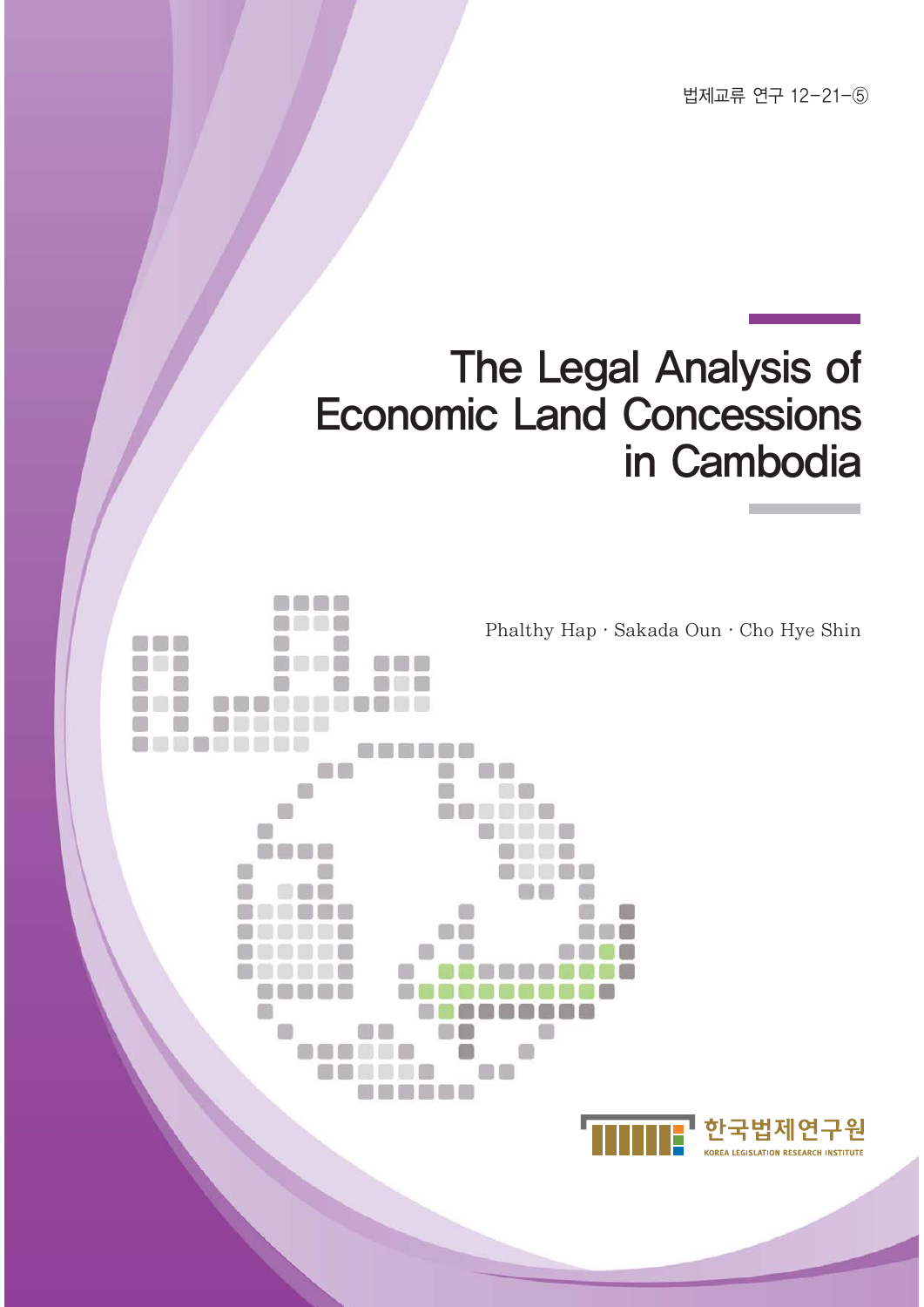법제교류 연구 12-21-5

## The Legal Analysis of **Economic Land Concessions** in Cambodia

Phalthy Hap · Sakada Oun · Cho Hye Shin

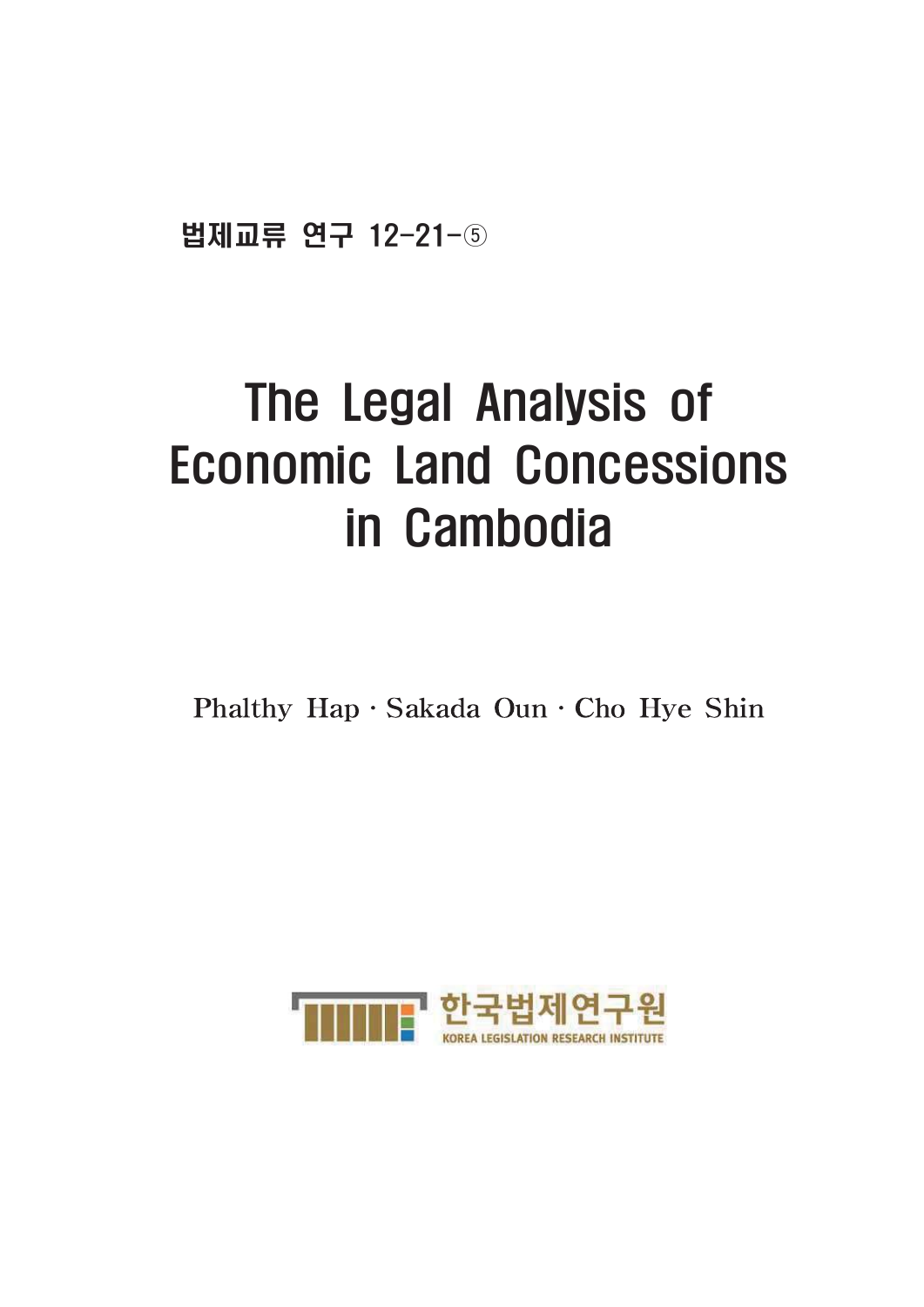# The Legal Analysis of **Economic Land Concessions** in Cambodia

**Researcher:** Phalthy Hap (Royal University of Law and Economics, Cambodia) Sakada Oun (Royal University of Law and Economics, Cambodia) Cho, Hye-Shin (Research Fellow, KLRI)

Aug. 31st, 2012

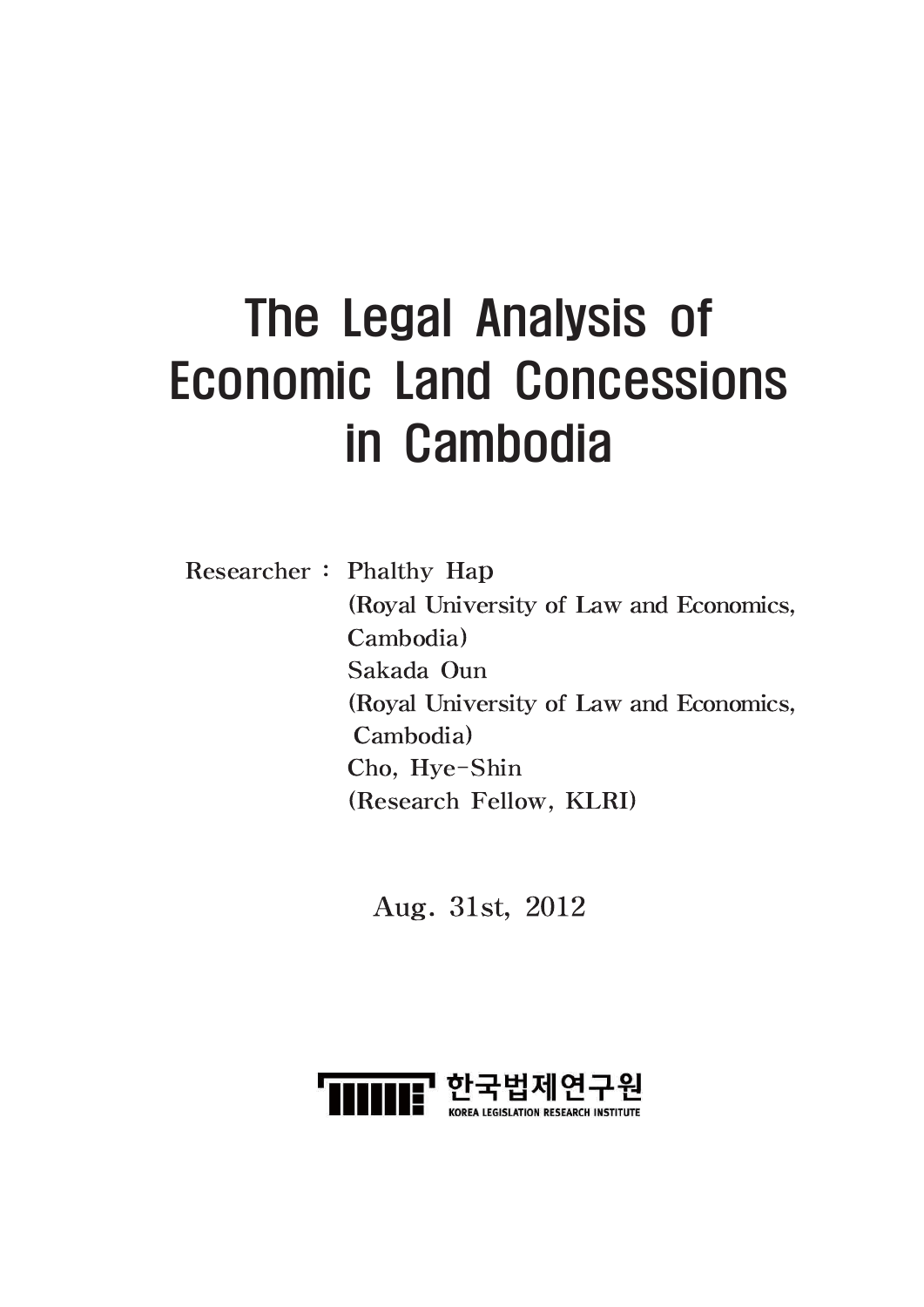## **Abstract**

#### **I**. Background and Purpose

- $\Box$  Cambodia has made every effort to manage land since the collapse of the Khmer Rouge regime in 1979. Although the 1992 Land Law did not stipulate land concessions, the actual economic land concessions started remarkably in the mid 1990s. The failure to stipulate the law before providing economic land concessions made the competent authority unclear about the land size
- This study is divided into three chapters. Firstly, it elaborates the legal framework on economic land concessions in which legal requirements for economic land concessions, all kinds of land subject to economic land concessions, and the competent authorities who have the right to sign contracts are stated in detail. Secondly, it shows about challenges of economic land concessions which is so far granted by the government. The social, economic and environmental impact has been the main focus of it. Lastly, it proposes some areas for improvement for the success of economic land concessions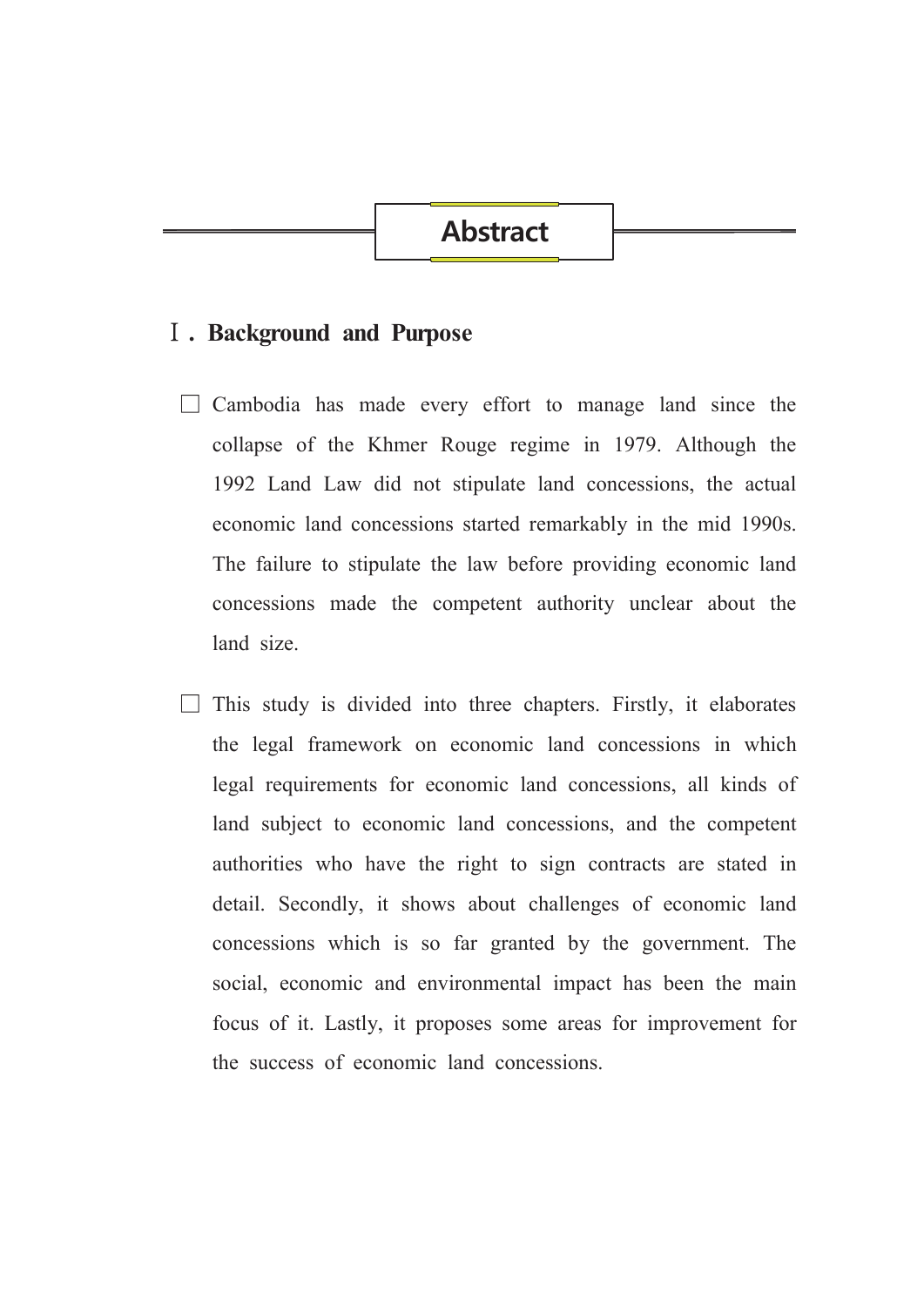### **II. Main Contents**

- $\Box$  The concept of economic land concessions in Cambodia were just stipulated by law in 2001 while the real practice started earlier. The clear framework of economic land concessions is just stipulated in the 2001 Land Law. Following this law, the Sub-decree on Economic Land Concessions was adopted on December 27, 2005 to provide detailed procedures of economic land concessions. The main purpose of economic land concessions is a possible way to increase national economy through investing in state private land.
- Since the early inception of large scale economic land concessions in 1996, Cambodia has not remarkably enjoyed full benefit from the economic land concessions. In return, considerable economic land concessions granted continue to limit rural Cambodian's access to land and natural resources and to destroy the environment more seriously. Urgent government measures are necessary to be taken into account, because economic land concessions have continued to impact negatively on local community and indigenous people whose livelihoods depend upon land and forest resources.
- $\Box$  The failure to follow the 2001 Land Law and the Sub-decree on Economic Land Concessions has been a hindrance for country development. The contracting authority plays a very crucial role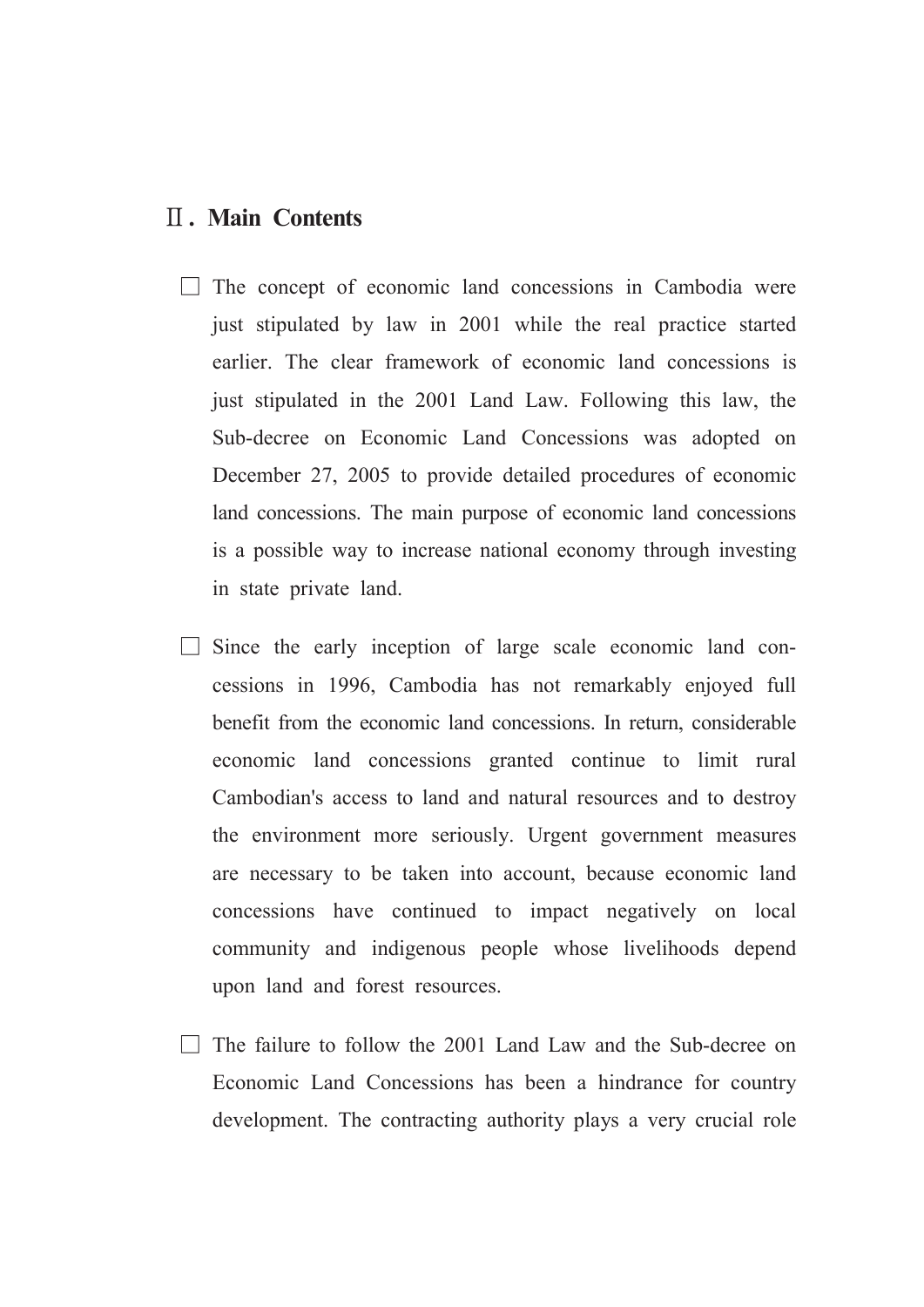in fulfilling all legal requirements. Moreover, it is necessary that the concessionaires know legal requirements before starting to invest in economic land concessions in Cambodia. It is also importantly noted that the economic land concessions should not be a part of public land. And the restriction of economic concession land size may have a bad impact on law. The law provides a crucial role for the contracting authority to make economic land concessions successful. Lastly, it is necessary that the court form a mechanism to control the implementation of economic land concession contracts.

### **III.** Conclusion

- $\Box$  Economic land concessions are a way to attract large investors to invest in land of Cambodia. Labor force can be well absorbed by the well-implemented policy of economic land concessions. However, failure to follow the legal process of economic land concessions deters large and potential companies from investing in Cambodia. Furtuermore, encouraging unsolicited proposals may exacerbate the human rights and livelihoods of local and indigenous people. That is why the government finds a possible way to grant economic land concessions via unsolicited proposals.
- Key Words: Cambodia, Economic Land Concession, Land Law, Investment, land development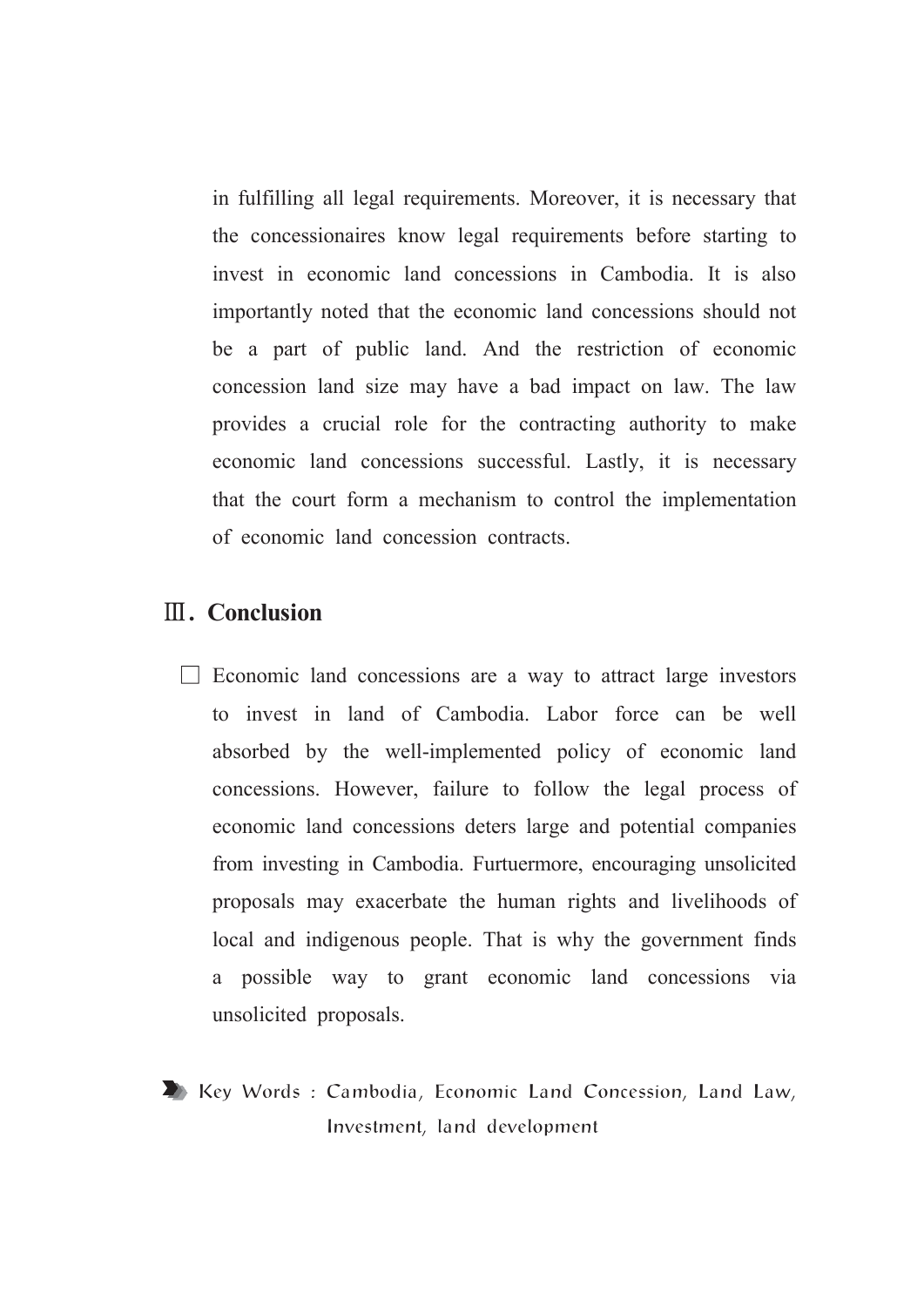## 목 차

| Abstract 3                                                                                 |
|--------------------------------------------------------------------------------------------|
|                                                                                            |
| Chapter 2: Legal Framework on Economic Land                                                |
|                                                                                            |
|                                                                                            |
| 2.2. Land Subject to Economic Land Concessions <b>················</b> ·· 19               |
|                                                                                            |
| Chapter 3: Challenges of Economic Land Concessions  39                                     |
| 3.1. Social and Economic Impact manufactured and 39                                        |
| 3.2. Environmental Impact manuscritting and 48                                             |
| Chapter 4: Areas for Improvement <b>Chapter 4:</b> Areas for Improvement <b>Chapter</b> 4: |
| 4.1. Law Enforcement manufactured and 53                                                   |
| 4.2. Investment Incentives <b>CONSUMER</b> 56                                              |
| Chapter 5: Conclusion <b>Chapter</b> 5: Conclusion <b>Chapter</b> 5:                       |
|                                                                                            |
|                                                                                            |
|                                                                                            |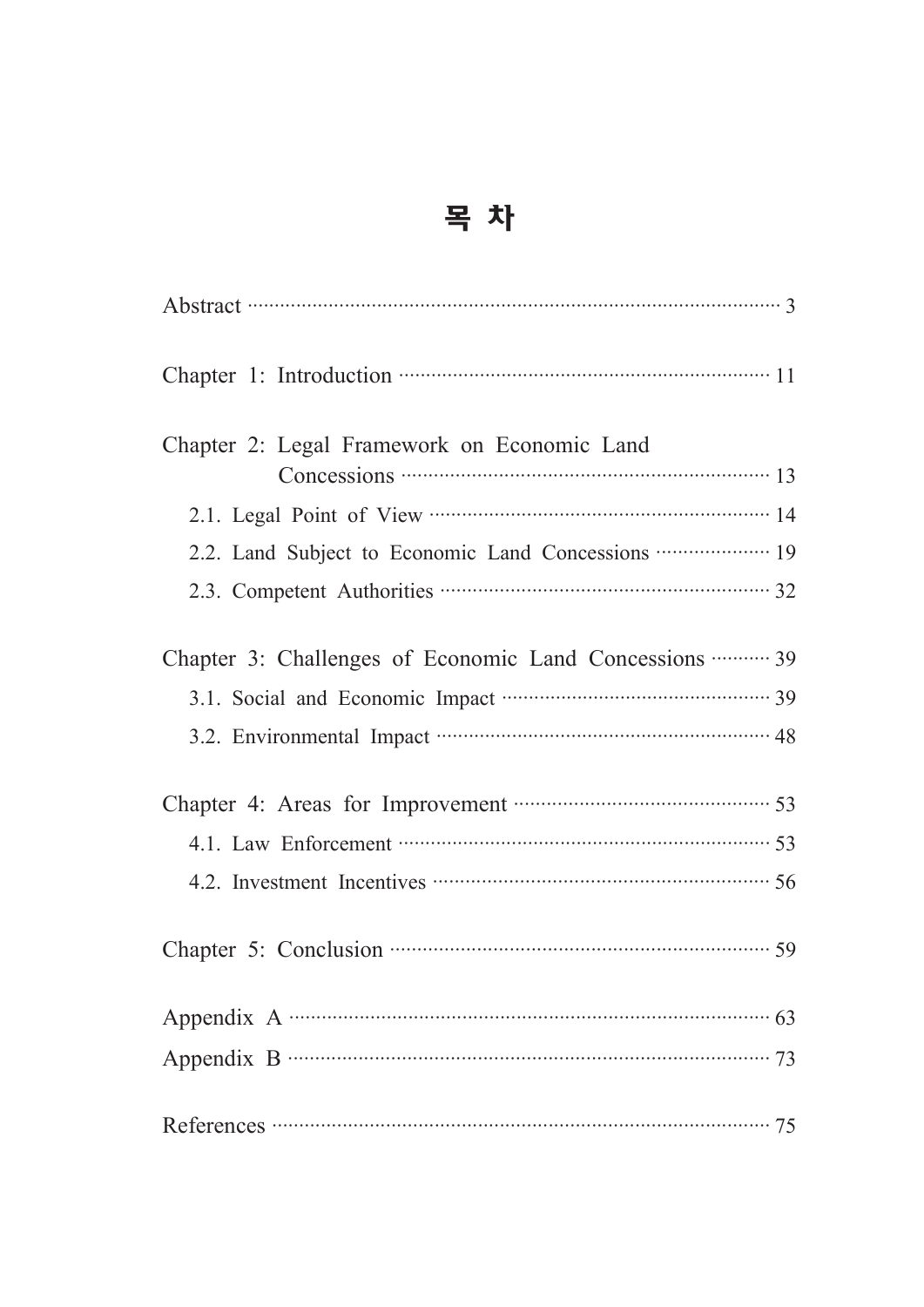## List of Figures

| Figure 2: Consultation information between 314 respondents<br>with competent authority in economic land                |
|------------------------------------------------------------------------------------------------------------------------|
| Figure 3: The impact of economic land concessions on 297                                                               |
|                                                                                                                        |
| Figure 5: The jobs of local people before and after the start<br>of economic land concessions <b>contract and</b> $41$ |
|                                                                                                                        |
| Figure 7: Number of years which affected people possessed                                                              |
| Figure 8: Awareness of authority when the affected people                                                              |
| Figure 9: The measure taken by authority $(300 \text{ respondents}) \cdots 48$                                         |
| Figure 10: Percentage of existing forest from 1963 to $2010$ 51                                                        |
|                                                                                                                        |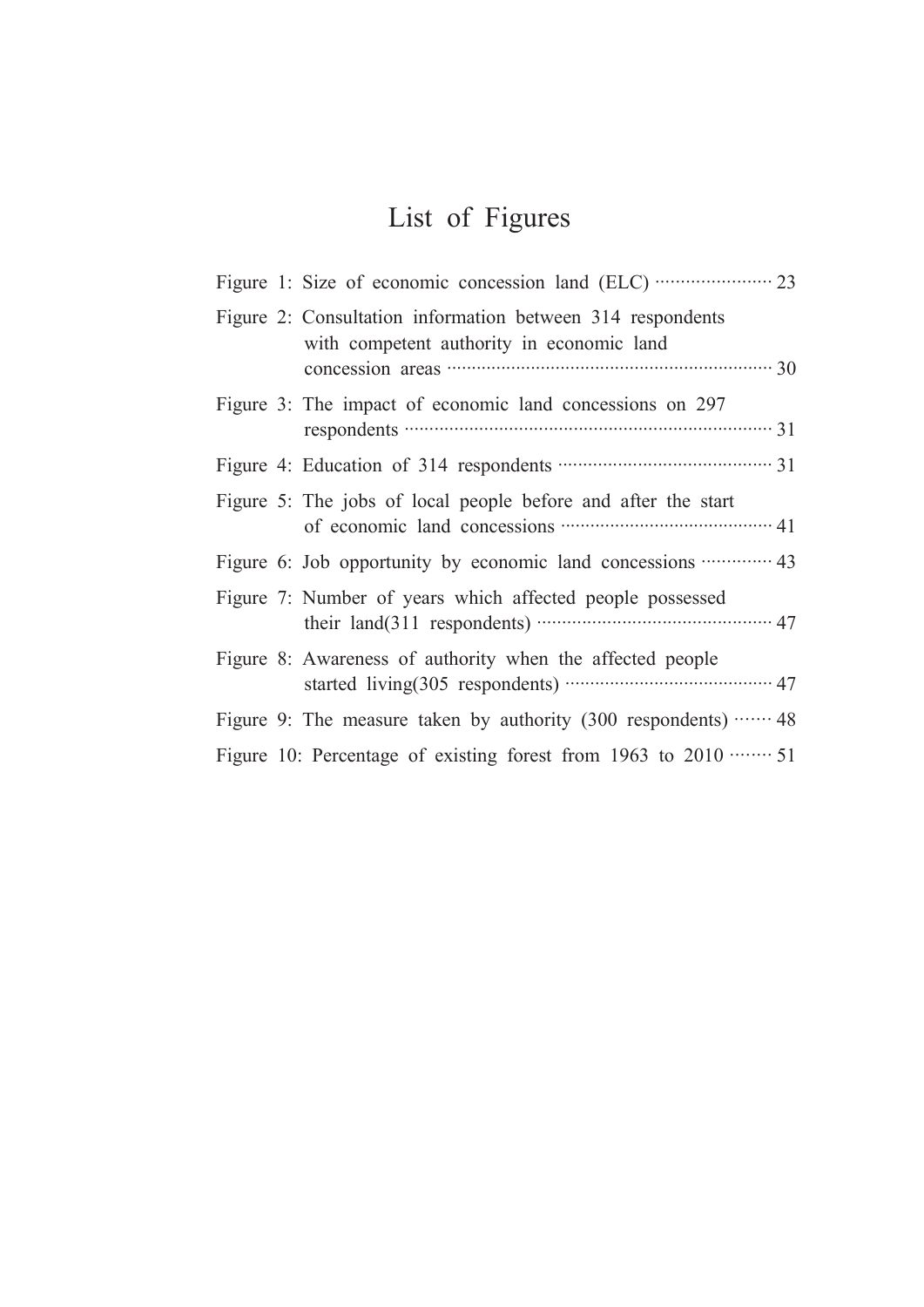## List of Tables

| Table 1: Number of companies by provinces <b>companies</b> 24                                                                                                                                                                                                                                      |  |
|----------------------------------------------------------------------------------------------------------------------------------------------------------------------------------------------------------------------------------------------------------------------------------------------------|--|
| Table 2: Power to sign economic land concession contracts  36                                                                                                                                                                                                                                      |  |
| Table 3: Achievements by youth from July to December 1,                                                                                                                                                                                                                                            |  |
| Table 4: State tax income from clearing forest in economic<br>land concession areas <b>contract the contract of the state of the state of the state of the state of the state of the state of the state of the state of the state of the state of the state of the state of the state of the s</b> |  |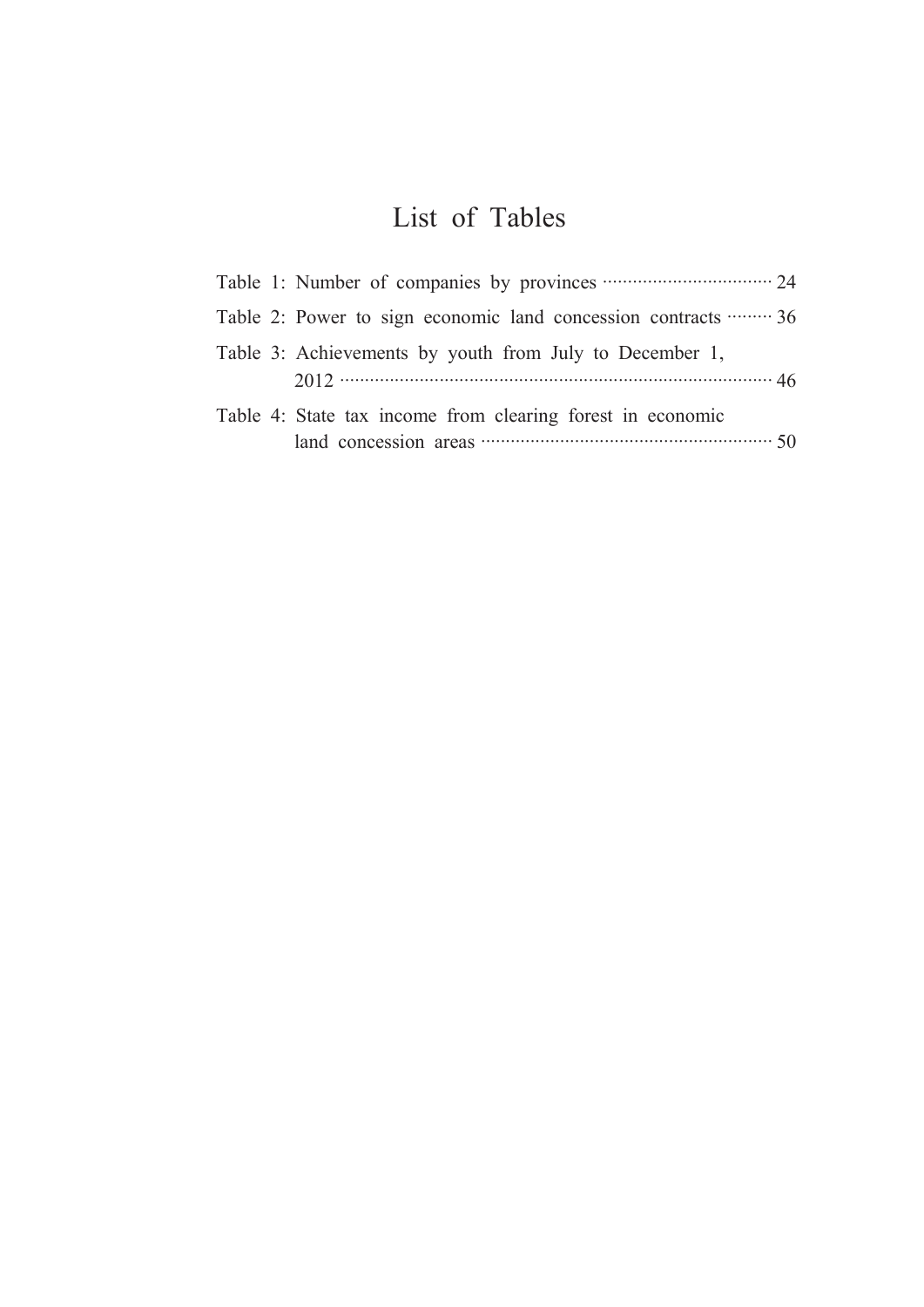### Chapter 1: Introduction

Cambodia has made every effort to manage land since the collapse of the Khmer Rouge regime in 1979. The introduction of solidarity group for farming witnessed that the Cambodian economic development would not depend on the policy of solidarity group for farming. There was then a need of land reform. The reform led to important milestones of land privatization in 1989 which provided a crucial right to land for Cambodian citizens to enjoy their way of life.

The early stage of land privatization under the government instruction in 1989, hereinafter the 1989 Government Instruction, restricted private ownership. Ownership right was recognized over only residential land with no more than 2000 square meters while possession right was recognized over agricultural land with no more than 5 hectares.<sup>1)</sup> In addition to these two kinds of rights, the government encouraged capable families to harvest in land through land concessions with the size more than 5 hectares.<sup>2)</sup> The instruction required that land concessions be in contract form signed by the Ministry of Agriculture. However, there was no record available to the public.

It should be noted that Cambodia promulgated the first Land Law in 1992, hereinafter the 1992 Land Law, making more problematic in interpretation. This law was silent about land size and land concessions. It remained ambiguous whether the owners or possessors could hold land more than the amount stipulated in the 1989 Government Instruction. The

<sup>1)</sup> Instruction on the Implementation of Land Use and Management Policy, No.03SNN, June 3, 1989.

<sup>2)</sup> Instruction on the Implementation of Land Use and Management Policy, No.03SNN, June 3, 1989.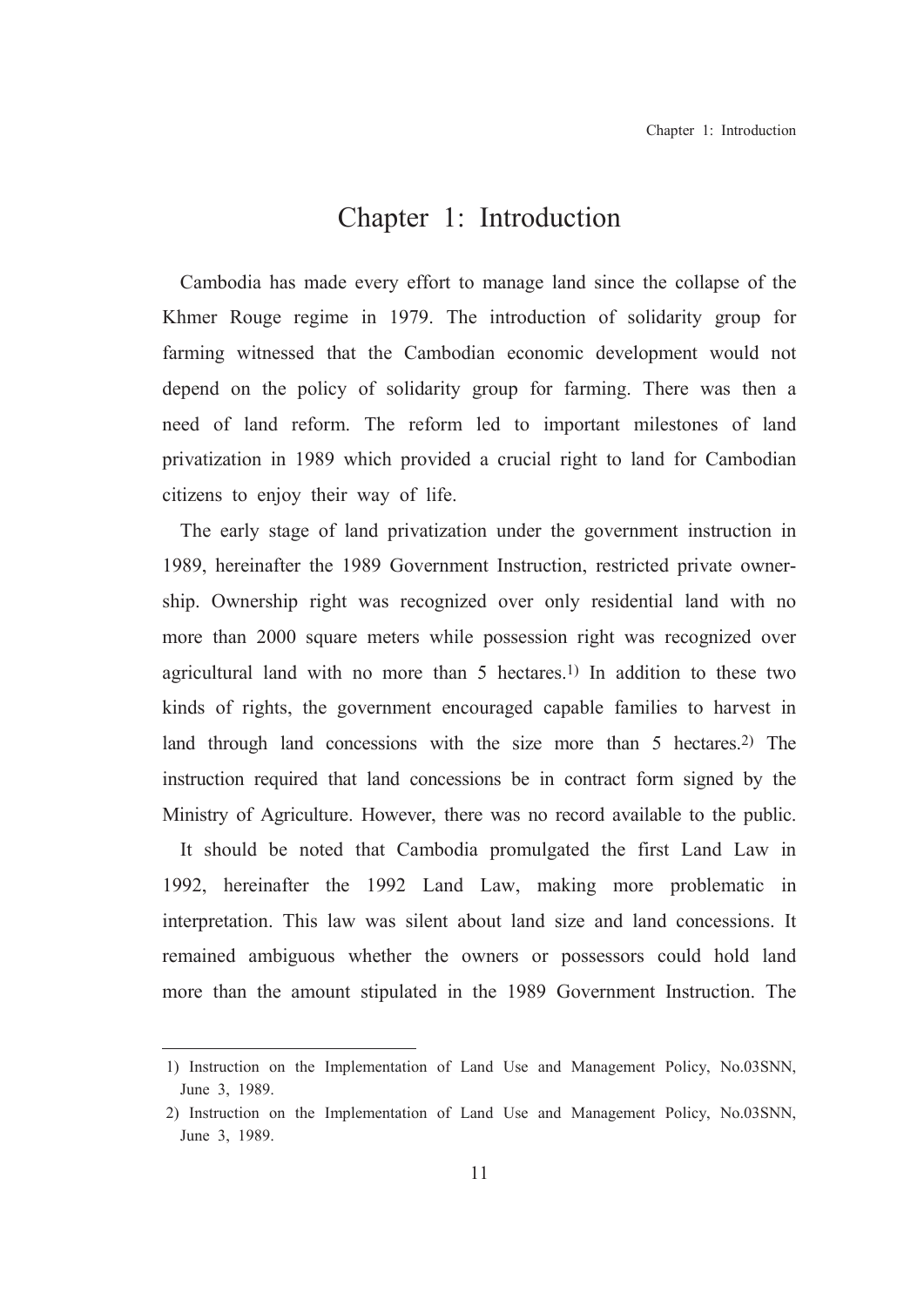authority interpreted that the recognition of the size of land continued from 1989. As such, cadastral officers issued a land certificate with no more than 2000 square meters for residential land and no more than 5 hectares for agricultural land. However, the slow pace of land registration remained unknown the actual size of land possessed.

Although the 1992 Land Law did not stipulate land concessions, the actual economic land concessions started remarkably in the mid 1990s. The failure to stipulate the law before providing economic land concessions made the competent authority unclear about the land size. For example, on January 9, 1996, the 11,000 hectares of land was provided as an economic land concession to Mong Reththy Investment Cambodia Oil Palm Co., Ltd while on November 25, 1998 the government provided 60,200 hectares for Green Rich Co., Ltd. The unclear of land size allowed the competent authority to provide land for the concessionaires regardless of the size.

This article is divided into three chapters. Chapter 1 elaborates the legal framework on economic land concessions in which legal requirements for economic land concessions, all kinds of land subject to economic land concessions, and the competent authorities who have the right to sign contracts are stated in detail. Chapter 2 shows about challenges of economic land concessions which is so far granted by the government. The social, economic and environmental impact has been the main focus of chapter 2. The last chapter proposes some areas for improvement for the success of economic land concessions.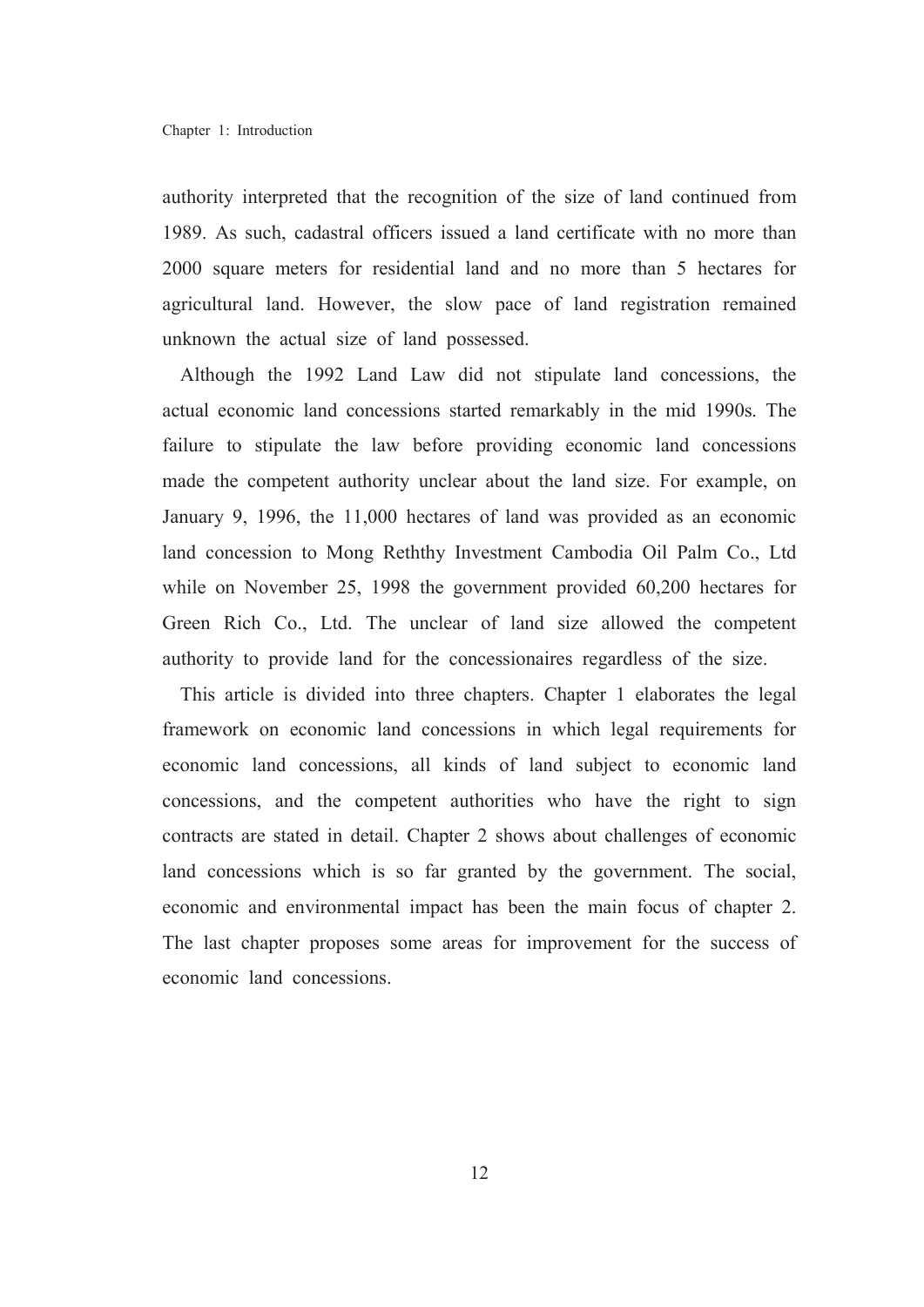## Chapter 2: Legal Framework on Economic Land Concessions

The concept of economic land concessions in Cambodia were just stipulated by law in 2001 although the real practice started earlier. Since 1996, the government provided economic land concessions for companies with the amount of land size that was requested. For example, the government gave to the Green Rich Co., Ltd. for planting oil palm trees and acacia trees with the amount of 60,200 hectares on November 25, 1998 but on June 4, 2003, the government cancelled 42,200 hectares.<sup>3)</sup>

Understanding the Cambodian territorial administration is necessary before starting to discuss the detail of the research. Cambodia is currently divided into 23 provinces and one capital. However before 2008, Cambodia was divided into 21 provinces and 3 municipalities. The word province in this research refers to province and municipality before 2008, or province and capital since 2008.<sup>4)</sup> Similarly the word district refers to district and khan before 2008 or municipality, district and khan since 2008.

This chapter points out the legal aspect of Cambodian law with regard to economic land concession. It also mentions the type of state land which is possible for providing economic land concessions. The contracting authority for signing economic land concession contracts is also stated with the development process.

<sup>3)</sup> Ministry of Agriculture, Forestry and Fisheries, http://www.maff.gov.kh/en/ (last visited June 27, 2012).

<sup>4)</sup> Constitution of Cambodia, amended February 15, 2008; see also the Law on Administrative Management of the Capital, Provinces, Municipalities, Districts and Khans, No.NS/ RKM/0508/017, May 26, 2008.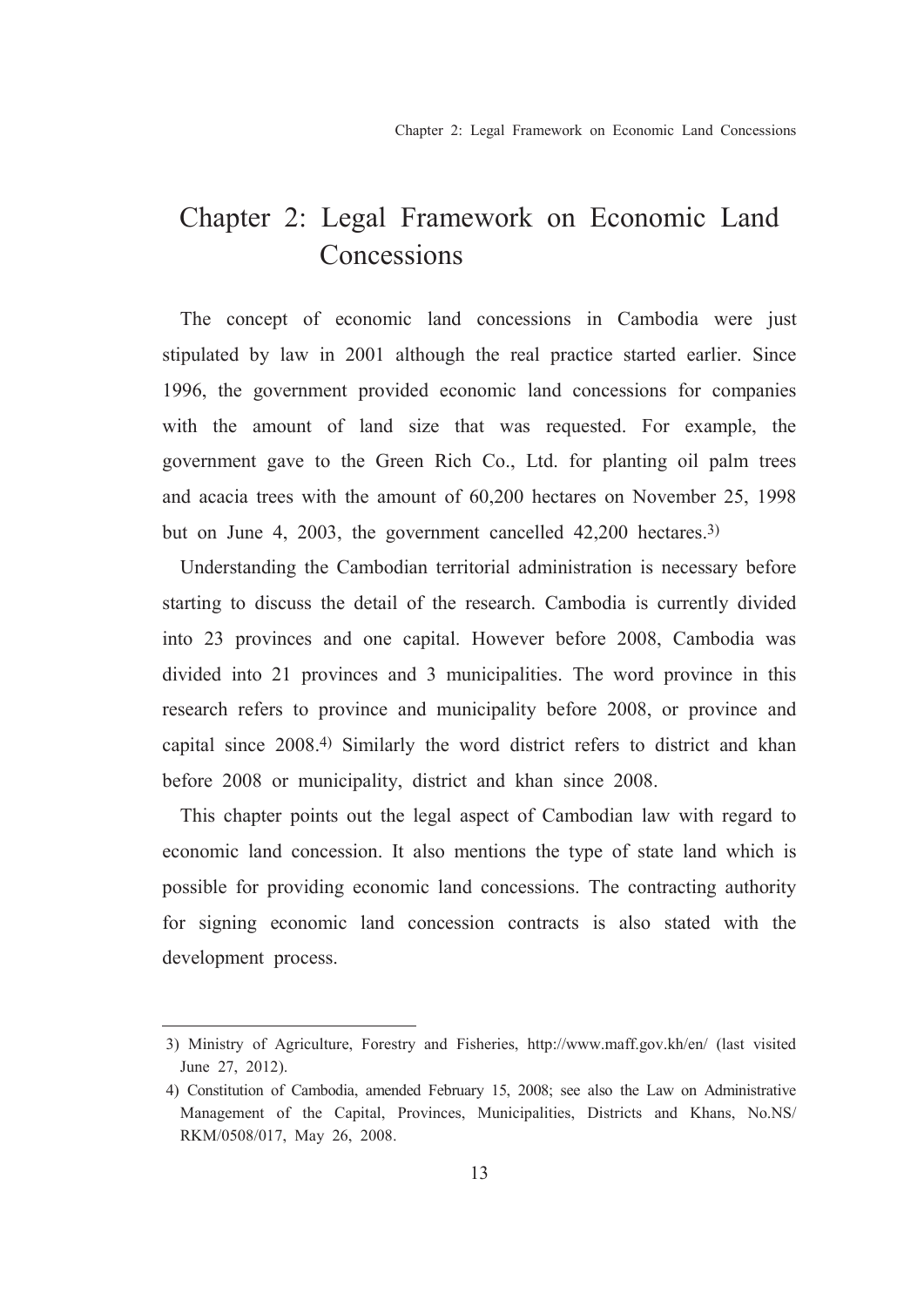Chapter 2: Legal Framework on Economic Land Concessions

#### 2.1. Legal Point of View

Before August 30, 2001, Cambodia provided economic land concessions with a large area of land size although there was no law concerning economic land concessions. Only concessions contracts were made legal through the signatures of competent authorities and companies. The duration, size and location of economic land concessions depend on the request of companies. For example, Phea Pimex Company received 315,028 hectares covering two provinces, Kampong Chhnang and Pursat provinces. Although this amount of land size amounts to 1.74% of the total land area, there is no legal base to say that providing this large land size is illegal.

The clear framework of economic land concessions is just stipulated in the 2001 Land Law. The definition of land concessions is stated as "a legal right established by a legal document issued under the discretion of the competent authority, given to any natural person or legal entity or group of persons to occupy the land and to exercise thereon the rights set forth by this law."5) Land size and duration of the contract are then stipulated in law. Economic land concessions can be no more than 10,000 hectares with the duration of no more than 99 years. Following this law,<sup>6)</sup> the Sub-decree on Economic Land Concessions was adopted on December 27, 2005 to provide detailed procedures of economic land concessions.

The main purpose of economic land concessions is a possible way to increase national economy through investing in state private land. Since

<sup>5)</sup> Land Law of Cambodia, No.NS/RKM/0801/14, August 30, 2012, art. 48 (hereinafter the 2001 Land Law).

<sup>6)</sup> The 2001 Land Law, art. 60.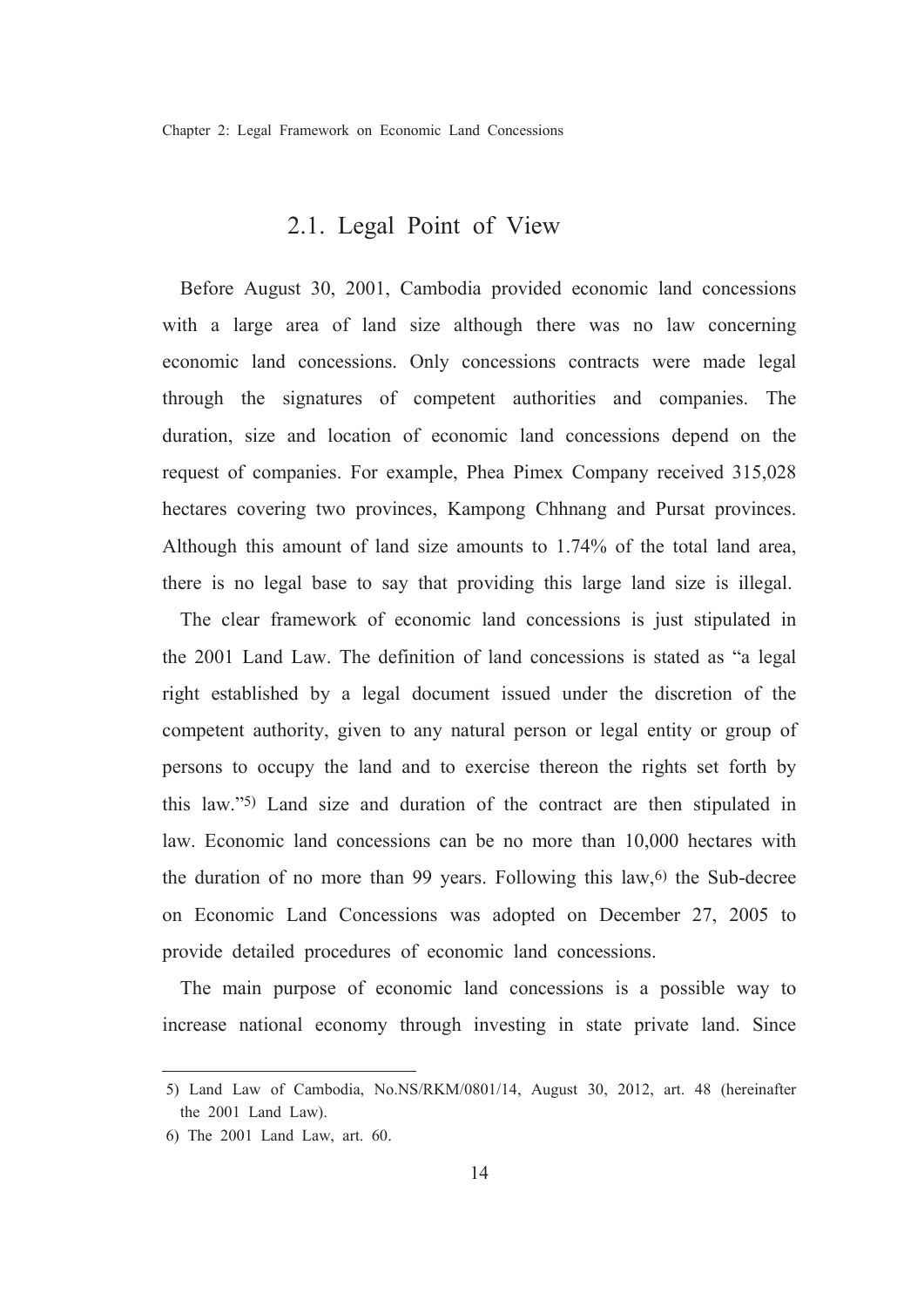Cambodia is an agrarian country, developing agriculture from extensive farming to intensive farming and agro-industry is necessary. Since state land covers around 80 percent of the total Cambodian land area in which 20% belongs to state private land,<sup>7)</sup> attracting investors to invest in land is important to generate work forces in rural areas. Therefore, providing economic land concessions is a way to increase state income.

It is remarkable that only administrative decision can revoke economic land concessions in case the concessionaires do not follow the procedures set up in the contract. A concessionaire also has the right to sue to the court if the court decision is not satisfactory. But the court may cancel the concessions if the concessionaire does not follow a particular clause stipulated in the contract.<sup>8)</sup> It is then a good way to make the concessionaire turn attention to fulfilling the procedures of application in the concession contract

It should be noted that the concessionaire has privilege to protect the concession right fully. The 2001 Land Law states the protection of the rights of concessionaire in order to give confidence to investors.

The rights of a concessionaire on conceded land during the period of the concession are the rights attributed to an owner, save for the right to alienate. The concessionaire is entitled, in particular, to the protection of his rights by the competent authorities.

<sup>7)</sup> UNDP, "Land and Human Development in Cambodia" (Discussion Paper No. 5, UNDP, Phnom Penh, 2007), 15; UNDP, Cambodian Human Development Report 2007 (Phnom Penh: Ministry of Planning and UNDP, 2007, 42.

<sup>8)</sup> The 2001 Land Law, art. 55.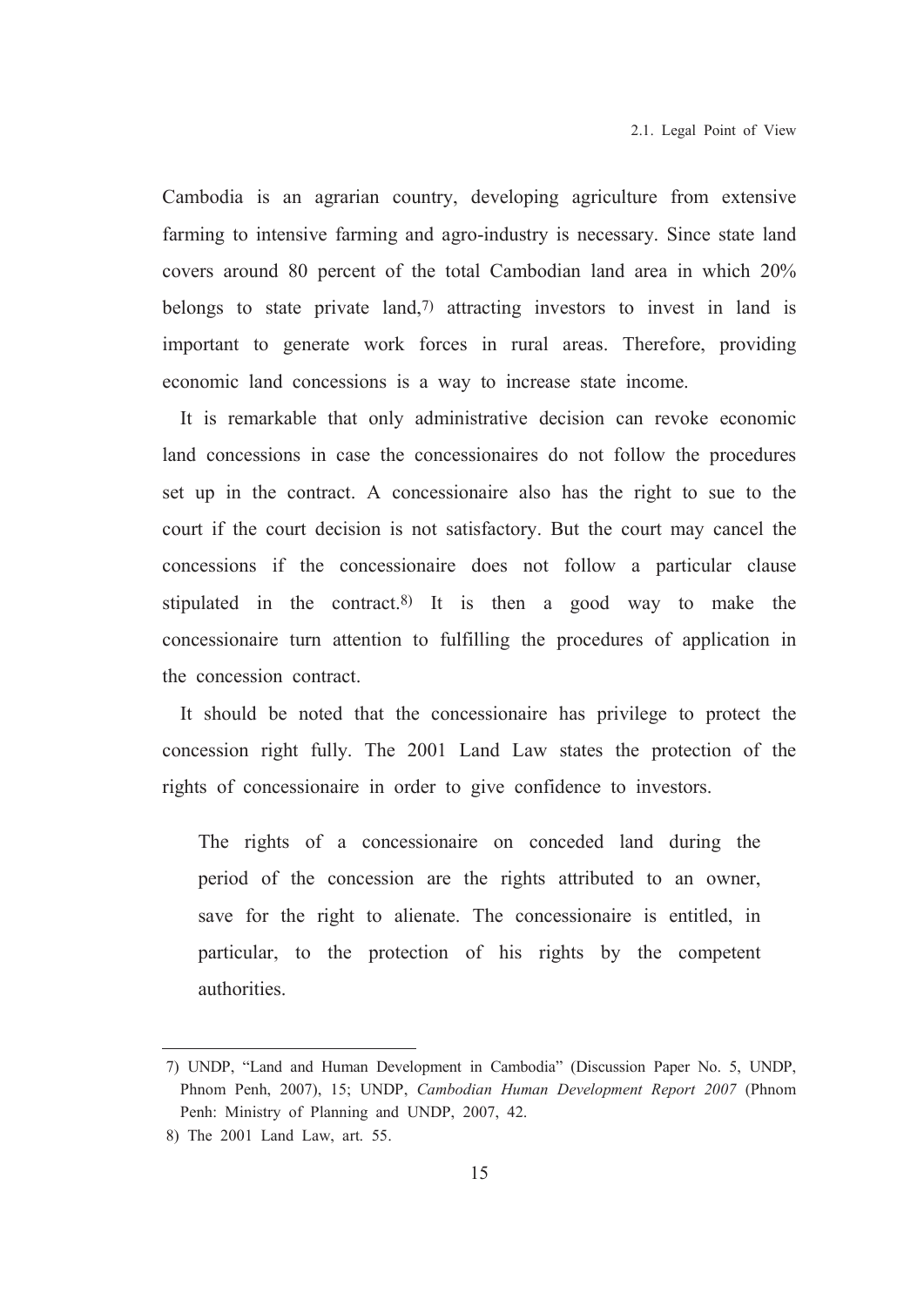Chapter 2: Legal Framework on Economic Land Concessions

A concessionaire may defend the land which he has been given in concession, against encroachment or infringement, irrespective of its forms  $9$ 

However, the second paragraph may lead to misunderstanding especially with regard to the phrase of "irrespective of its forms", which may be interpreted as a concessionaire may defend the land irrespective of its form. As such, so far some companies use the security guards or soldiers<sup>10</sup> to fight against the citizens resulting in injury or death. These actions cause harm to international image with regard to human rights. The first paragraph is appropriate for protecting concessionaires' rights because the concessionaires have the competent authority to help protect them.

More remarkably, economic land concessions should not be transferred. New contracts are made between the competent authority and the new concessionaire if there is a change of concessionaire. However, in case concessionaires decease, the successors are able to continue the concession rights for the remaining period of economic land concessions.<sup>11)</sup>

The understanding of the characteristics of land which can be provided as economic land concessions is very important to make sure that economic land concessions do not affect surrounding people. The investors need to learn about the five criteria as follows:<sup>12)</sup>

1. The land being registered and classified as state private land in accordance with the Sub decree on State Land Management and the

<sup>9)</sup> The 2001 Land Law, art. 56, para. 1 & 2.

<sup>10)</sup> Sarada Sang, "Economic Land Concessions" http://www.rfa.org/khmer/event/land concession-0526201000 1304.html. last visited May 26, 2010.

<sup>11)</sup> The 2001 Land Law, art. 57.

<sup>12)</sup> Sub-decree on Economic Land Concessions, No. 146ANK/BK, December 27, 2005, art. 4 (hereinafter Sub-decree on Economic Land Concessions 2007).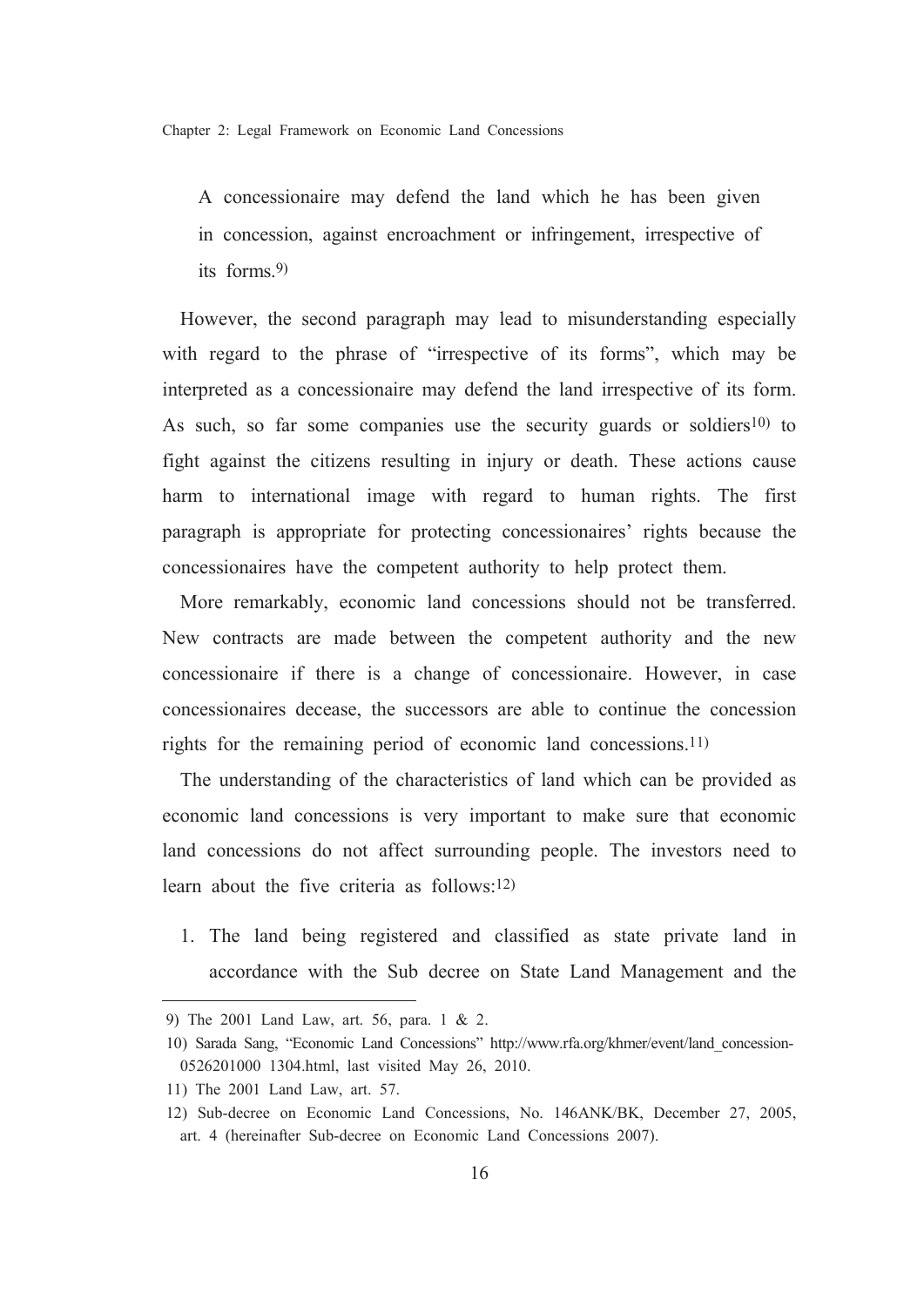Sub decree on Procedures for Establishing Cadastral Maps and Land Register or the Sub decree on Sporadic Registration.

- 2. Land use plan for the land being adopted by the Provincial-Municipal State Land Management Committee and the land use is consistent with the plan.
- 3. Environmental and social impact assessments having been completed with respect to the land use and development plan for economic land concession projects.
- 4. Land that has solutions for resettlement issues, in accordance with the existing legal framework and procedures. The Contracting Authority shall ensure that there will not be involuntary resettlement by lawful land holders and that access to private land shall be respected.
- 5. Land for which there have been public consultations, with regard to economic land concession projects or proposals, with territorial authorities and residents of the locality.

If the investors know well the criteria and urge the competent authority to fulfill all the requirements, the economic land concessions will not affect the surrounding people. The enjoyment of economic land concessions provides satisfaction for government, investors and local people.

Two main possible ways allow investors to invest in economic land concessions. Solicited proposals start from competent authority while the unsolicited proposals start from the request of companies. The former shows that the competent authority has been ready for the economic land concessions before calling for investment while the latter depends on the desires of investors. Solicited proposals require contracting authority to initiate economic land concession projects which necessarily include the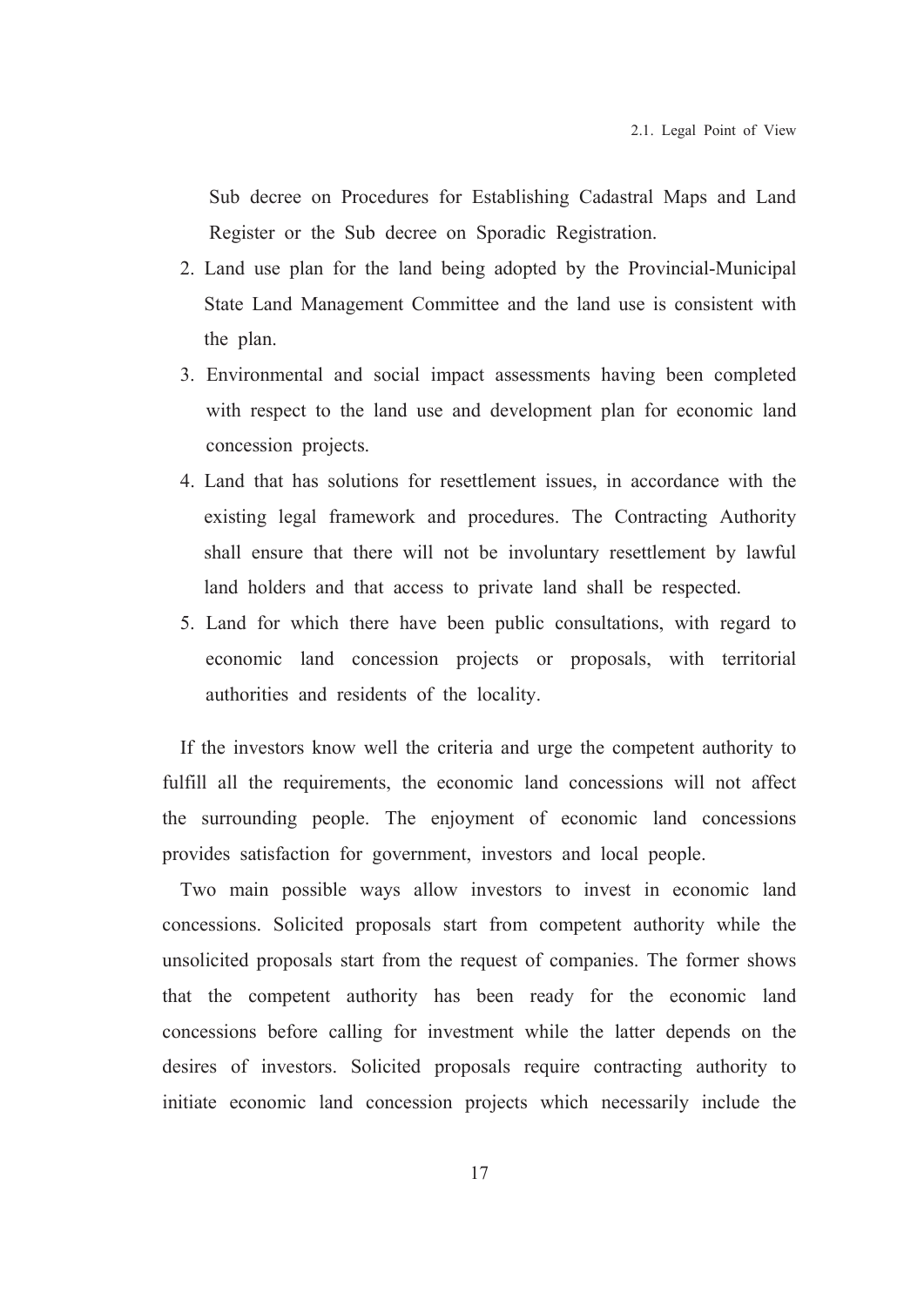Chapter 2: Legal Framework on Economic Land Concessions

environmental impact assessment, social impact assessment and the preparation of other relevant documents for economic land concession proposals. $13)$ 

Technical secretariat plays an important role in granting economic land concessions through solicited proposals. The technical secretariat receives the sealed proposals submitted by the companies and opens them publicly in front of the proposers. Also, the technical secretariat defines only responsive proposals and provides recommendations for the contracting authority. Then the proposals are evaluated and listed by the contracting authority according to the ranking level of all responsive proposals and then send them to each proposer.<sup>14)</sup> After the classification of the ranking level, the contracting authority invites the top proposal to conciliate economic land concessions. If it fails, the following order will be subsequently invited to have conciliation until the agreement has been reached.

The other way to allow investors to invest in economic land concessions which has more priority is an unsolicited proposal. Within this proposal, the proposer provides the government specific advantages which include:15)

- the introduction of new technology
- exceptional linkages between social land concessions and economic land concessions
- exceptional access to processing or export markets

Investors who wish to invest in economic land concessions submit the proposals to council for development of Cambodia, or provincial investment

<sup>13)</sup> Sub-decree on Economic Land Concessions 2007, art. 7.

<sup>14)</sup> Sub-decree on Economic Land Concessions 2007, art. 16.

<sup>15)</sup> Sub-decree on Economic Land Concessions 2007, art. 18.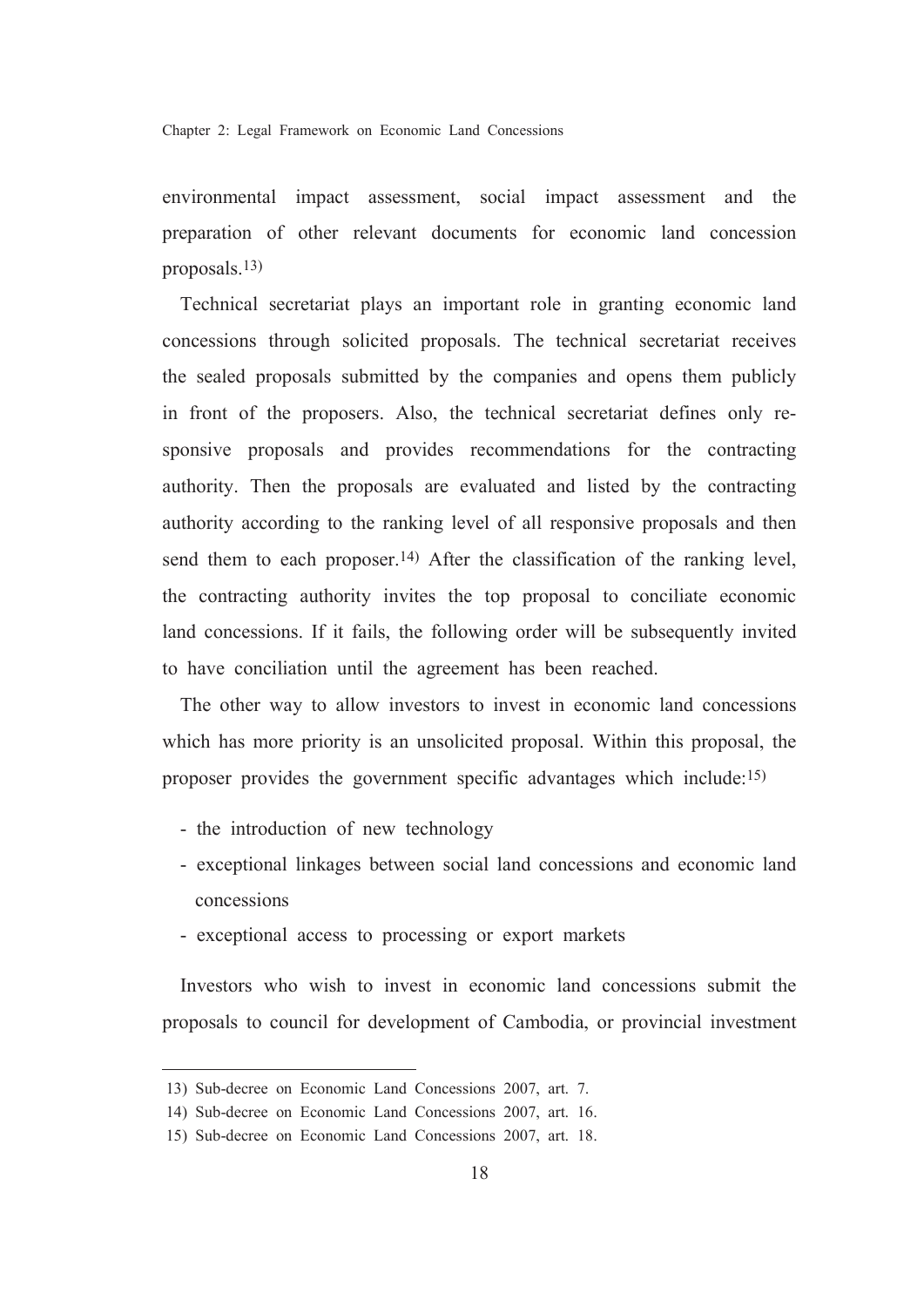sub-committee, or contracting authority. With this regard, contracting authority plays a crucial role in deciding all proposals and may require the investors to fulfill requirements if necessary. After receiving unsolicited proposals, the contracting authority is required to do the following tasks:16)

- a. The Contracting Authority shall send a copy of the detailed unsolicited proposal to the Technical Secretariat or to the Provincial-Municipal State Land Management Committee for review and recommendations.
- b. The Technical Secretariat or the Provincial-Municipal State Land Management Committee shall make recommendation to the Contracting Authority on whether to accept the proposal for Concession Contract negotiation...

In addition, the contracting authority is required to ensure the implementation of economic land concessions contracts.<sup>17)</sup> The follow-up of implementation of economic land concession contracts and frequent reports of the economic land concession management to the Ministry of Economy and Finance are necessary. The contracting authority has the right to sign the concession contract and to alter it.

#### 2.2. Land Subject to Economic Land Concessions

Understanding clearly what types of land which can be provided as economic land concessions is crucial. As already mentioned above, there are five important criteria of economic land concessions that the investors need to learn. It is also necessary that the responsible authority fulfill the

<sup>16)</sup> Sub-decree on Economic Land Concessions 2007, art. 21.

<sup>17)</sup> Sub-decree on Economic Land Concessions 2007, art. 25.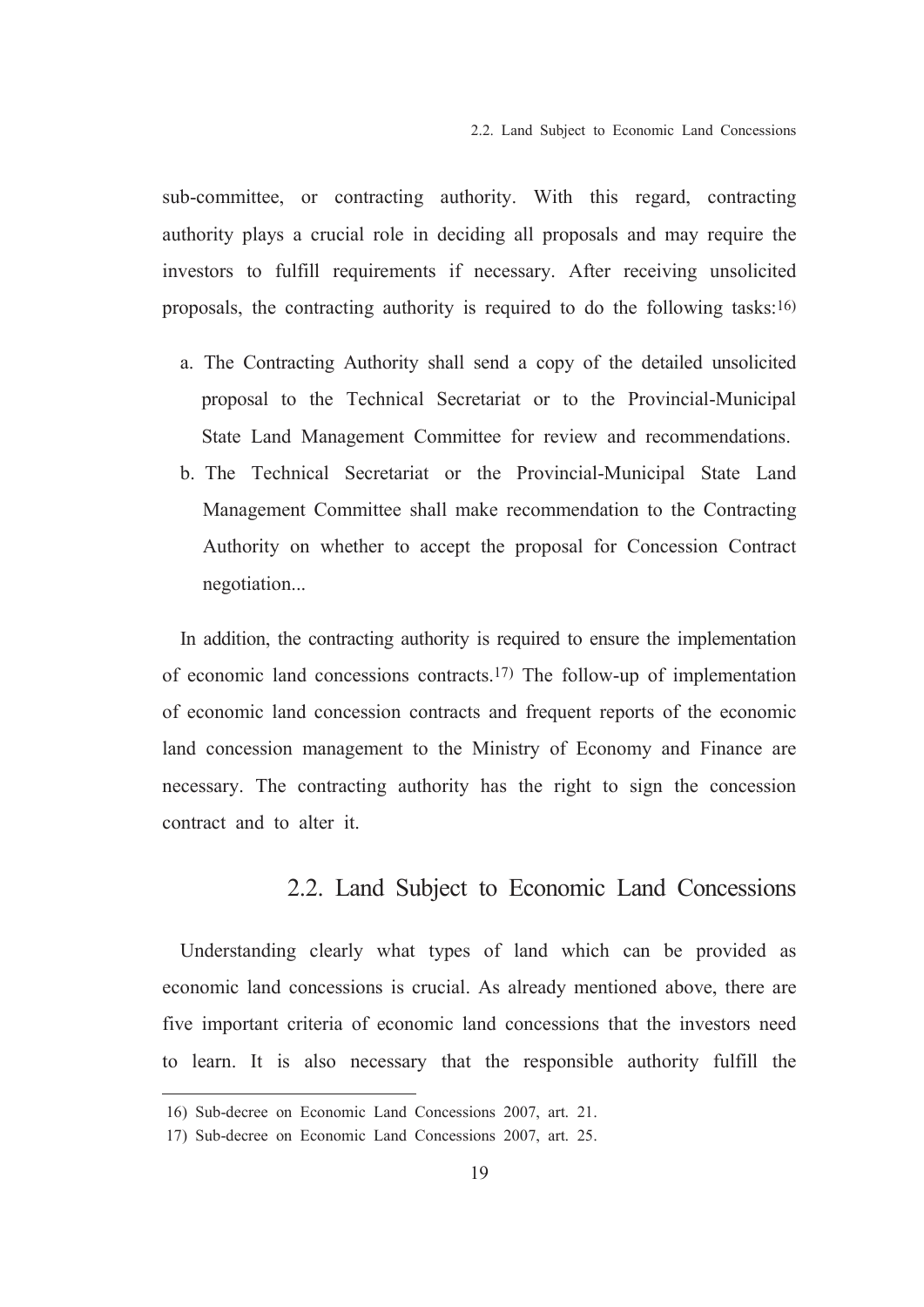requirements of law in order to provide trust for investors. Failing to follow the legal procedures causes serious impact on environmental, social and economic development.

The unrevealed information of economic land concessions makes the civil society illusive about the amount of size. Civil society always shows negative view on economic land concessions. For instance, ADHOC reports that 225 companies received 2,276,349 hectares of economic concession land as of 2011.<sup>18</sup>) The data that ADHOC published came from the available existing government sources such as the website of Ministry of Agriculture, Forestry and Fisheries and from the Sub-decrees where public can access via the Royal Gazette. In the sub-decree, it is not clear how much land is used for economic land concessions because the government still gave rights to specific competent authority to allocate the land. But ADHOC did not receive that information therefore presumed that the total amount of land belongs to economic land concessions. Also, even a member of national assembly does not know how many hectares of land provided by the government. For example, in the Radio Free Asia Forum in 2007, a member of national assembly said that the economic concession land consists of more than one million hectares and the government just cancelled about 3 million hectares of land.<sup>19</sup> Actually, the total of economic concession land was less than 1 million hectares

In this research, the number of economic land concessions is relied on the website of Ministry of Agriculture, Forestry and Fisheries. It is noted that from the date that the government issued an order to postpone

<sup>18)</sup> ADHOC, The Report of Land and Housing Rights 2011 (Phnom Penh: ADHOC, March 2012), 13.

<sup>19)</sup> Radio Free Asia Forum (RFA radio broadcast November 2, 2007, evening session).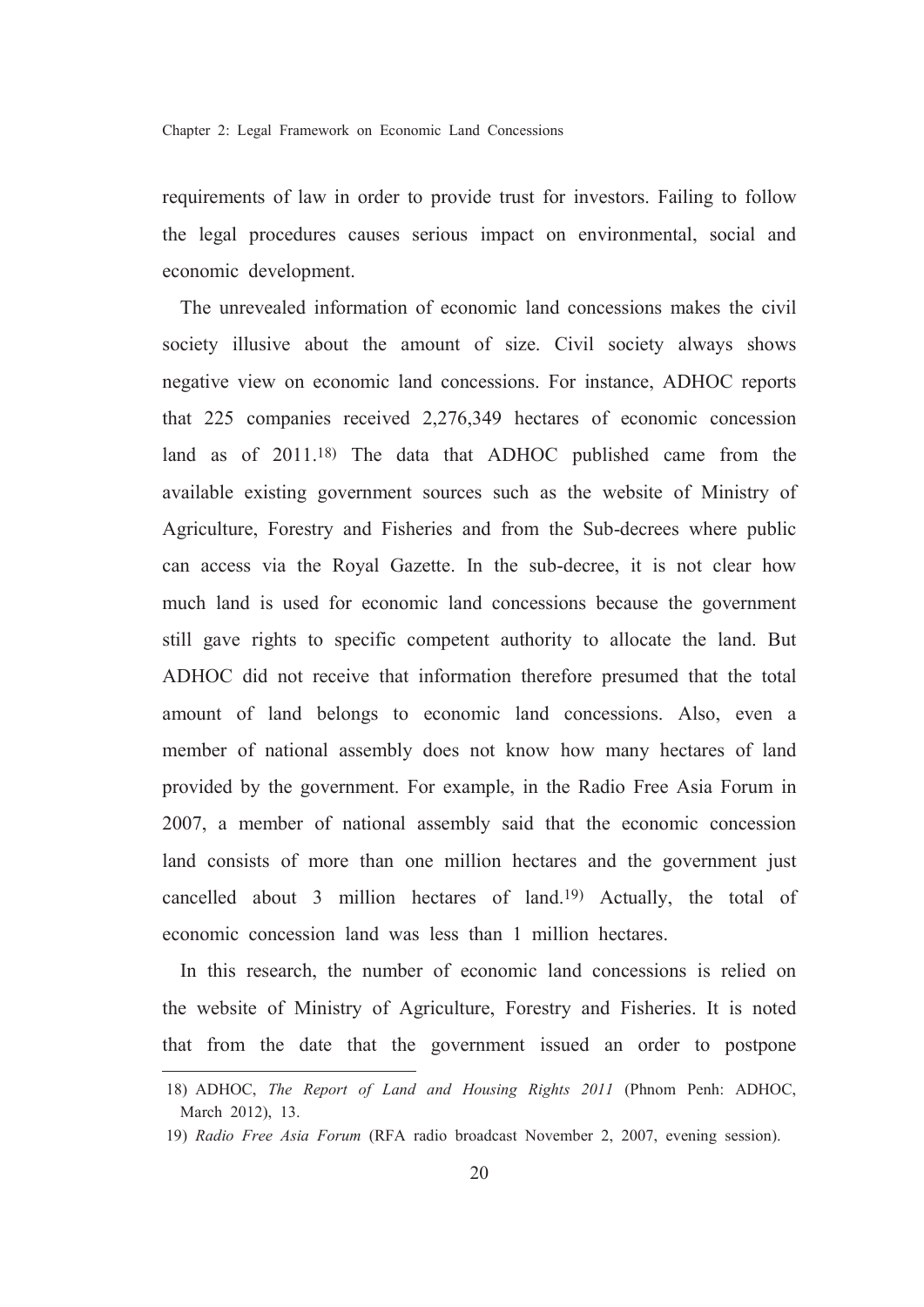providing economic land concessions on May 7, 2012, the government received a lot of critics from civil society about the continuance of signing more economic land concession contracts. In that order, the following measures have been taken into account in order to ensure equity, strengthen and improve effectiveness of the management of economic land con $c$ essions<sup>20</sup>)

- 1. Postpone economic land concessions temporarily;
- 2. Relevant ministries, institutions, and competent authorities shall highly effectively implement the policy and all criteria of government decisions on economic land concessions and turn attention to the implementation of economic land concession contracts especially the implementation in accordance with the policy of tiger-skin formula and the avoidance of the impact on community land and livelihoods of people in the focused economic land concessions provided actual benefit for the nation and people in the sustainable way;
- 3. For the companies that already received the permission principles from the government but do not follow legal procedures and contracts through clearing forest for sale without developing concession land, encroach more land, keeping land vacant for speculation, exploit wrongly from the contracts, grab community or citizen's land, the Roval Government will withdraw all economic concession land. All economic concession land withdrawn shall be managed by the state directly;

<sup>20)</sup> Order on Measures to Strengthen and Enhance Efficiency of Economic Land Concession Management, No. 01BB, May 7, 2012.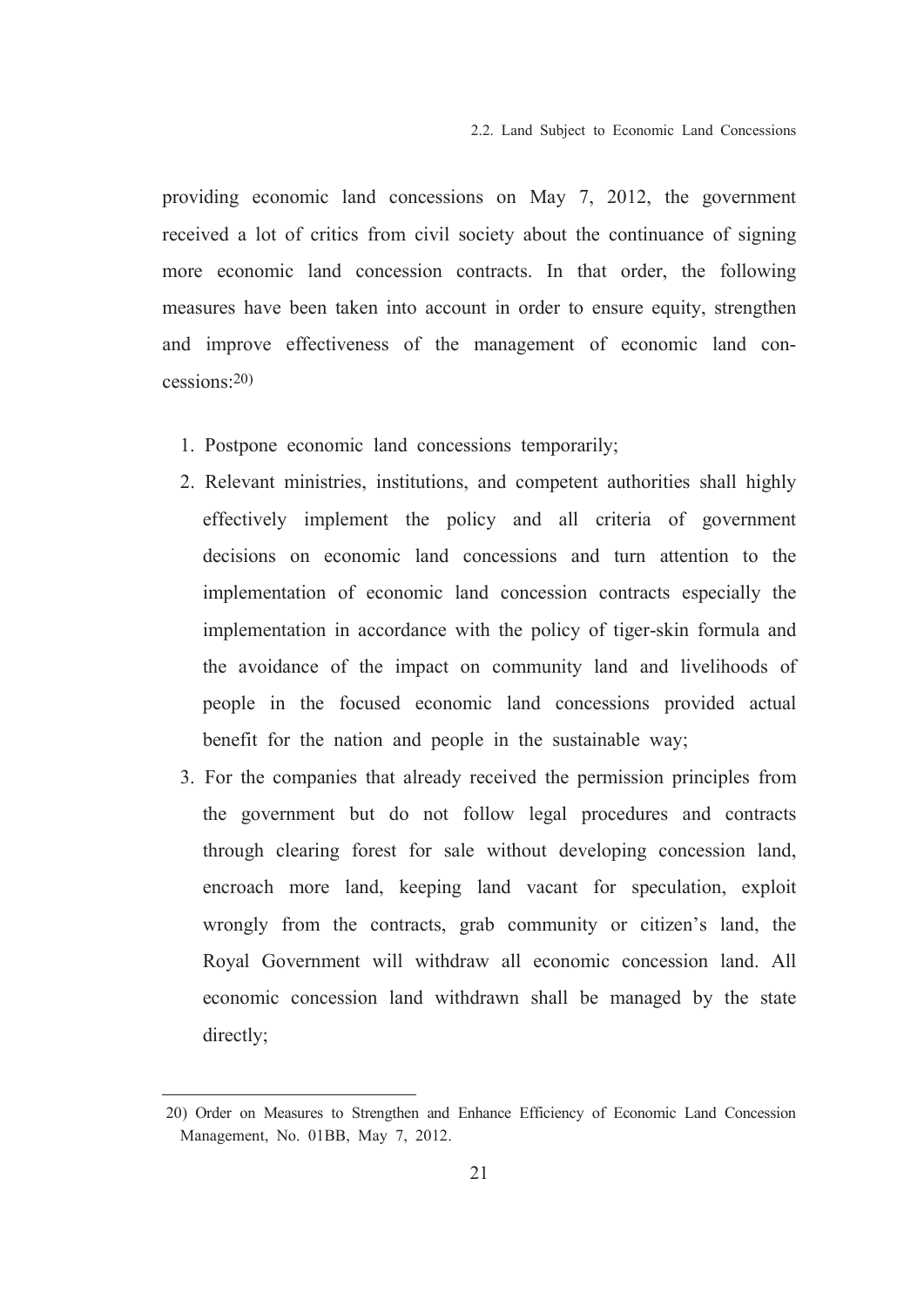4. For the economic land concessions that were already approved principally from the Royal Government before the issuance of this order shall continue to implement according to the legal principles and procedures.

Only one month after the issuance of the above order, another company named China Great Cause, was provided economic land concessions with 5.980 hectares.<sup>21)</sup> Then there were debates about that issue among civil society activists because they asserted the government issued a useless decision to postpone economic land concessions with less than one month. Since then, it is the first time that the Ministry of Agriculture, Forestry and Fisheries uploaded the list of all economic land concessions. Although accuracy of the whole list may be impossible, it is somehow better than nothing. According to the list in the website, the total amount of economic land concessions consists of only 1,181,522 hectares, but the fact shows that the actual calculation is 35,038.5 hectares more than that provided by the website. Yet, the canceled contracts are not disclosed making doubtful among the public.

Registering land before providing economic land concessions makes clear that the land belongs to state private land or state public land. Starting from 1996 to June 2012, the government provided 1,216,560.5 hectares for 117 companies as economic land concessions(see figure 1 for more information).

<sup>21)</sup> Ministry of Agriculture, Forestry and Fisheries, http://www.maff.gov.kh/en/(last visited June 27, 2012).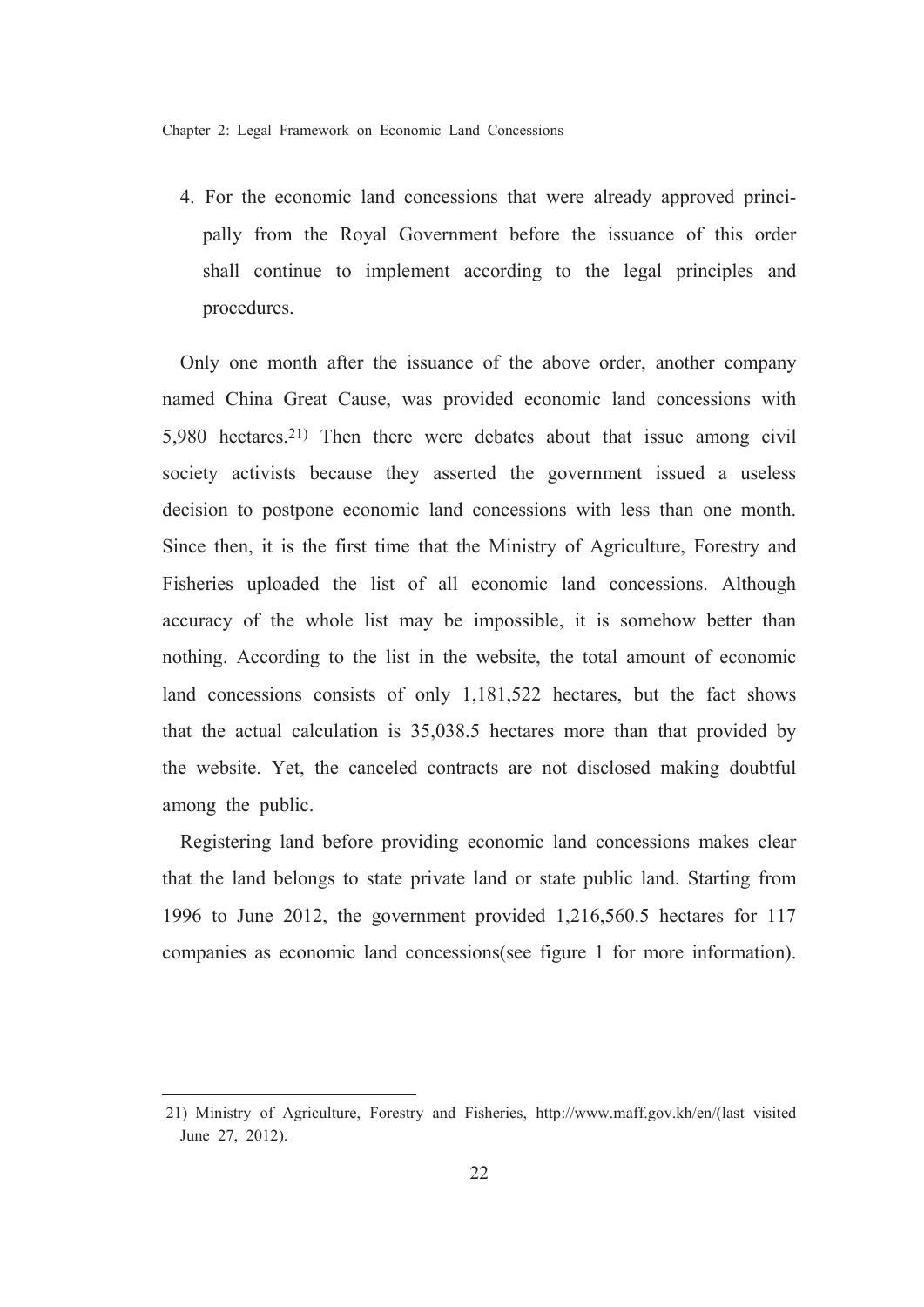

Figure 1: Size of economic concession land (ELC)<sup>22)</sup>

The above figure shows that economic land concessions were provided before the 2001 Land Law was promulgated. Consequently, some companies were given economic concession land more than 10,000 hectares. For instance, Phea Pimex Company was offered 315,028 hectares equivalent to 1.74 percent of the total land in the whole country. Yet, disputes between the surrounding people happened more frequently.

Remarkably, as of June 8, 2012 economic land concessions, are granted over 17 out of 24 provinces. The number of companies in remote provinces where indigenous people live contains more than that in any other provinces (see table 2 below). It may affect way of life of those indigenous people if the implementation has not been done in the right way. This is true that

<sup>22)</sup> Ministry of Agriculture, Forestry and Fisheries, http://www.maff.gov.kh/en/ (last visited June 27, 2012).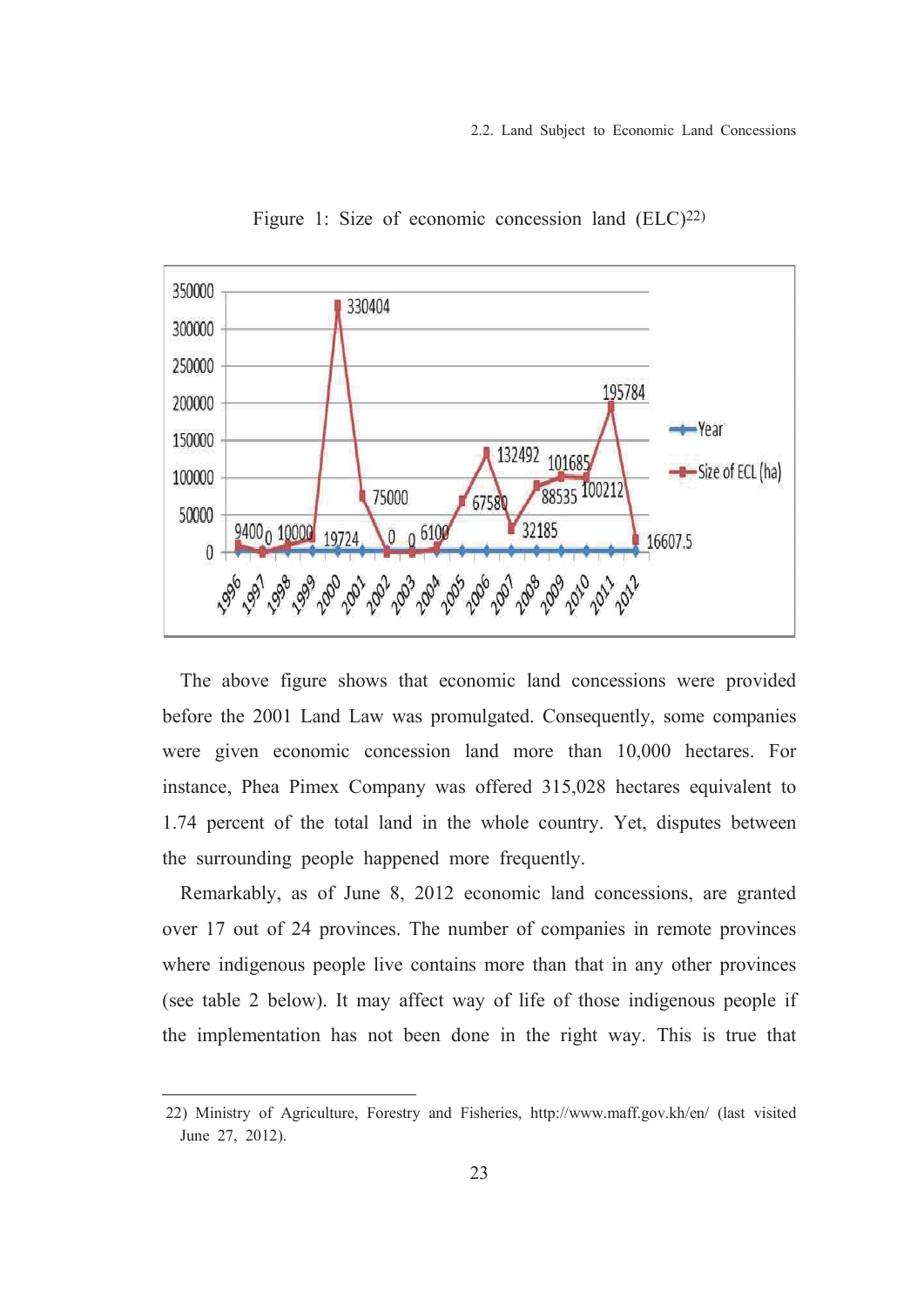unregistered land is affected by economic land concessions in case that the land provided for this purpose has not been registered. For the name of companies with the land size, see appendix A.

| No.            | Provinces       | Number of<br>companies | Size of<br>economic concession land (ha) |
|----------------|-----------------|------------------------|------------------------------------------|
| $\mathbf{1}$   | Battambang      | $\mathbf{1}$           | 5200                                     |
| $\overline{2}$ | Kampong Cham    | 5                      | 12070                                    |
| $\overline{3}$ | Kampong Chhnang | $\mathbf{1}$           | 176065                                   |
| $\overline{4}$ | Kampong Speu    | 5                      | 43181                                    |
| 5              | Kampong Thom    | 9                      | 61724.5                                  |
| 6              | Kampot          | $\overline{3}$         | 22209                                    |
| $\tau$         | Koh Kong        | $\overline{4}$         | 34625                                    |
| 8              | Kratie          | 28                     | 216017                                   |
| 9              | Mondul Kiri     | 15                     | 111036                                   |
| 10             | Odor Meanchey   | 3                      | 19736                                    |

Table 1: Number of companies by provinces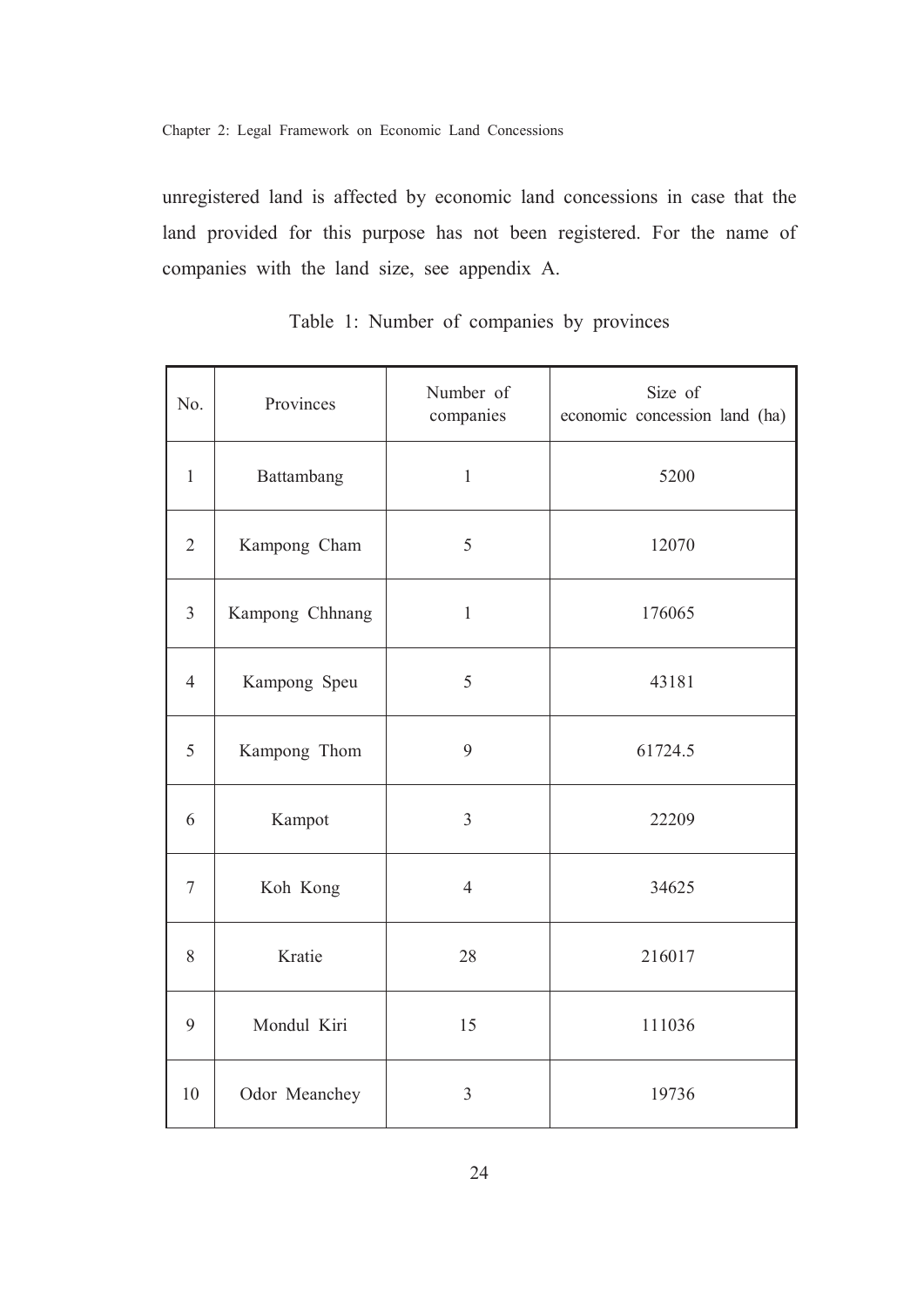| No.   | Provinces     | Number of<br>companies | Size of<br>economic concession land (ha) |
|-------|---------------|------------------------|------------------------------------------|
| 11    | Preah Vihear  | 10                     | 79562                                    |
| 12    | Pursat        | $\mathbf{1}$           | 141963                                   |
| 13    | Ratana Kiri   | 14                     | 73308                                    |
| 14    | Siem Reap     | $\overline{4}$         | 26235                                    |
| 15    | Sihanoukville | $\overline{2}$         | 8800                                     |
| 16    | Stung Treng   | 11                     | 183629                                   |
| 17    | Svay Rieng    | $\mathbf{1}$           | 1200                                     |
| Total |               | 117                    | 1,216,560.5                              |

(Source: Ministry of Agriculture, Forestry and Fisheries, http://www.maff.gov.kh/en/)

The table above shows that economic concession land exists much in remote provinces such as Mundul Kiri, Ratanak Kiri, Kratie, and Stung Treng. It is noted that there are a lot of indigenous communities in those provinces. According to the 2001 Land Law, indigenous community refers to "a group of people that resides in the territory of the Kingdom of Cambodia whose members manifest ethnic, social, cultural and economic unity and who practice a traditional lifestyle, and who cultivate the land in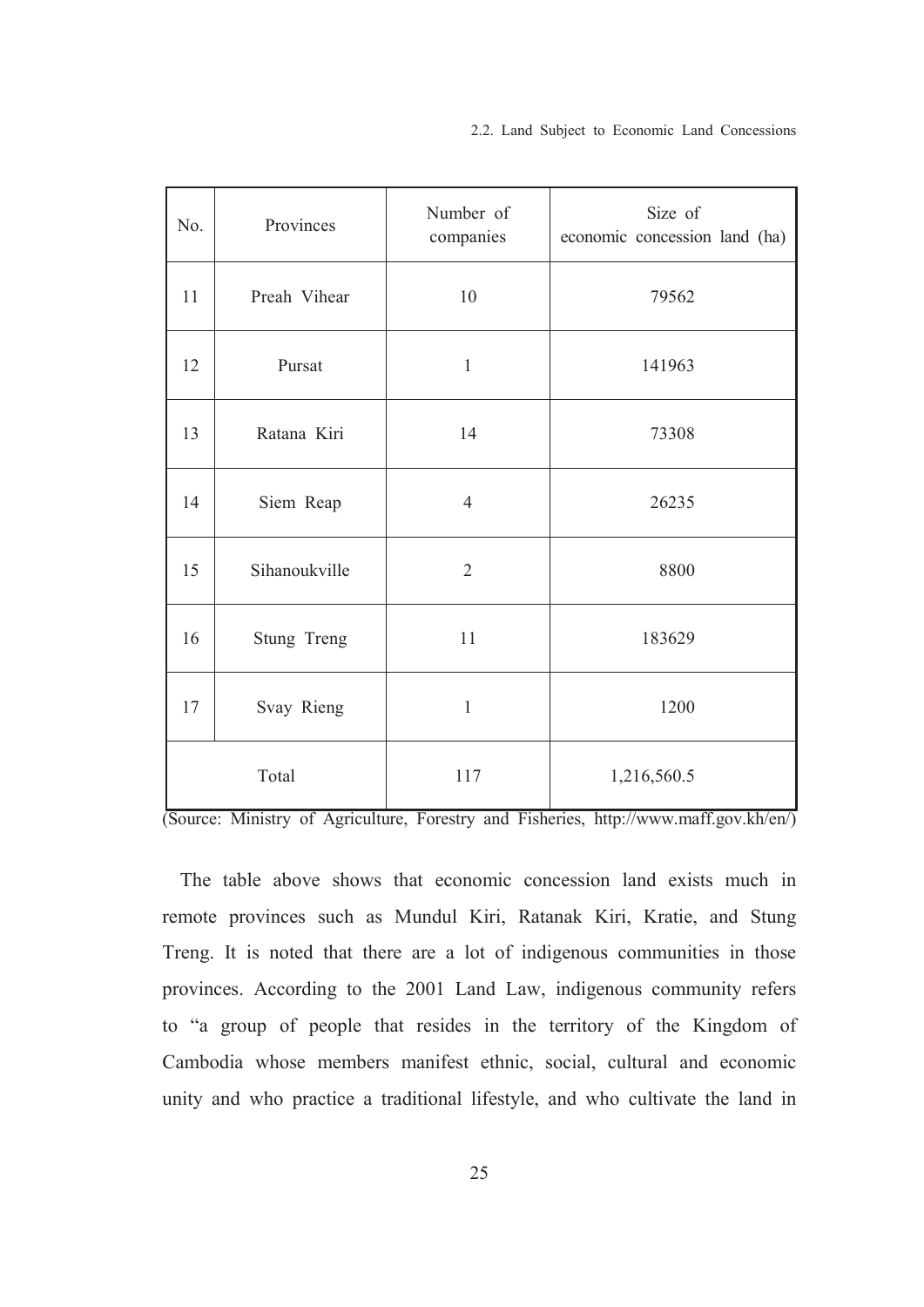their possession according to customary rules of collective use."23) Indigenous community land is a collective ownership which requires to be registered in order to be fully protected. However, the registration is slow making the right of indigenous people ambiguous. For example, as of September 2010, the land of two indigenous communities in Mundul Kiri was under the registration process.<sup>24)</sup>

More remarkably, the land subject to economic land concessions is required to be registered. The registration of state private land before providing economic land concessions possibly avoids the disputes between the surrounding people and the concessionaire because the boundary is already clear. However, in actual practice the land provided as economic land concessions failed to be registered in advance thereby causing various social problems. Also, it becomes a serious issue due to the fact that much of land belonging to private ownership has not been registered. It should be noted that the registration power has been very often changed. In 1989, the local authority which includes district and provincial authority was entitled to issue land certificates. This power was taken to central authority that the Department of Cadastre in 1994. However, from 2000 until 2010, the provincial authorities have been gradually granted the power to issue land certificates, see Appendix B. Apparently, as of May 2012 only 2,085,753 land certificates<sup>25)</sup> out of the total estimated 12 million land parcels<sup>26)</sup> were

<sup>23)</sup> The 2001 Land Law, art. 23.

<sup>24)</sup> Sarin Rath, Report on Result Implementation for the First 9 months and Future Work, No. DNS/ARB/RB (Phnom Penh: Ministry of Land Management, Urban Planning and Construction, October 26, 2010), hereinafter called the October 2010 Report on Result Implementation.

<sup>25)</sup> Sovann Sar, Letter of Land Administration of Sub-Sector Program, No. 419 LASSP, dated June 29, 2012.

<sup>26)</sup> Franz-Volker Müller and Daniela Harris, "Case Study Cambodia: Land Registration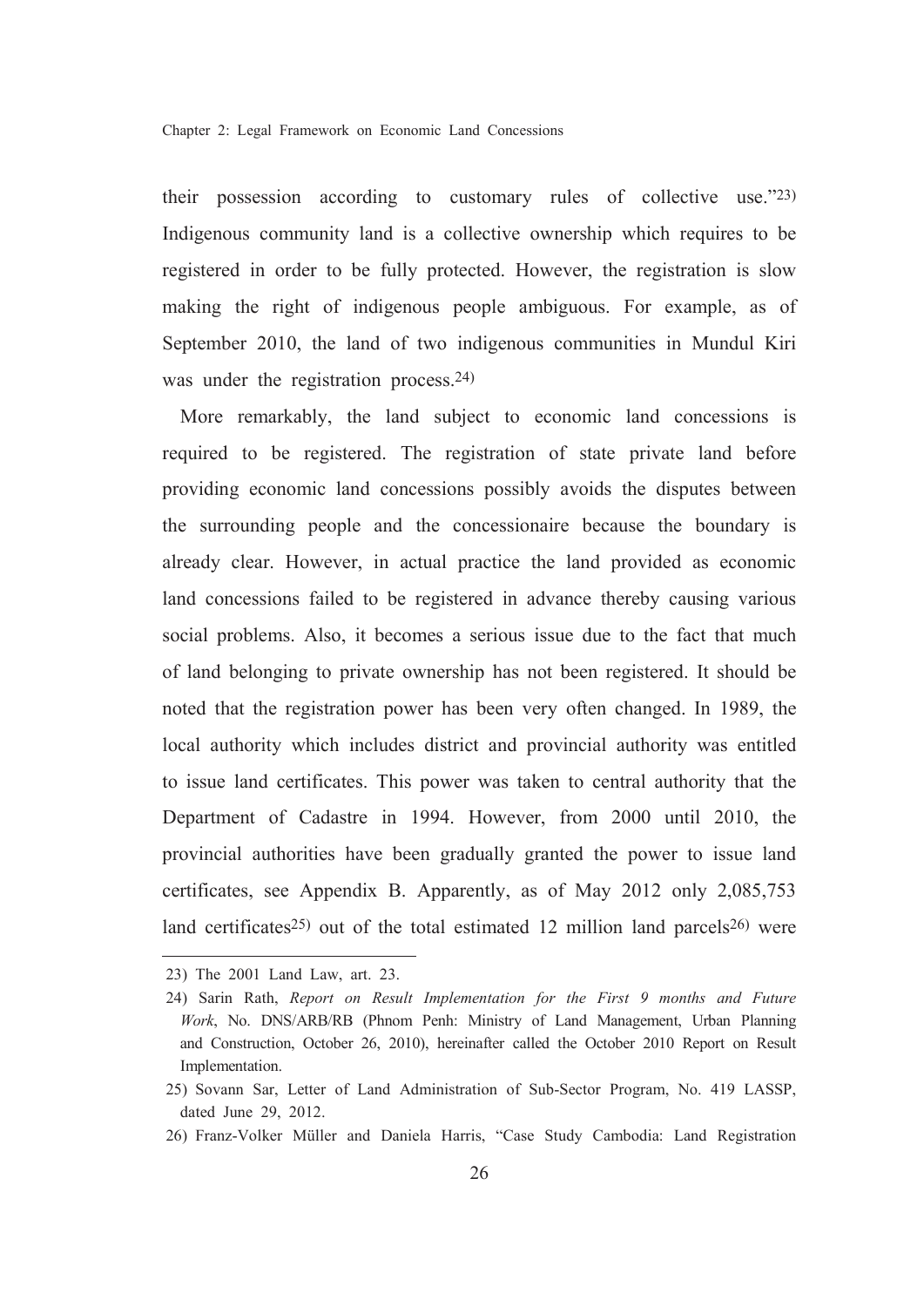issued and delivered to the landowners through systematic land registration. Yet, only 53,954 hectares, amounting to 36 certificates,  $27$  out of 1.2 million hectares of economic land concessions were registered as of May 2012. Therefore, when the actual implementation of economic land concessions started, the land disputes always burst.

Provincial State Land Management Committee plays an important role in adopting the land use plan. The composition of Provincial State Land Management Committee consists of relevant important persons in the province as shown below:28)

- Provincial Governor
- Chief of Provincial Department of Land management, Urban Planning,
- Construction and Cadastre
- Chief of Provincial Military Sub-division
- Commissioner of Municipal Police
- Chief of Provincial Department of Economy and Finance
- Chief of Provincial Department of Agriculture, Forestry and Fisheries
- Chief of Provincial Department of Environment
- Chief of Provincial Department of Water Resources and Meteorology
- Chief of Provincial Department of Industry, Mine, and Energy
- Chief of Provincial Department of Public Work and Transportation
- Chief of Provincial Department of Culture and Fine Arts
- Chief of Provincial Department of Tourism

and Its Effects on the Rural Population" (3rd European Forum on Rural Development, Palencia, Spain, March 29-April 1, 2011), 20.

<sup>27)</sup> The October 2010 Report on Result Implementation

<sup>28)</sup> Sub-decree on State Land Management, No. 118ANK/BK, October 7, 2005, art. 24.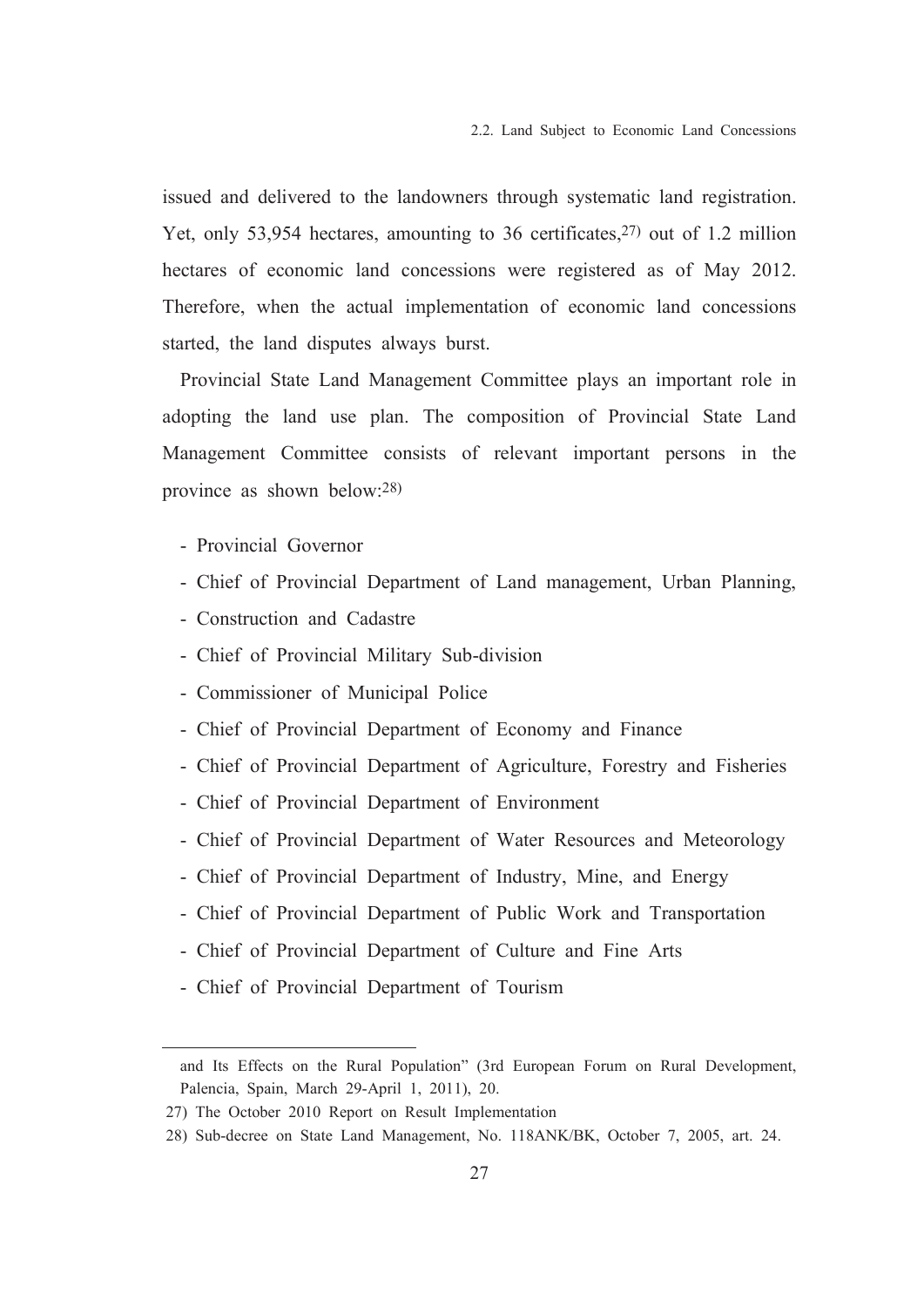- Chief of Provincial Department of Rural Development
- Relevant Head of Cantonment of Forest Administration
- General Secretary of Provincial Hall

The above composition shows that the Provincial State Land Management Committee is a local authority who can understand the needs of local people. However, in reality several factors have witnessed difficulties that this committee cannot work well. Slow pace of state land registration is one of the main challenges. For instance, as of September 2010, only 177,821 hectares of state land was registered.<sup>29)</sup> A lack of budget for local authority prevents any important planning because the local authority cannot plan the land registration therefore it is very hard for the Provincial State Land Management Committee to adopt the land use plan.

It should be noted that economic land concessions require that the land is already assessed environmental and social impact. In order to have assessment of environmental and social impact, budget is very necessary. Yet, the government is not able to provide the budget for responsible institutions to proceed with this work. As such, the land provided for economic land concessions has not already been assessed before a company starts asking for the concessions. In contrast, if the companies find the location suitable for their investment, they will apply for and spend their own budget to have the assessment of environmental and social impact. The budget from the company may then affect the quality of the assessment because of the time limitation and intention of the company owners.

<sup>29)</sup> The October 2010 Report on Result Implementation.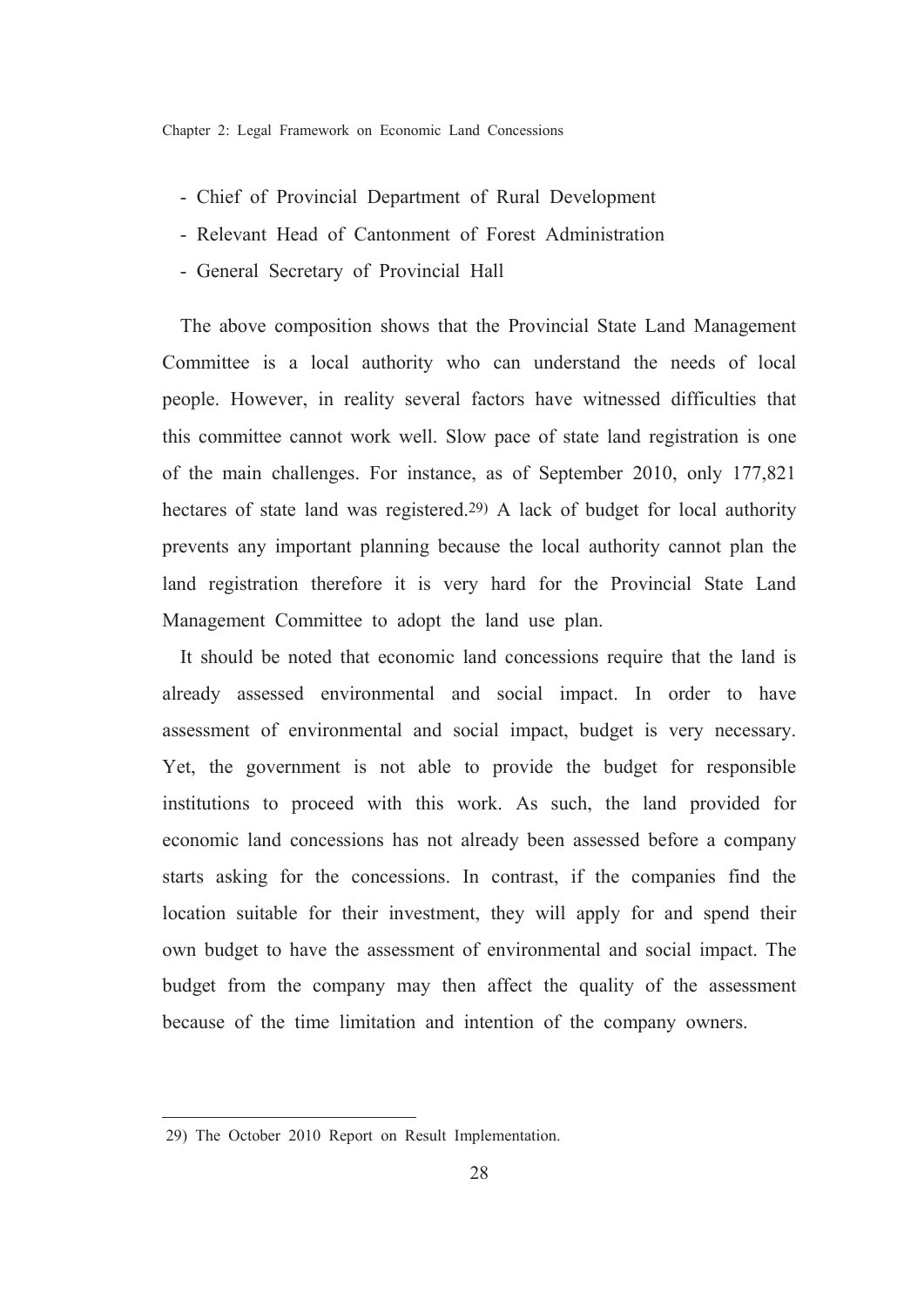The land that has the solutions for resettlement issues can be provided as economic land concessions. The government has to ensure that the resettlement will follow the legal procedures and there is no forced eviction. However, experience has witnessed that the compromise between the competent authority and affected people has been far to go. This consequence comes from the poor compensation which is not satisfied by the affected people. For example, Boeung Kak Lake people were forced to leave their residence since August 2008 when an investment company named the Shukaku Inc started filling water in with the sand<sup>30</sup> although the resolution was not made. Of course, people living in Boeung Kak Lake are illegal according to the  $2001$  Land Law,  $31$  the way that the government indulged people to stay until number reached 4,252 families amounting to  $21,250$  people<sup>32)</sup> has been a serious issue. There are no provisions to stipulate the responsibility and accountability of the competent authority with regard to resettlement and the punishment of the relevant authority in case failing to follow the law.

Interestingly, economic land concessions require that public consultations have been made. It is a good way that the land is clear from disputes when the economic land concessions are provided for companies. However, the fact has shown that the competent authority has hardly consulted with surrounding people. The survey of 314 respondents in five provinces shows that 62.42 percent of the respondents were not consulted while the 30.57 percent did not know, see figure below.

<sup>30)</sup> http://forum-habitat.org/site/en/forced-eviction-boeung-kak-lake-phnom-penh-cambodia (last visited October 31, 2012).

<sup>31)</sup> The 2001 Land Law, arts. 16 & 18.

<sup>32)</sup> The Cambodian Human Rights and Development Association, *Human Rights Situation* 2008 (Phnom Penh: The Cambodian Human Rights and Development Association (ADHOC), January 2009), 42.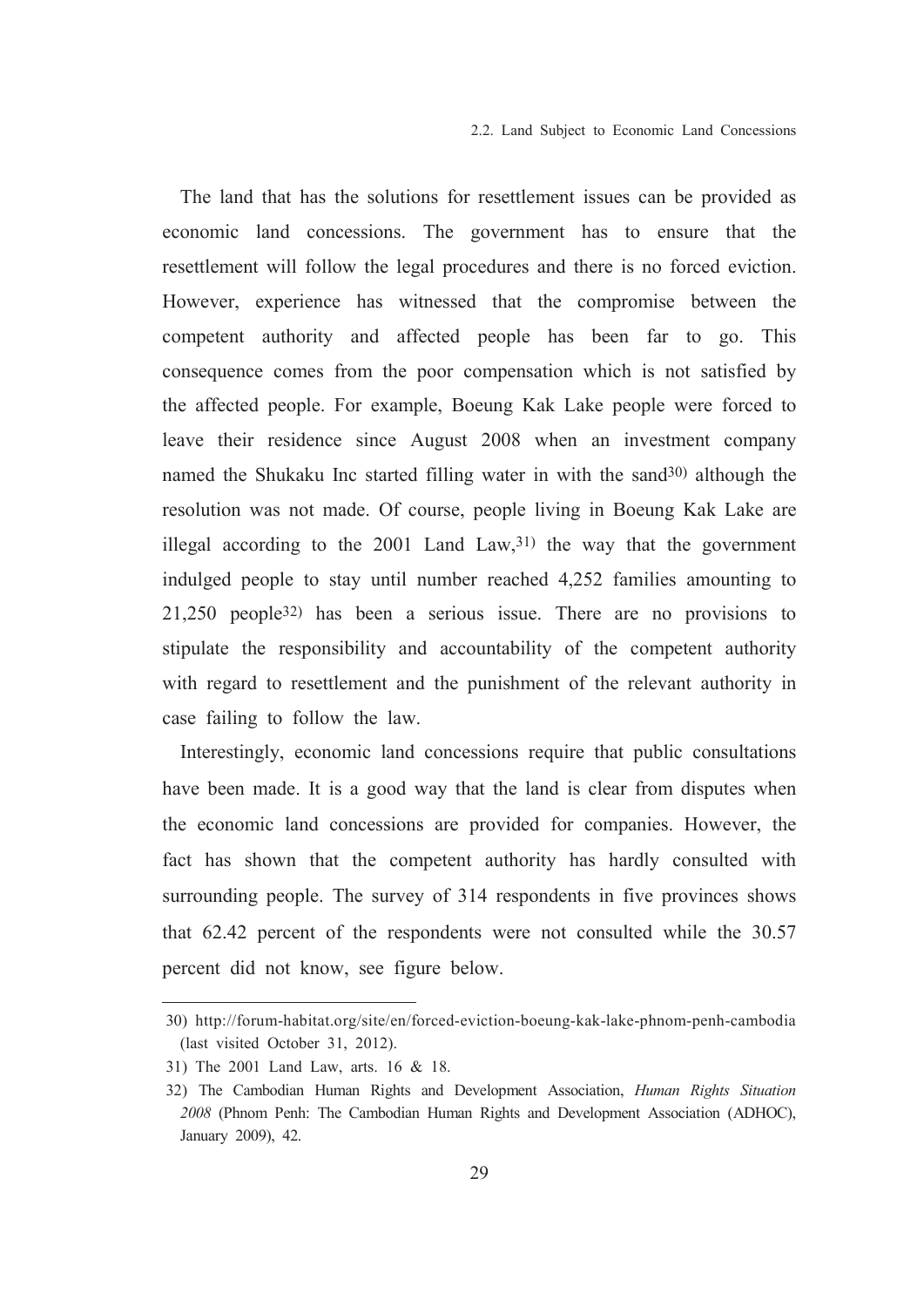Chapter 2: Legal Framework on Economic Land Concessions



Figure 2: Consultation information between 314 respondents with competent authority in economic land concession areas

When the competent authority provides economic land concessions without consulting with surrounding people, disputes will be inevitable because the economic land concessions affect those people. According to the survey of 297 respondents, the economic land concessions have an impact on 99.33 percent of total respondents in which agricultural land is highly affected, see figure 3 below for the detail information.

<sup>(</sup>Source: Survey in July-August 2012)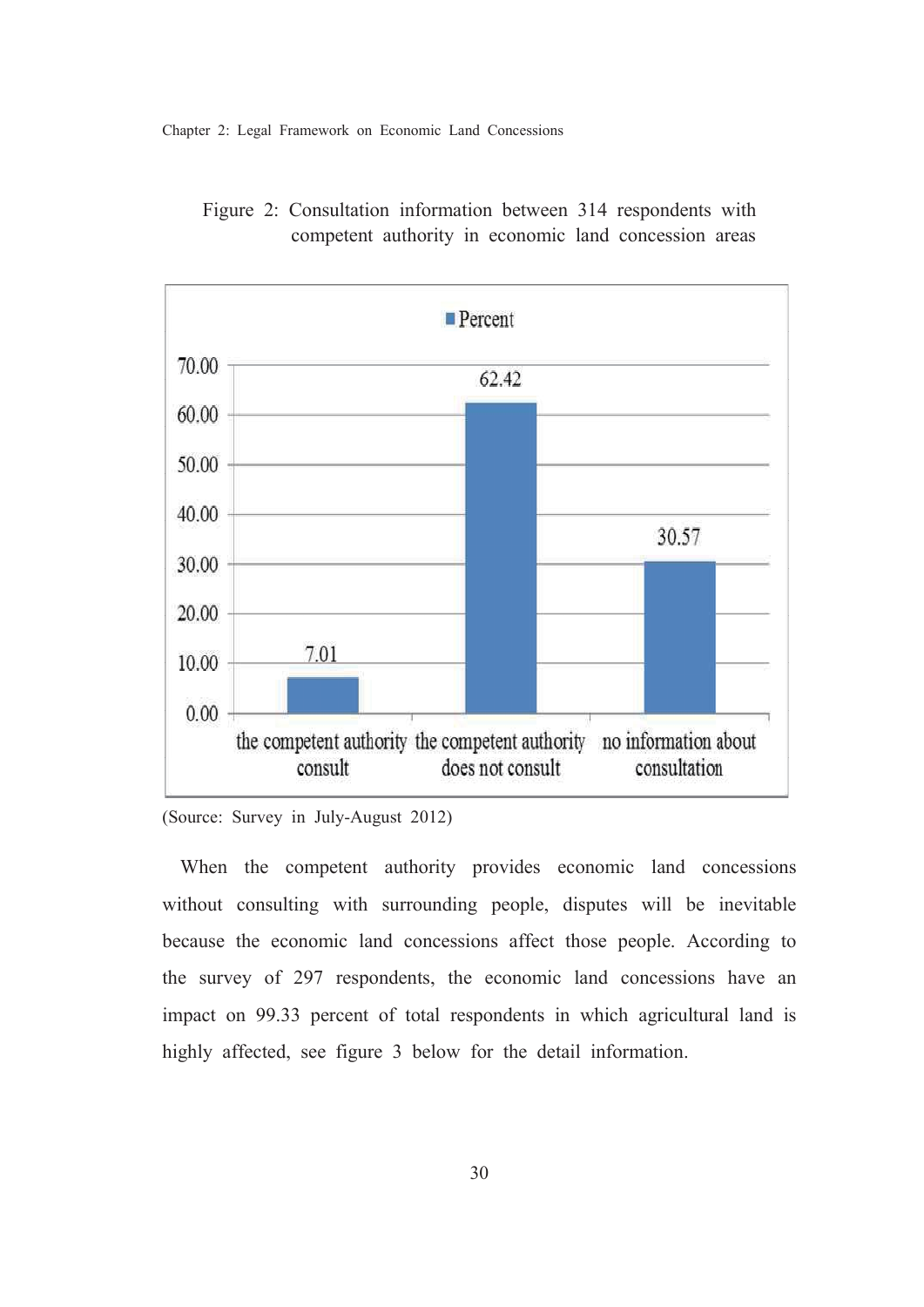

Figure 3: The impact of economic land concessions on 297 respondents

(Source: Survey in July-August 2012)

The survey shows that 84.13 percent of the total 315 respondents are farmers. So the impact on agricultural land will affect their daily life because the affected people do not have other jobs due to the fact that they are poorly educated, see figure 4 below.



Figure 4: Education of 314 respondents

(Source: Survey in July-August 2012)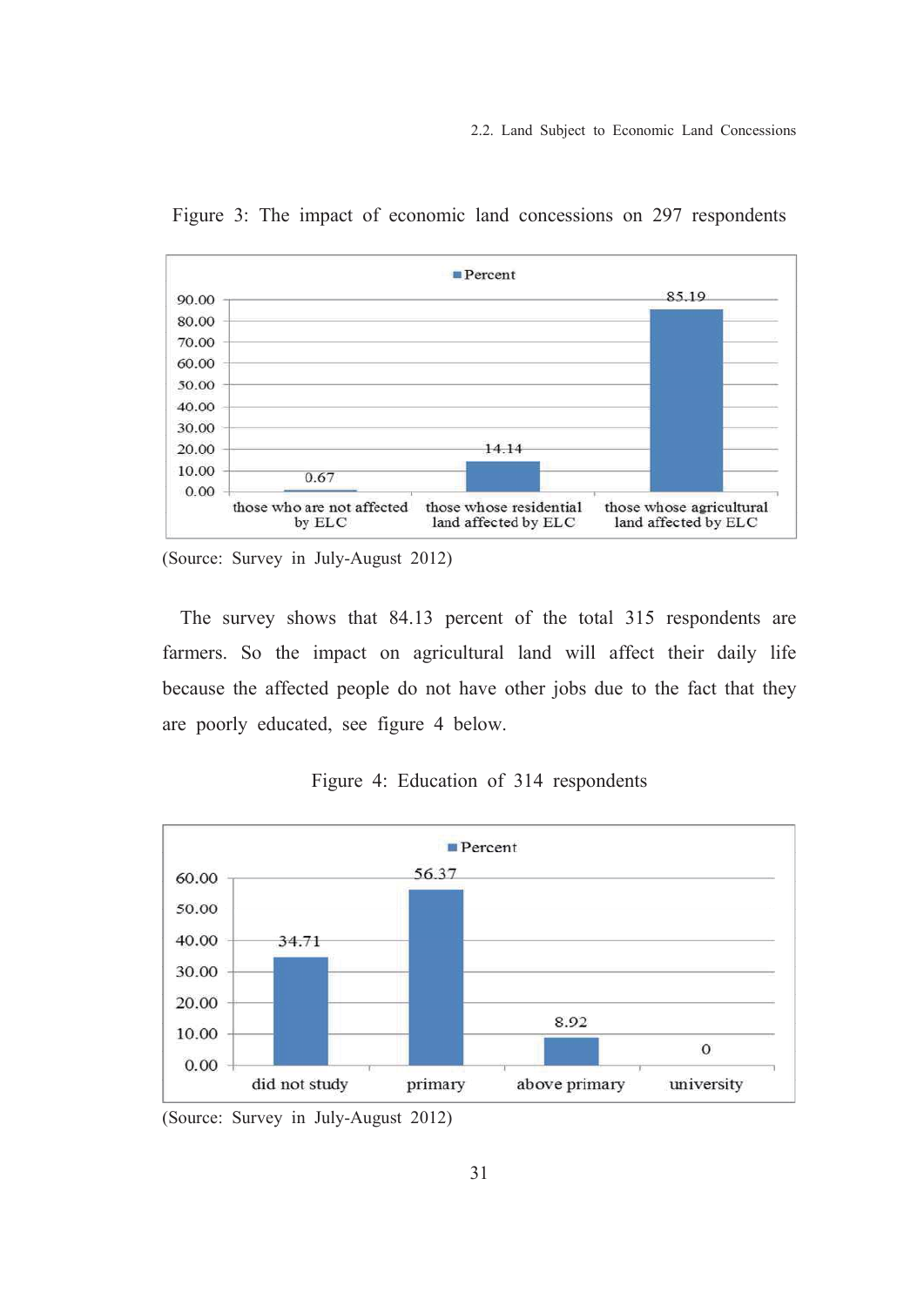Chapter 2: Legal Framework on Economic Land Concessions

Almost all of affected people did not continue their study beyond primary school making them unskilled and relying on only farming. When their agricultural land was taken, they would lose their job. Therefore, it is necessary for the government to consider protecting affected people from losing their land. A consultation with relevant people in advance before providing land for investors is a way to avoid the impact on the surrounding people.

#### 2.3. Competent Authorities

Economic land concessions have been granted since 1996 when the 2001 Land Law was not promulgated. The government plays an important role in establishing contracts to provide economic land concessions. Only the Subdecree on Economic Land Concessions which was adopted in December 2005 (hereinafter the 2005 Sub-decree on Economic Land Concessions), provides legal procedures for economic land concessions.

It is noted that the signature delegation to contracting authorities has been modified only less three years after the 2005 Sub-decree on Economic Land Concessions was issued. Before December 2005, the government allows provincial governors to sign the contracts of economic land concessions with the land size of less than 1000 hectares or the capital of less than 10,000,000,000 riel.33) However, the Ministry of Agriculture, Forestry and Fisheries had the right to sign the contracts with the land size of more than 1000 hectares or the capital of more than  $10,000,000,000$  riel.<sup>34)</sup> Just

<sup>33)</sup> Sub-decree on Economic Land Concessions, No.146ANK/BK, December 27, 2005, art. 29. hereinafter called the 2005 Sub-decree on Economic Land Concessions. It is noted that 10,000,000,000 riel is equal to 2,5 million US dollars.

<sup>34)</sup> The 2005 Sub-decree on Economic Land Concessions, art. 29.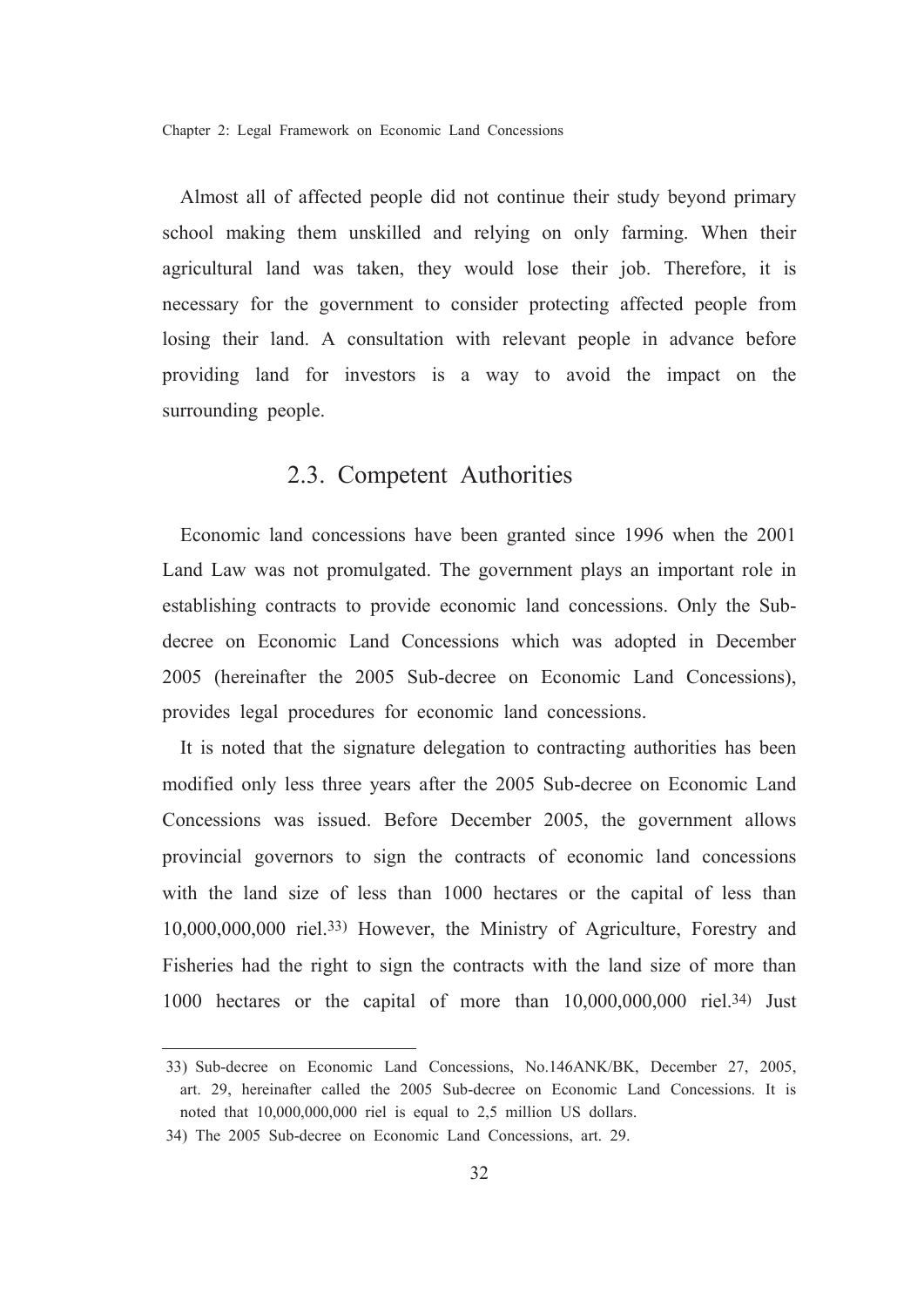approximately 3 years after this practice, the government divested the provincial governors of the authorization to provide economic land concessions.<sup>35)</sup> The reasons of divesting of the right of provincial governors have not been widely known. However, it may be hard to manage economic land concessions if contracting authorities are available for various institutions.<sup>36)</sup> The reform of contracting authority is expected to work in a better way because only the Ministry of Agriculture, Forestry and Fisheries is responsible for signing contracts of economic land concessions.

It is questionable concerning the change of signature delegation to sign the contracts from provincial governors to Minster of Agriculture, Forestry and Industry in September 2008. Actually, provincial authority stays closer to the local people making it possible to easily know the local needs. However, various challenges occur while provincial governors grant economic land concessions with the land size of less than 1,000 hectares.<sup>37)</sup> The provincial authorities are not aware of the map possible for economic land concessions. Also a lack of human resources including technical, legal knowledge is a main obstacle. Consequently, the provincial governors providing economic land concessions overlap the protected areas or the previous economic land concessions. As a result, a lot of land disputes happened.

Technical secretariat plays a pivotal role in economic land concessions. This secretariat consisting of 8 members from various ministries has duties

<sup>35)</sup> Sub-decree on the Amendment of the Sub-decree on Economic Land Concessions. No.131ANK/BK, September 15, 2008.

<sup>36)</sup> It is noted that reports of economic land concessions prepared by the Ministry of Agriculture. Forestry and Fisheries do not include any information of economic land concessions with less than 1,000 hectares.

<sup>37)</sup> Sakun Chay, Deputy Director, Department of Planning and Statistics, Ministry of Agriculture, Forestry, and Fisheries, personal interview, September 4, 2012.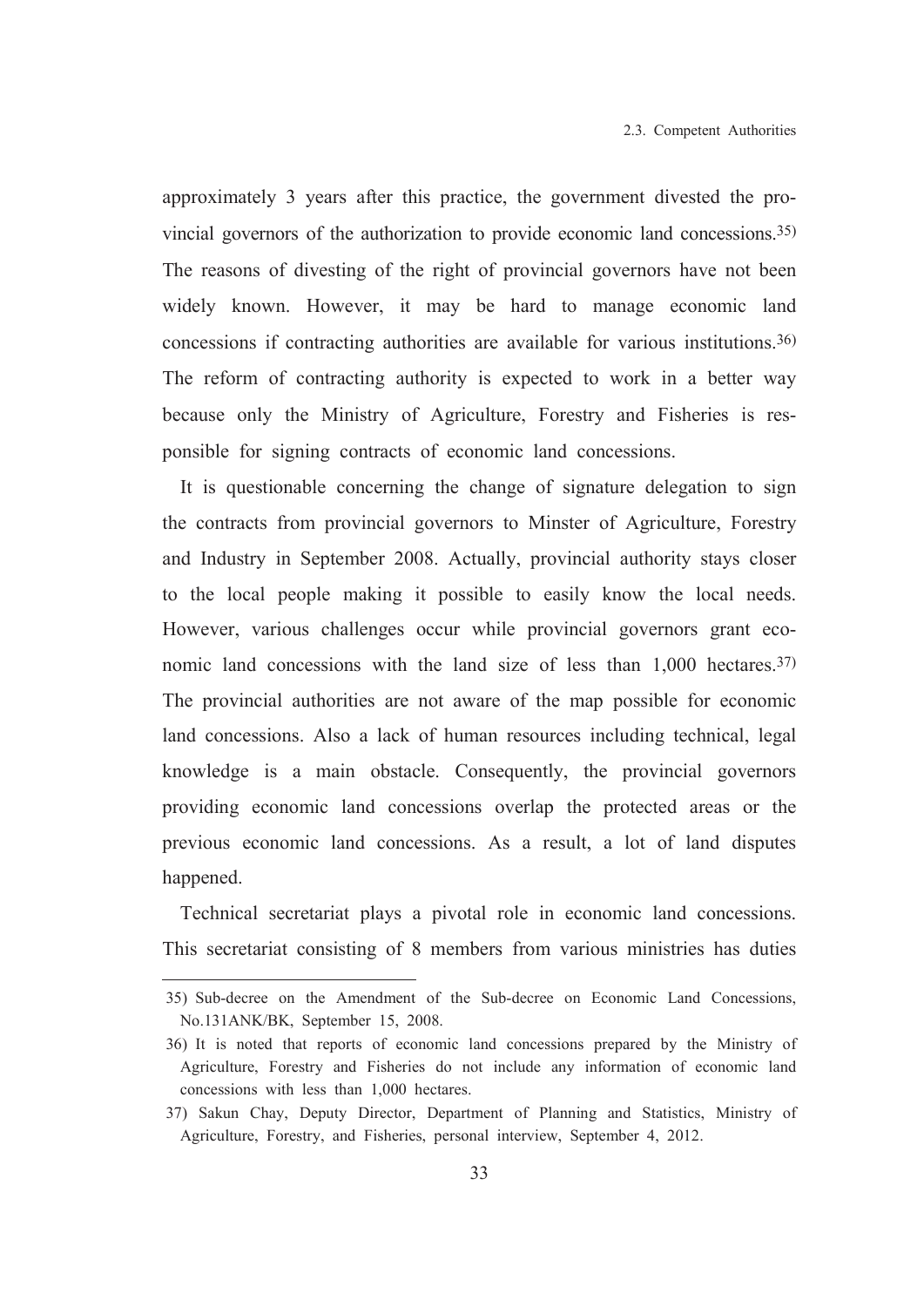to develop economic land concession projects and documents for economic land concessions through solicited proposals. The recommendations on all economic land concession proposals and on the review of existing economic land concessions are made by the technical secretariat in order to make smooth economic land concessions. The secretariat has to monitor the performance of economic land concession contracts. However, the Sub-decree on Economic Land Concessions does not say effectiveness of recommendations made by the secretariat. For example, if the secretariat finds that concession contracts do not follow the conditions stated in the contracts, the economic land concession companies may still continue the contracts unless the recommendation to cancel the contract is followed by the contracting authority. Moreover, the secretariat does not maintain all concession contracts thereby making it difficult to monitor the concession performance.<sup>38)</sup> Clear duties of technical secretariat are needed

More remarkably, provincial state land management committees, which are led by provincial governors, are not entitled to have a main responsibility on economic land concessions. With regard to land concessions, it is known that these committees have duties to decide and monitor commune land use plans through commenting on economic land concession projects and cooperate in monitoring the performance. Another duty of these committees is to cooperate in organizing public consultations on land concession projects. Provincial authorities should be authorized to propose for cancellation of economic land concession contracts if it is clear that the contracts are not well performed. As such, so far, a lot of social land concessions<sup>39)</sup> have

<sup>38)</sup> Special Representative of the Secretary-General for Human Rights in Cambodia, Economic Land Concessions in Cambodia: A Human Rights Perspective (Phnom Penh: United Nations, Cambodia Office of the High Commissioner for Human Rights, 2007), 7. 39) Ibid, 12; RFA radio, June 22, 2007; November 11, 12 & 23, 2007; March 9, 2009;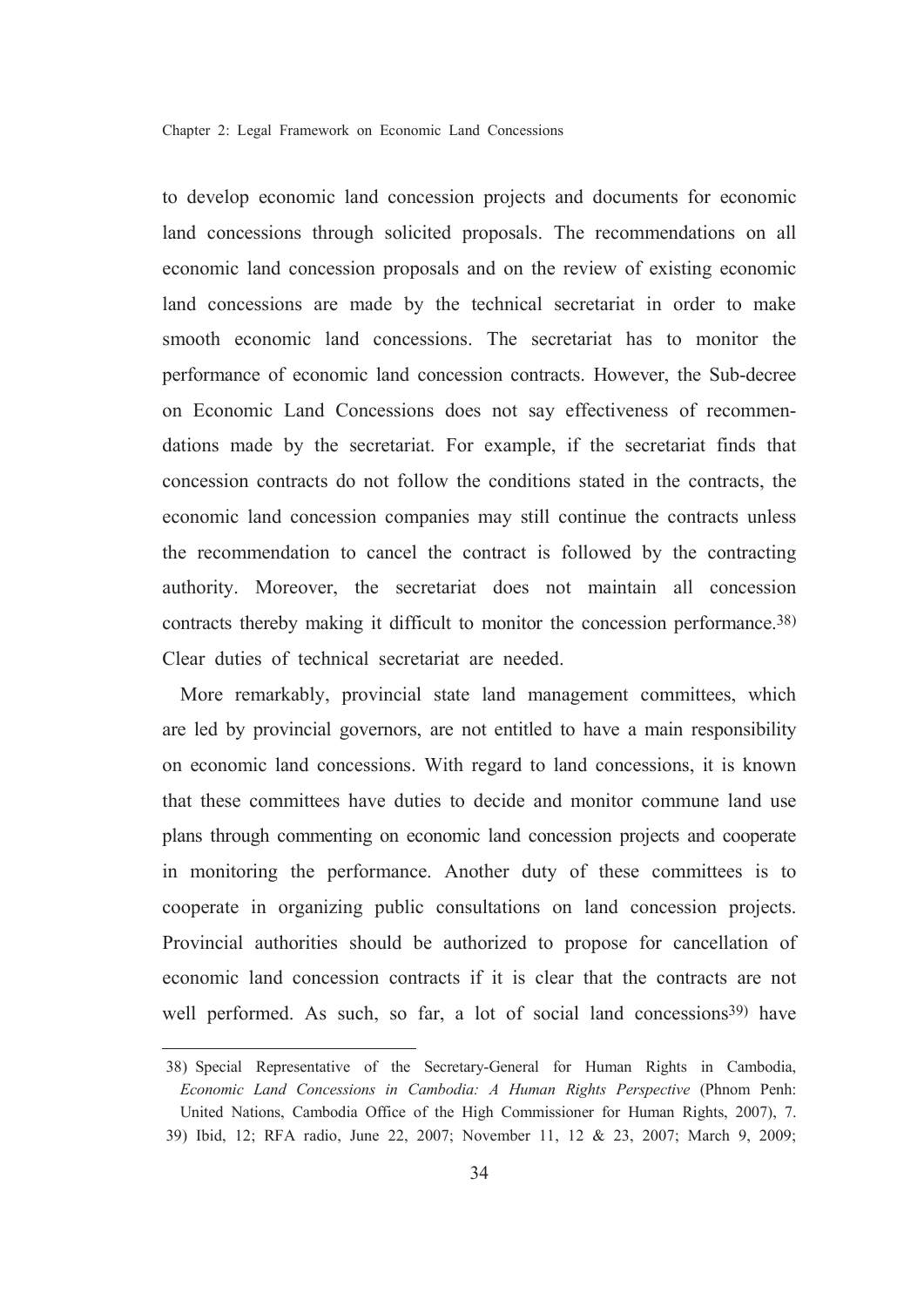affected local and indigenous people and provincial authorities are not able to resolve the problems. The responsibilities and duties of provincial authorities to ensure effectiveness of economic land concessions are indeed necessarily stipulated in law.

Similarly to provincial authorities, district authorities are not vitally provided with responsibilities to contribute to effective economic land concessions. As stipulated in the Sub-decree on State Land Management, concerning economic land concessions, district state land working groups led by district governors have duties to organize consultations and commenting on land concession projects as well as cooperate in monitoring the performance of land concession projects. It is unclear how these authorities cooperate in monitoring. Thus, the monitoring of the performance of economic land concessions should be given to district authorities because these authorities stay closer to the concession land and local people. The government should therefore provide district authorities with more responsibilities for economic land concession approval in their district territory.

The voice of commune councils with regard to economic land concessions has not been much heard. The Sub-decree on Economic Land Concessions includes commune councils in economic land concession mechanisms but does not provide enough power to the approval of economic land concessions. Commune councils have duties to check and comment on detailed documents of solicited or unsolicited economic land concession proposals within 28 days of working days.<sup>40</sup> The comments of commune councils

May 18, 2009.

<sup>40)</sup> Sub-decree on Economic Land Concessions, No.146ANK/BK, December 27, 2005, art. 34.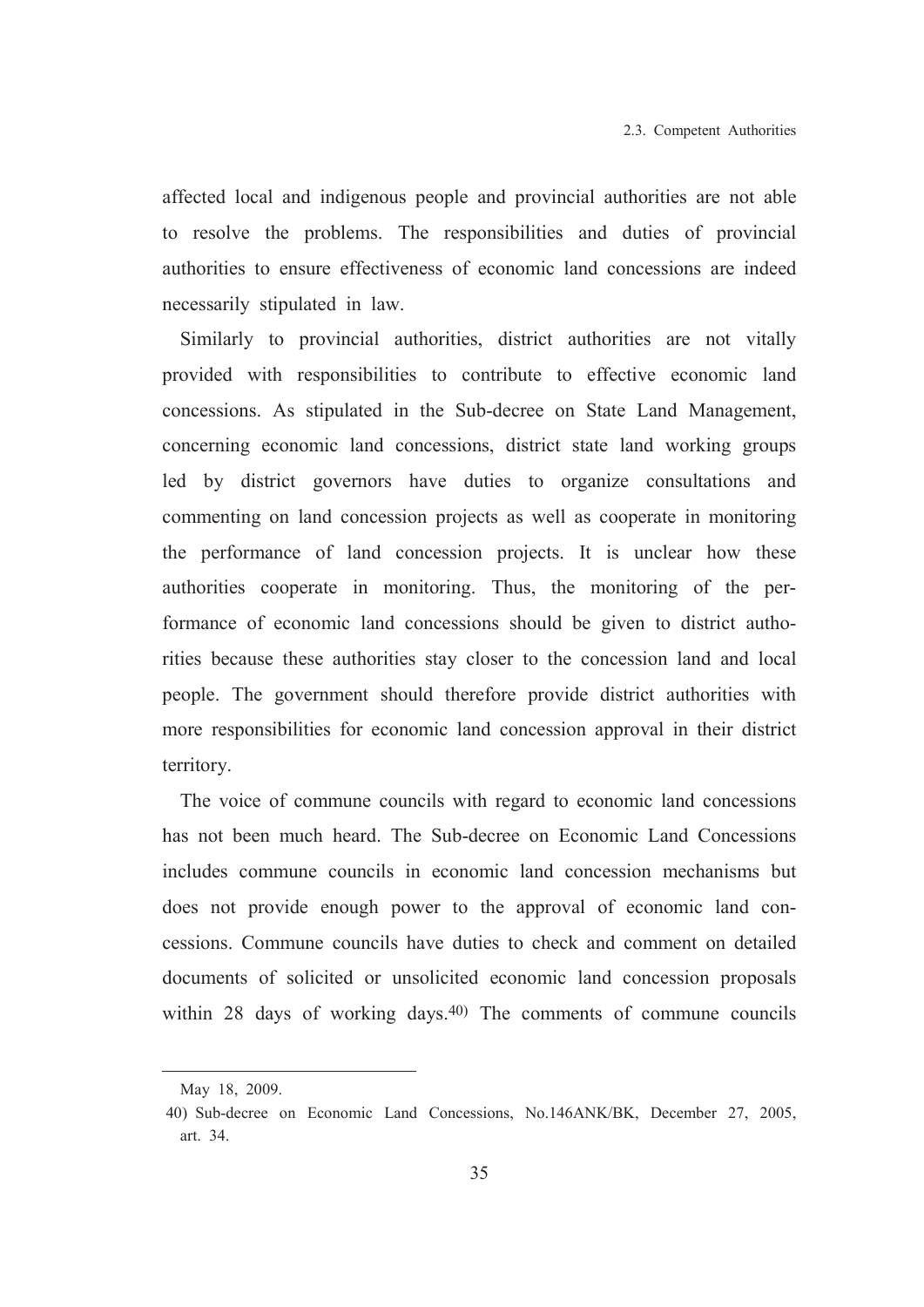will be considered by the contracting authority. These comments can be possibly refused by the contracting authority. Moreover, the commune councils are not involved in initiation of economic land concessions thereby leading to a lack of information concerning the impact of economic land concessions. Therefore, it is necessary to consider amending the Sub-decree on Economic Land Concessions in order to include more involvement of commune councils in economic land concessions.

It should be noted that the contracting authority was shortly reformed. From December 2005 to September 2008, the provincial governors had the right to sign the contract in which land size did not exceed 1,000 hectares or with capital of no more than 10,000 million US dollars while the Minister of Agriculture, Forestry and Fisheries had the right to sign the contract with the above criteria. However, from September 2008, the Minister of Agriculture, Forestry, and Fisheries has been entitled to sign all kinds of economic land concession contracts, see the table below for more information

| Land size or capital                                    | Contracting Authority<br>to sign an economic land concession contract |                                                     |  |
|---------------------------------------------------------|-----------------------------------------------------------------------|-----------------------------------------------------|--|
|                                                         | Dec. 27, 2005 to Sept. 15, 2008                                       | After Sept. 15, 2008                                |  |
| $\leq$ 1,000 hectares or<br>$< 10,000,000,000$ riels    | Provincial Governor                                                   | Minister of Agriculture,<br>Forestry, and Fisheries |  |
| $\geq 1,000$ hectares or<br>$\geq 10,000,000,000$ riels | Minister of Agriculture, Forestry,<br>and Fisheries                   | Minister of Agriculture,<br>Forestry, and Fisheries |  |

Table 2: Power to sign economic land concession contracts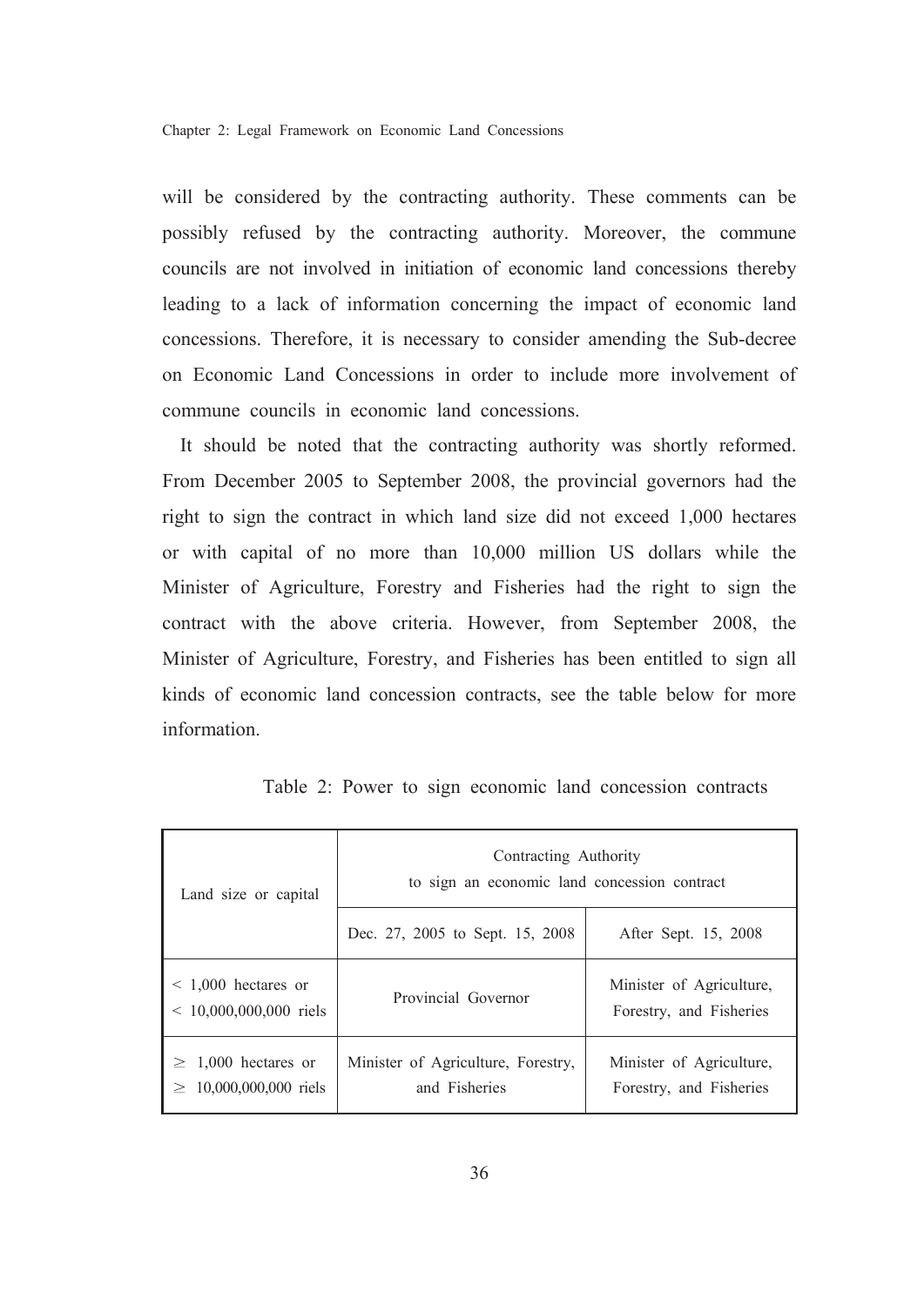The withdrawal power of signing contracts from the provincial authority remains curious. There is no explanation why the government allows only the Ministry of Agriculture, Forestry and Fisheries to sign economic land concession contracts. However, it is understandable that a lot of problems may arise from signing power of provincial authority.

The power to sign economic land concession contracts has been shared with the Ministry of Economy and Finance since 2010. The reason of sharing power to sign a concession contract between the Ministry of Land Management, Urban Planning and Construction and the Ministry of Economy and Finance has not been publicly known. It may arise from related interests. When the economic land concession contracts are involved with many government agencies, the procedure may slow down making investors reluctant to invest in land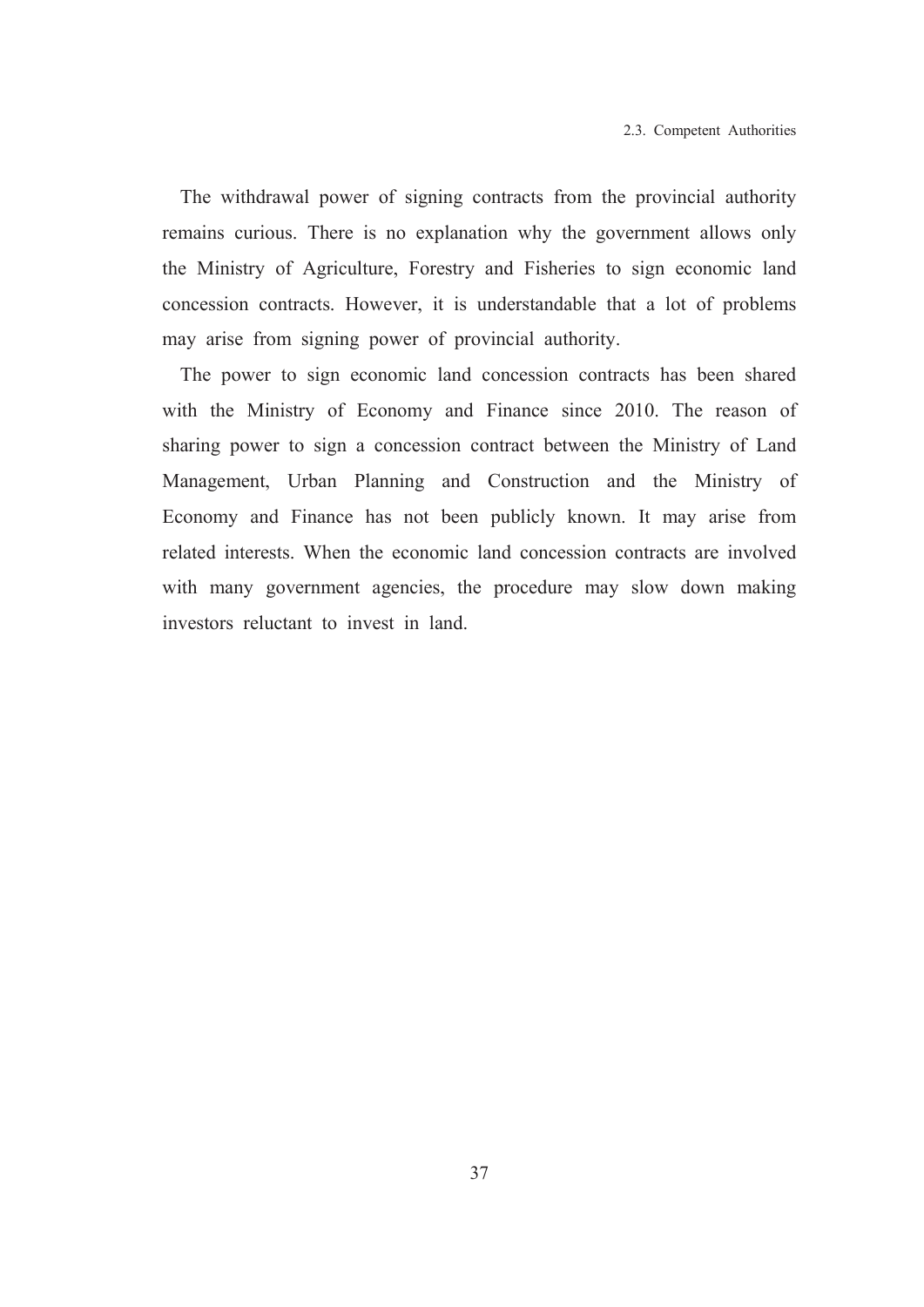## Chapter 3: Challenges of Economic Land Concessions

A dream of contribution to economic growth through economic land concessions is far to come. Since the early inception of large scale economic land concessions in 1996, Cambodia has not remarkably enjoyed full benefit from the economic land concessions.<sup>41)</sup> In return, considerable economic land concessions granted continue to limit rural Cambodians' access to land and natural resources and to destroy the environment more seriously. Urgent government measures are necessary to be taken into account, because economic land concessions have continued to impact negatively on local community and indigenous people whose livelihoods depend upon land and forest resources. Environmental impact should be studied well and accounted by relevant authorities. Negative image from national and international communities towards economic land concessions also provokes a bad impact on government administration.

### 3.1. Social and Economic Impact

The impact of economic land concessions has continued to exacerbate the daily life of community living in surrounding concession areas. Land provided for economic land concessions have not carefully conducted research on every impact arising therefrom. Although the government tried to issue regulations stating that concession land is not to affect private ownership in the areas of investment projects,<sup>42)</sup> evidence has shown that

<sup>41)</sup> World Bank, Cambodia Halving Poverty by 2015?: Poverty Assessment 2006, Report No. 35213-KH (World Bank, February 7, 2006), 75.

<sup>42)</sup> Instructive Circular on Providing Economic Land Concessions for Investment Plan with regard to the Implementation of Order No.02BB dated June 13, 2005 on Strengthening the Management of State Property, No.05SRNN, July 01, 2005.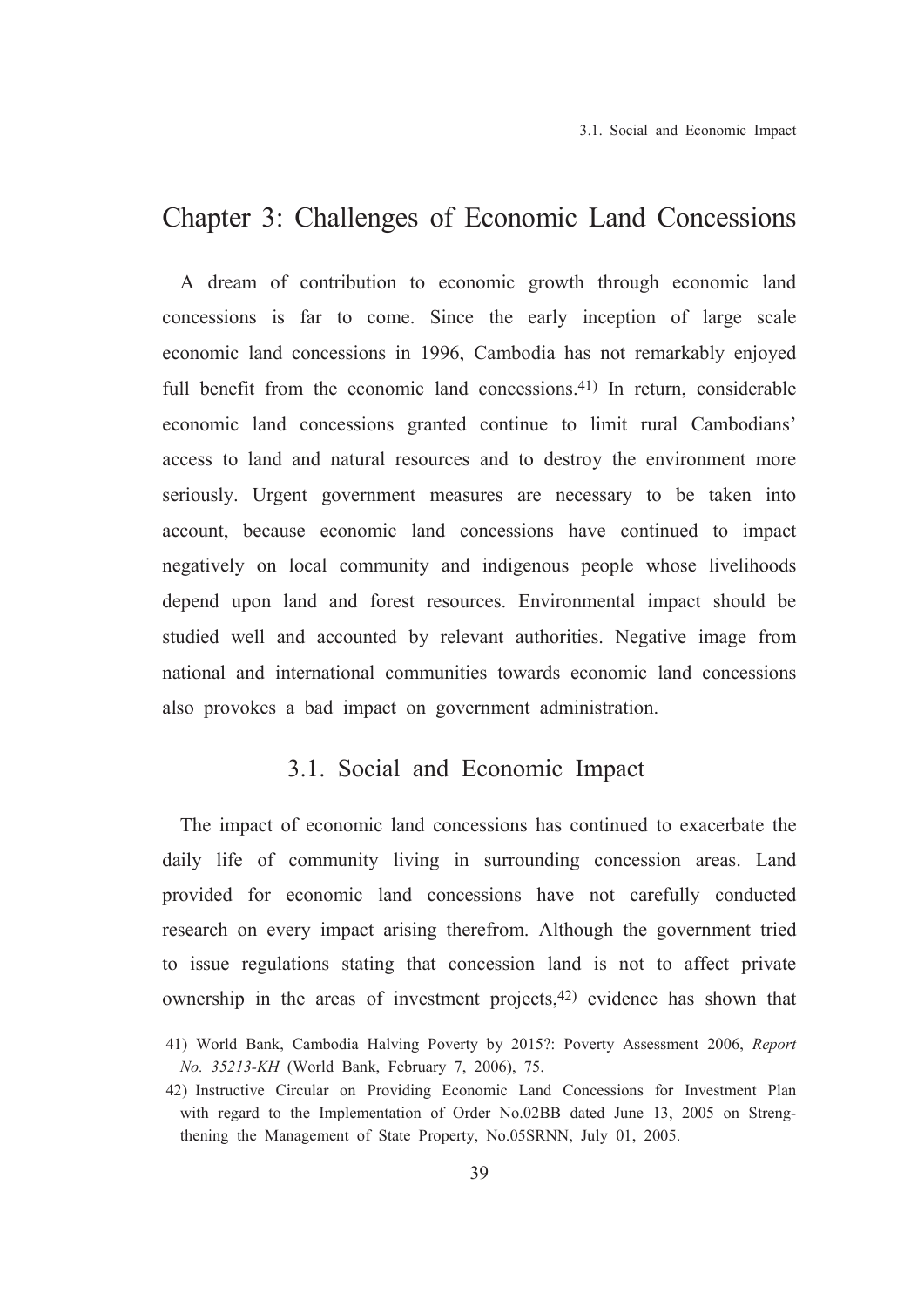tears and fears of local communities affected from the concessions have always existed. There are no data of all affected people concerning economic land concessions available at both government and NGOs' sides. However, a very apparent example of well-known largest economic concession land granted to Phea Pimex Company has affected a number of people living in Kampong Chhnang and Pursat Provinces. Protests from villagers have happened since the performance of the contract in 2000.<sup>43</sup> On account of the protests, the company did not continue the work from 2005.<sup>44)</sup> Also, small economic land concession scale affected the livelihoods of people living at the concession areas.<sup>45)</sup> For instance, an economic land concession provided to C.I.V Development Agro Industry in Kratie Province affected villagers in two communes. Consequently, 334 families<sup>46)</sup> filed a complaint to Kratie Provincial Governor requesting to cancel the company contract.

According to the survey in 5 provinces conducted in July-August 2012, hereinafter the 2012 survey, it shows that when the economic land concessions start, it does not have much change in people livelihoods. For example, with 313 respondents, 90.10 percent of the total respondents are

<sup>43)</sup> Supra note 85 at 62-67.

<sup>44)</sup> Ministry of Agriculture, Forestry and Fisheries, Situation of Investment Companies with Economic Concession Land more than 1,000 hectares (Phnom Penh, December 1, 2008).

<sup>45)</sup> Information: Company Bought Land and Then Obtained a Possessory certificate While People Did not Know (RFA radio broadcast May 18, 2009) (morning session, in Khmer Language); see also *Information: Land Disputes between Villagers and Khaou Chuly* Development Company (RFA radio broadcast June 19, 2009) (morning session, in Khmer language).

<sup>46)</sup> On August 28, 2008, 204 families of Srechar Commune in Snuol District of Kratie Province filed a complaint to Kratie Provincial Governor requesting to cancel the company contract. On September 9, 2008, 130 families of Pithnu Commune in the same district filed another complaint requesting to cancel the company contract. Their reasons of the complaint are they lose agricultural land, community forest land, grazing land, rotational cultivated land of indigenous people.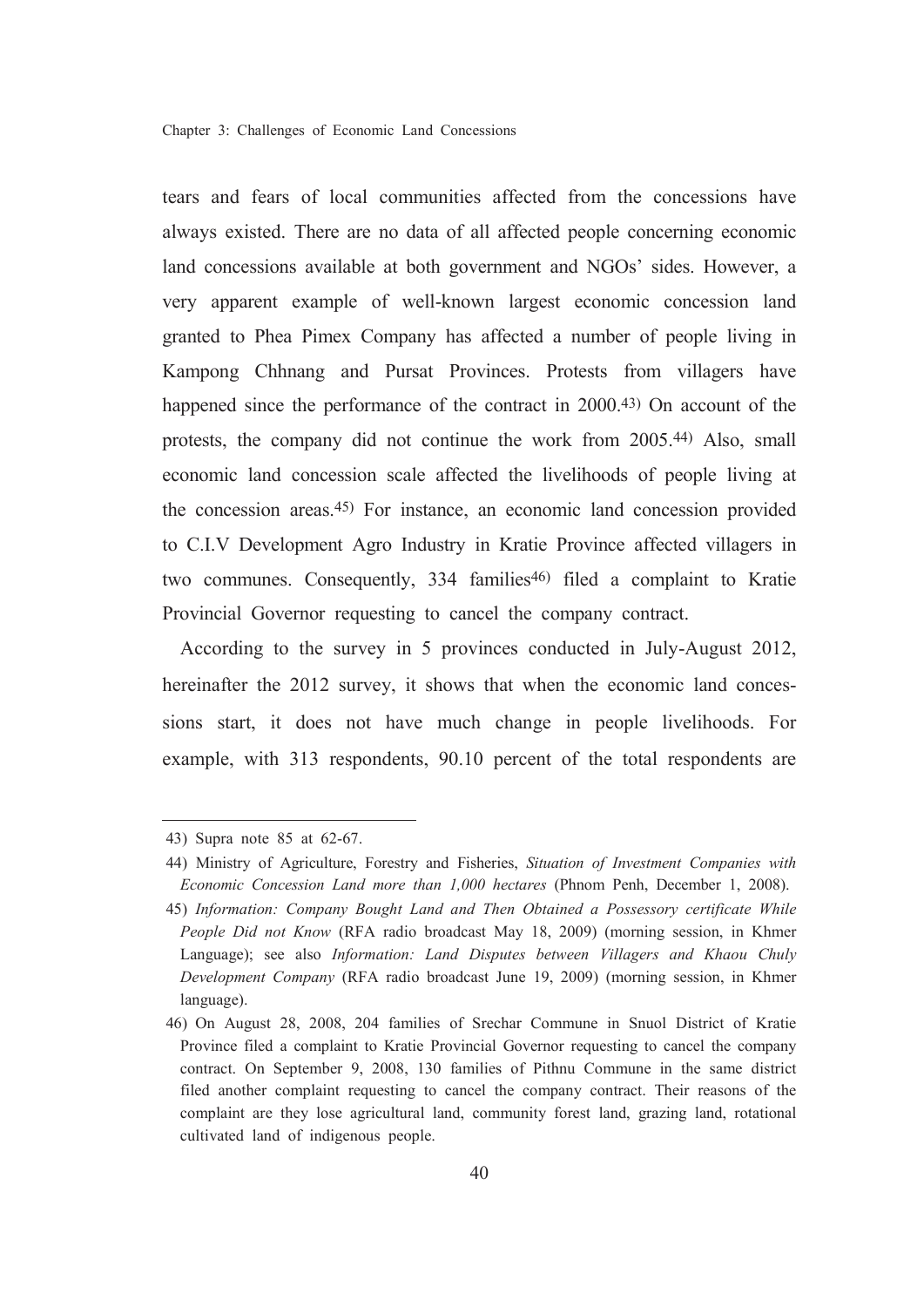farmers. Moreover, 84.13 percent of the total 315 respondents are farmers, see figure 5 below. Therefore, the economic land concessions do not contribute greatly to livelihoods of local people.

Figure 5: The jobs of local people before and after the start of economic land concessions



(Source: survey in July-August 2012)

Economic land concessions have also had a serious impact on indigenous people<sup>47)</sup> although their rights to collective ownership of land are protected

<sup>47)</sup> LICADHO, Land Grabbing and Poverty in Cambodia: The Myth of Development, A LICADHO Report (Phnom Penh: LICADHO, May 2009), 19.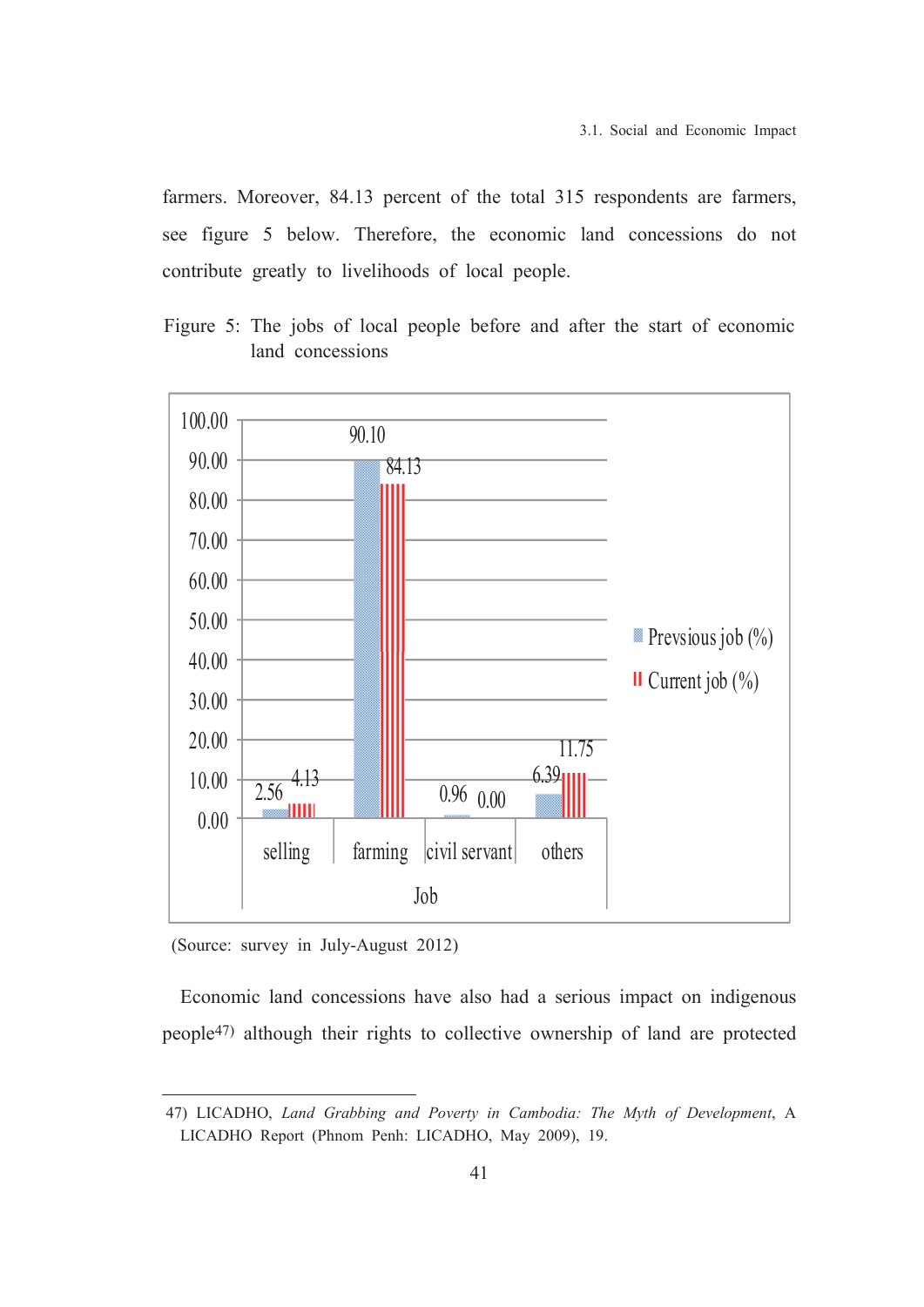by the 2001 Land Law. The non-existence of public consultation before the approval of economic land concessions has resulted in various problems.<sup>48)</sup> The livelihoods of indigenous people depend profoundly on shifting agriculture and non-timber products, therefore land and forest are the central resources of their livelihoods. A lack of responsibilities of relevant authorities is the main cause of conflicts between indigenous people and concession companies. Usually, before signing a contract, a mission group is established in order to evaluate and collect data of land which belongs to local and indigenous people. However, the negative impact on those people still exists making more intricate complaints. For example, Khaou Chuly Development Company made a contract with the government on October 8, 2008 after various legal mechanisms had been made. Yet, conflicts resulted from the performance of this contract still happened.<sup>49)</sup>

The survey shows that the economic land concessions do not contribute much to work opportunity for local people. Among 302 respondents, only 8.28 percent say that they receive jobs from the concessions while 90.07 percent receives nothing, see figure 6 below for more information. Therefore, it is necessary for the government to consider about job opportunity when providing economic land concessions because it is one of the purposes of the 2005 Sub-decree on economic land concessions. If there is no work opportunity created by the economic land concessions, the ideas of providing economic land concessions are necessarily taken out.

<sup>48)</sup> UNDP Cambodia, Land and Human Development in Cambodia, Discussion Paper No. 5 (Phnom Penh: UNDP Cambodia, 2007), 14.

<sup>49)</sup> Information: Land Disputes between Villagers and Khaou Chuly Development Company (RFA radio broadcast June 19, 2009) (morning session, in Khmer language).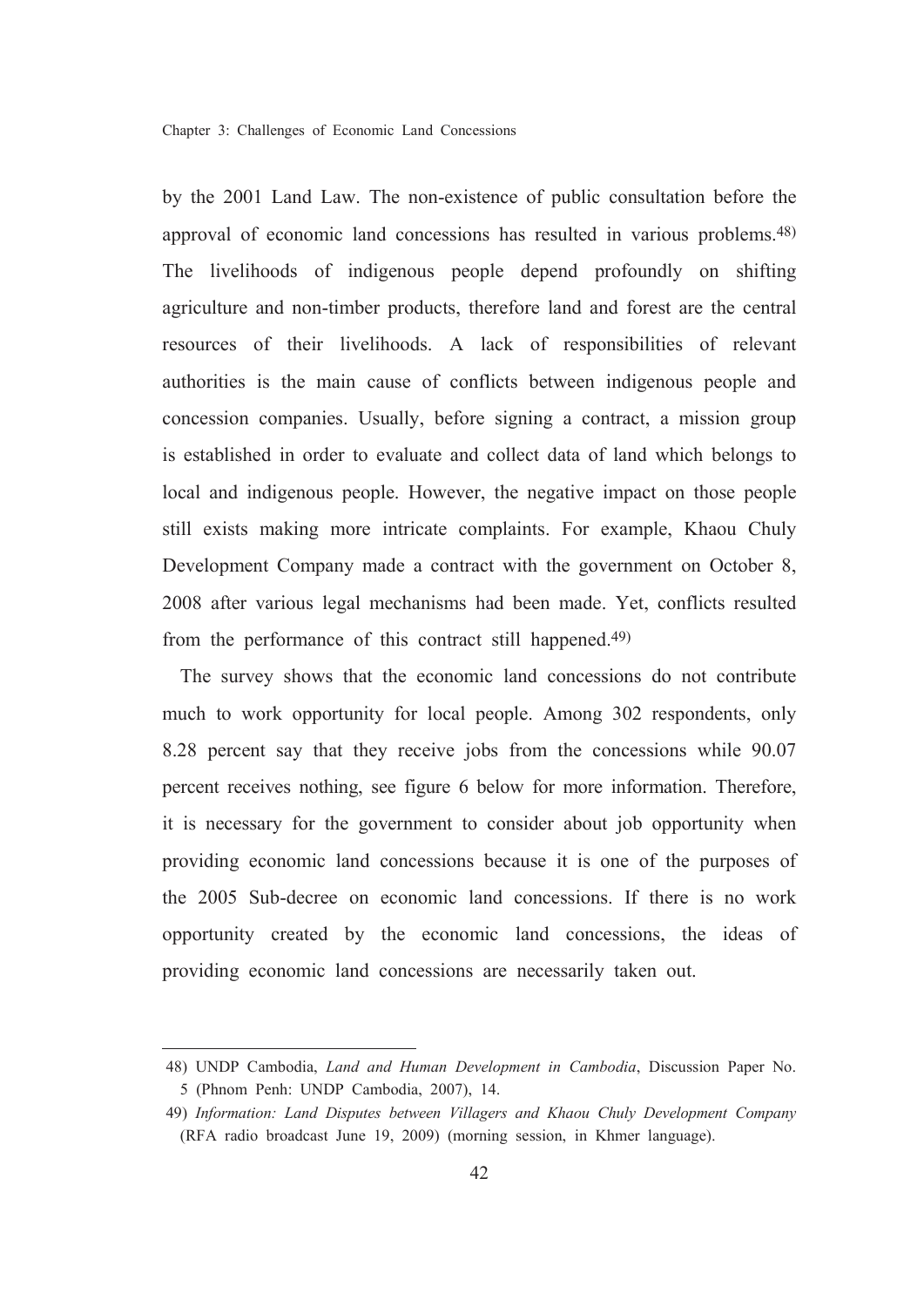

Figure 6: Job opportunity by economic land concessions

(Source: survey in July-August 2012)

Economic land concessions have also affected the government administration's image. As already mentioned, although legal procedures are stipulated, the actual practice has skipped some parts of the procedures. For example, the Sub-decree on Economic Land Concessions requires that detailed documents of unsolicited economic land concession proposals be included preliminary studies of environmental and social impacts, in actual practice however this requirement is not fulfilled.<sup>50)</sup> Remarkably, the 2001 Land Law requires that concessions be exploited within 12 months after the

<sup>50)</sup> Supra note 85 at 8. During the Government-Donor Coordination Committee Meeting on February 12, 2007, H.E. Sarun Chan, Minister of Agriculture, Forestry and Fisheries said that concession companies do not want to undertake environmental and social impact assessments prior to applying for economic land concessions because of the reason of time-consuming and expensive assessments.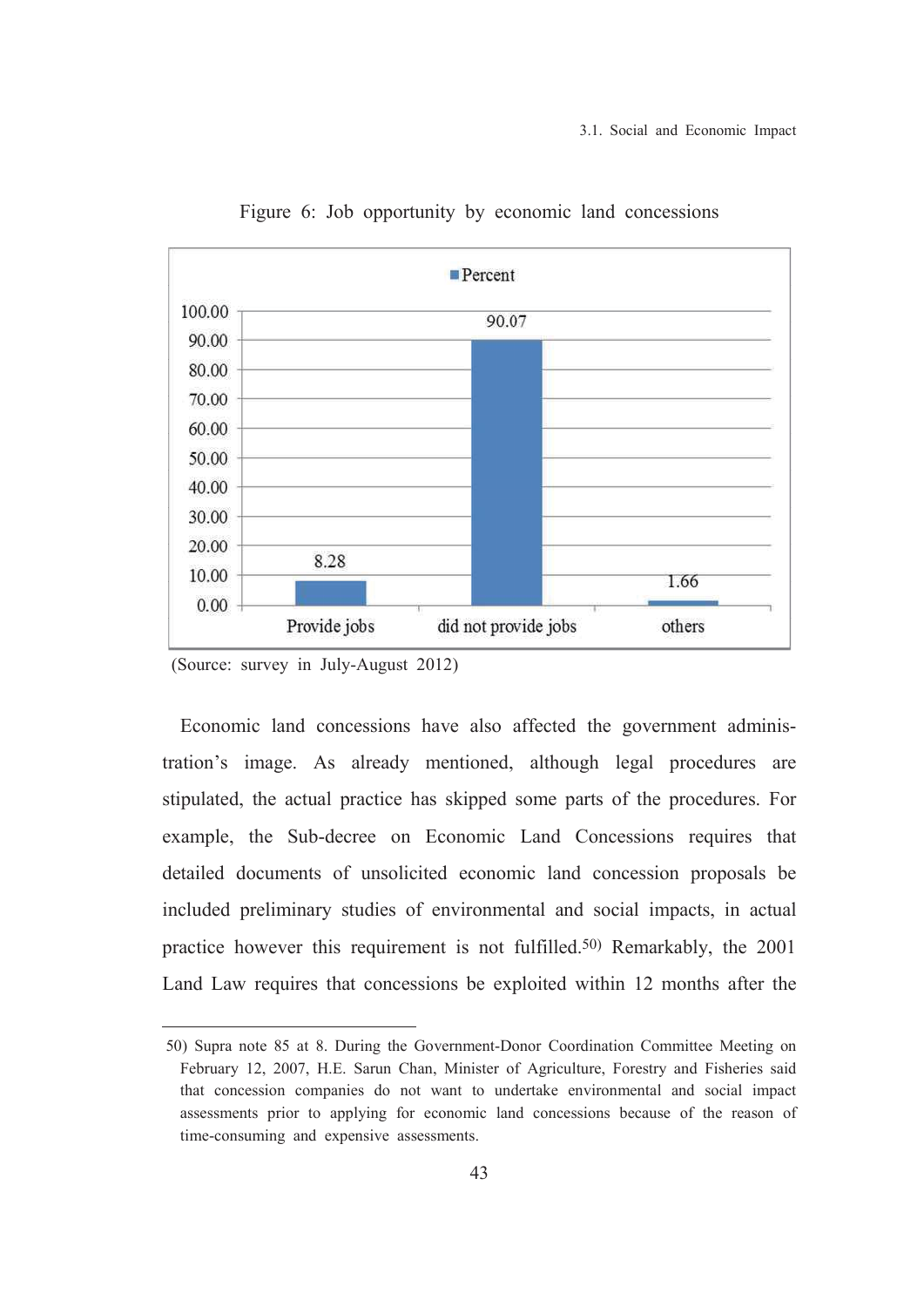date of concession approval otherwise the concessions will be void. However, many valid land concessions have remained inactive after 12 months.<sup>51)</sup> More noticeably, although the 2001 Land Law states that economic concession land shall not exceed 10,000 hectares, still after August 30, 2001 one concession company was provided 100,852 hectares of economic concession land.<sup>52)</sup> Uncommitted contracts lead to incomplete work of the companies because affected people's protests always happen. This situation consequently deters potential foreign investors from investing in Cambodia since they do not trust the government administration.

A typical example has shown the imperfect performance of economic land concession contracts. Khaou Chuly Development Company, which is a corporation, applied for 10,000 hectares of economic concession land in Pichreada District of Mundul Kiri Province on February 14, 2006 to the Ministry of Agriculture, Forestry and Fisheries. The company probably did not conduct research on the place proposed for economic land concessions because the Ministry of Environment reduced the size of area causing environmental impacts to 2,705 hectares. After the request of the Ministry of Environment, the Ministry of Agriculture, Forestry and Fisheries as the contracting authority worked much on the company's proposal. Mundul Kiri's Provincial Governor issued a mission order to assign a working group in order to study, investigate, assess, and get statistic of land area of

51) Special Representative of the Secretary-General for Human Rights in Cambodia, Economic Land Concessions in Cambodia: A Human Rights Perspective (Phnom Penh: United Nations, Cambodia Office of the High Commissioner for Human Rights, 2007), 9. 52) Ministry of Agriculture, Forestry and Fisheries, Situation of Investment Companies with Economic Concession Land more than 1,000 hectares (Phnom Penh, December 1, 2008) (reporting that GREEN SEA INDUSTRY Co., Ltd. received 100,852 hectares from the Ministry of Agriculture, Forestry and Fisheries dated October 23, 2001).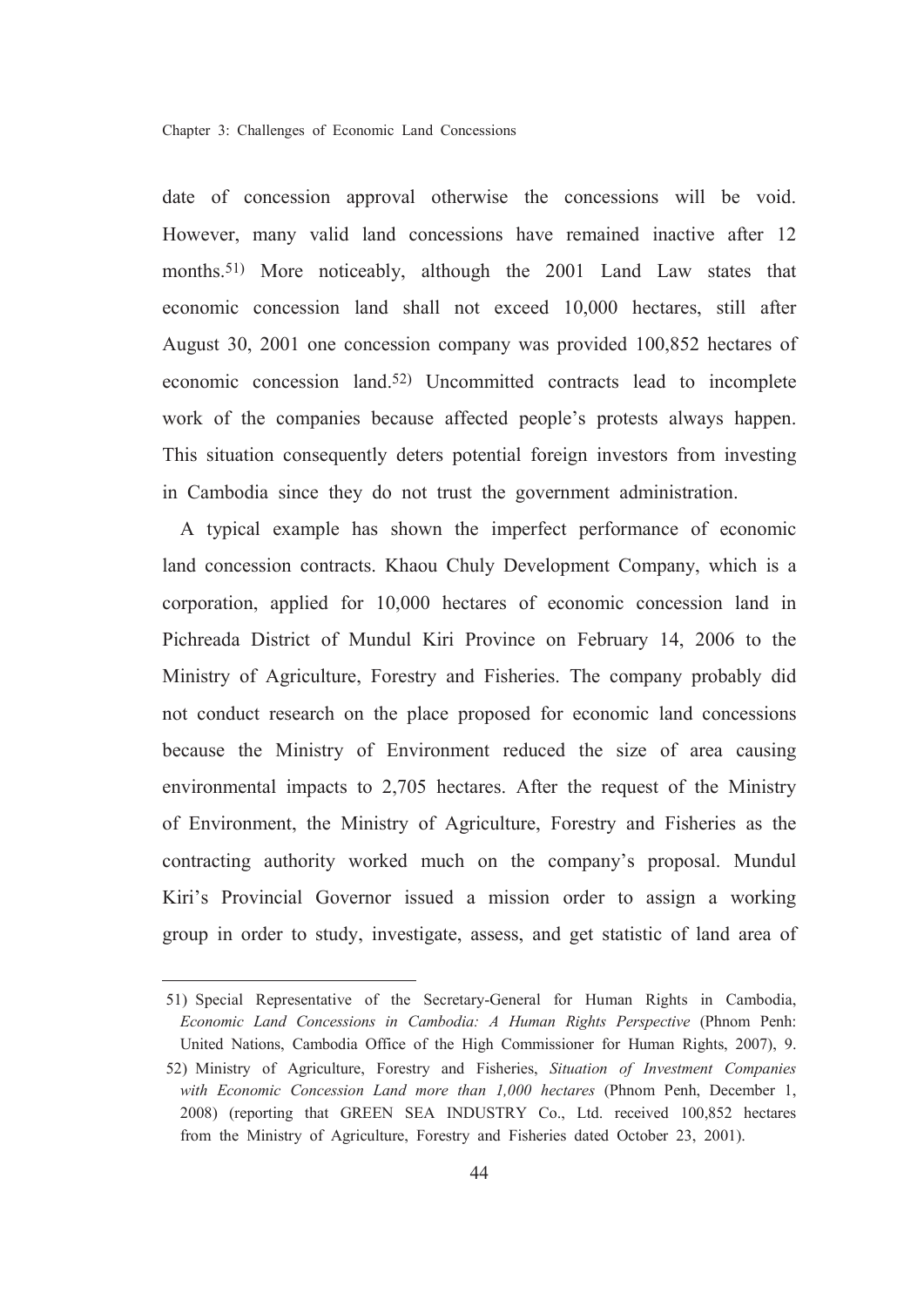cultivated field, rotational cultivated field, and graveyard which may be affected. This working group found that 319 hectares was affected among proposed 2,705 hectares. Finally, the Ministry of Agriculture, Forestry and Fisheries signed a contract with Khaou Chuly Development Company providing only 2,386 hectares of economic concession land on October 8, 2008. The contract stated that the company has to pay deposit US\$ 10 per hectare equaling US\$ 23,860 not later than 2 months after the contract approval. Yet, until December 31, 2008 the company did not pay deposit yet. Moreover, in June 2009 the company had a conflict with indigenous communities living in the commune where economic concession land was granted.<sup>53)</sup> This consequence necessarily reflects that all work done by the relevant authorities has not been clear and the government should therefore strengthen the administration well.

It is known that the government recognizes the social impact arising from economic land concessions. The government issued a remarkable order declaring to postpone providing economic land concessions from May 2012.<sup>54)</sup> To implement the order, the Prime Minister publicly announced for volunteer students to go to the provinces to help register the land which is affected by economic land concessions or other government projects. As a result, the government received 1,644 volunteer students until September14, 2012 and also uses 1,668 cadastral staff to go along with the youth in order to fulfill technical work.<sup>55)</sup> Although it is not clear that how much the data

<sup>53)</sup> Ibid; RFA, June 19, 2009.

<sup>54)</sup> Order on Measures to Strengthen and Enhance Efficiency of Economic Land Concession Management, No. 01BB, May 7, 2012.

<sup>55)</sup> Ministry to Land Management, Urban Planning and Construction, Report on the Situation and the Output of the Implementation of Order No. 01 throughout the Country, No.1127DNS/ASDP, September 14, 2012.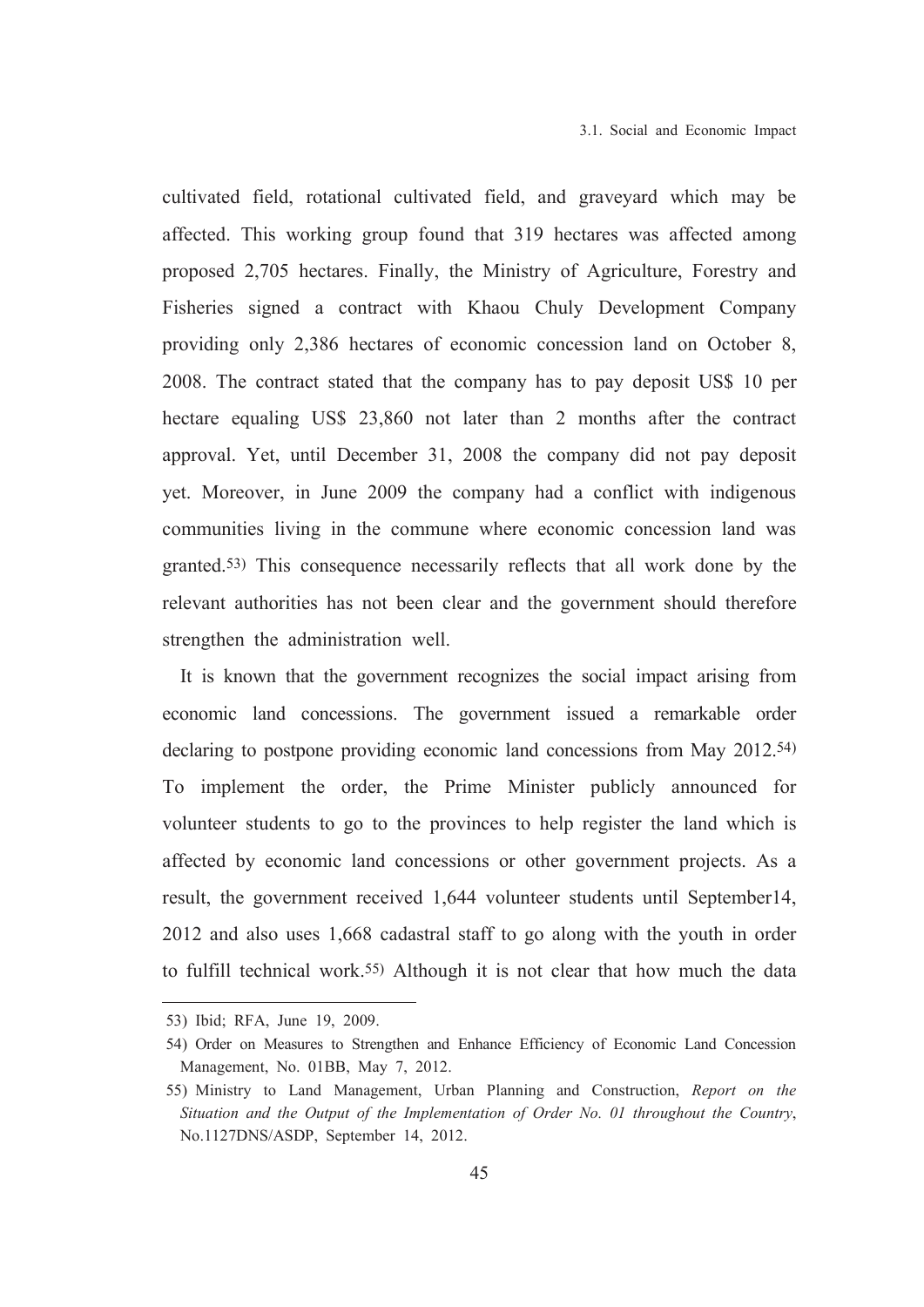achieved by the youth is from affected economic concession land, the table below shows a great deal of thought.

Number of land Land areas to be Number of families certificates issued provided for affected applied for land and distributed to certificates(families) affected people  $people(ha)$ (land certificates) July-December 368,374 335,739 29,297 1, 2012

Table 3: Achievements by youth from July to December 1, 2012

(Source: Ministry of Land Management, Urban Planning and Construction, December  $1, 2012$ 

Although the data above do not show how much land size comes from economic land concessions, it is necessary that the government be careful of providing economic land concessions. According to the 2012 survey, 97.43 percent of the total 311 respondents said that they have stayed more than 5 years, see Figure 7 below for more information. Moreover, concerning the information that whether authority knows when they started locating, 92.46 percent said the authority knew during the inception of their allocation, see Figure 8.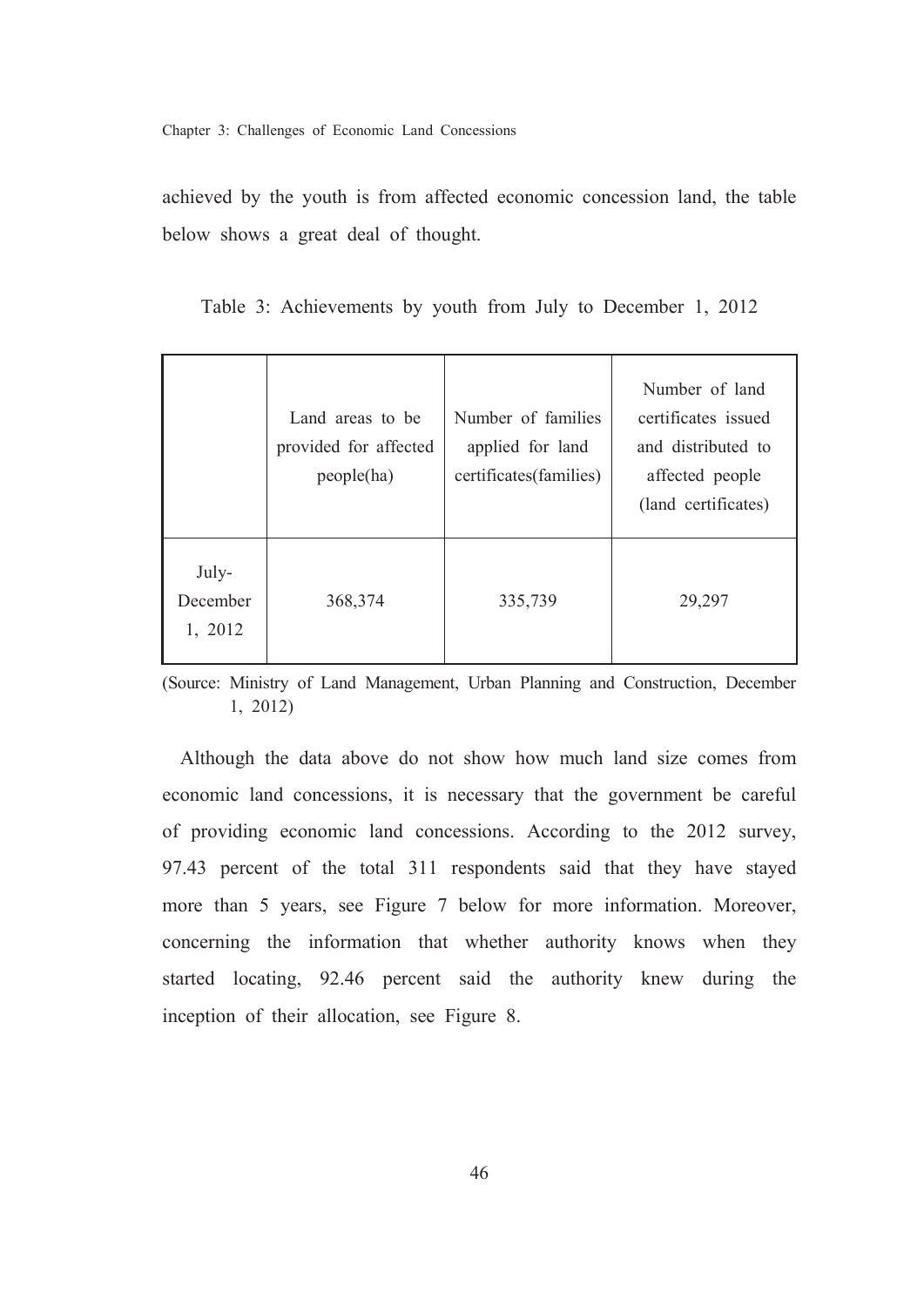

Figure 7: Number of years which affected people possessed their land (311 respondents)

(Source: Survey in July-August 2012)

Figure 8: Awareness of authority when the affected people started living (305 respondents)



<sup>(</sup>Source: Survey in July-August 2012)

The figure above shows that the authority knows almost all of the affected people when they started living but does not take any measure to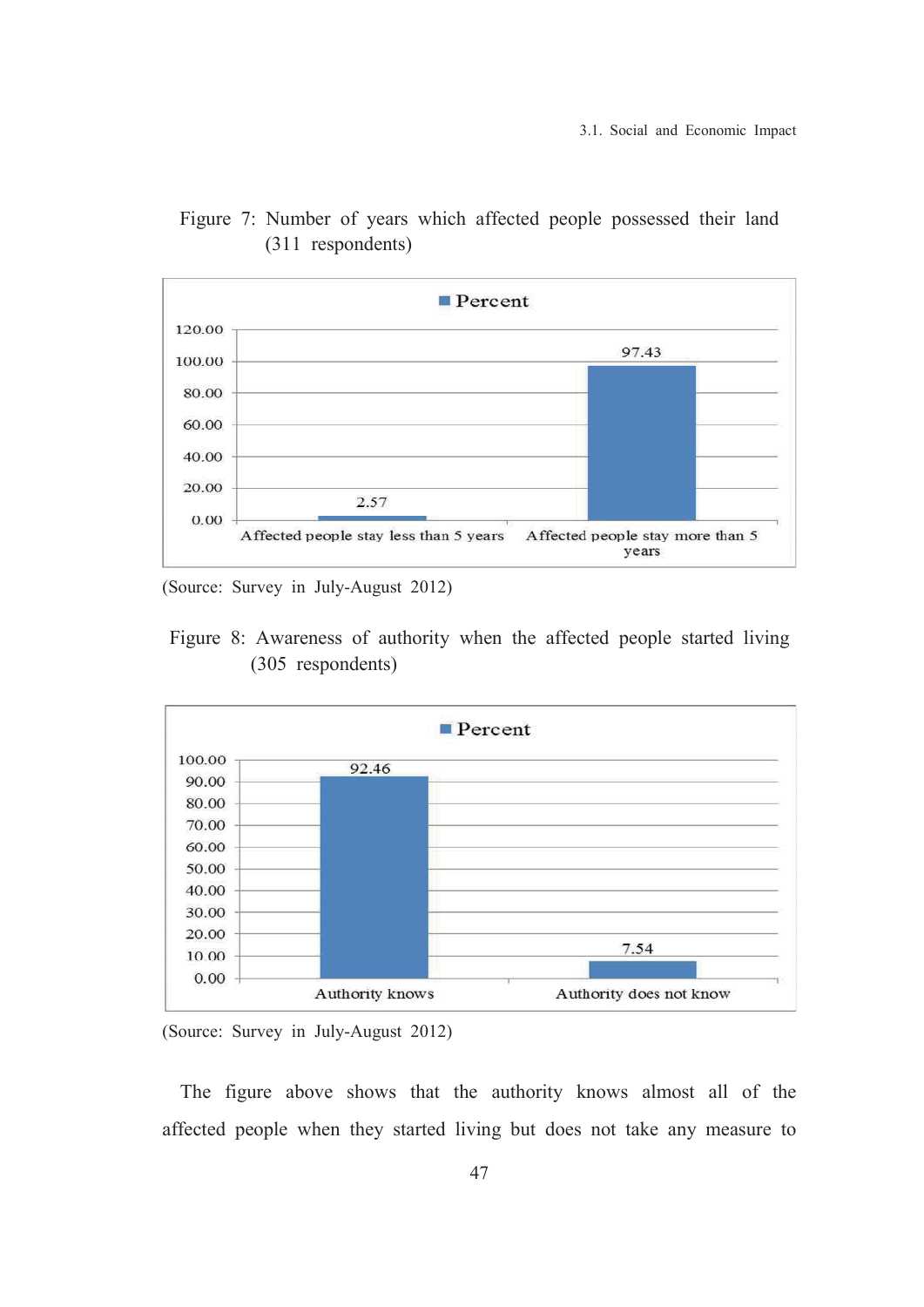ban them. As illiterate people, the affected people may think they have the right to stay in a vacant piece of land. The 2012 survey more interestingly shows that 96.67 percent of the total 300 respondents were not banned by the authority thereby they could stay more than 5 years, see figure below.



Figure 9: The measure taken by authority (300 respondents)

(Source: Survey in July-August 2012)

## 3.2. Environmental Impact

Remarkably, economic land concessions have caused a strong environmental impact. Various studies have witnessed that forest land is also affected by the concessions. Procedurally, it is required that the environmental impact with regard to economic concession land be evaluated.<sup>56)</sup> In so doing, it is

<sup>56)</sup> Sub-decree on Economic Land Concessions, No.146ANK/BK, December 27, 2005, art. 4.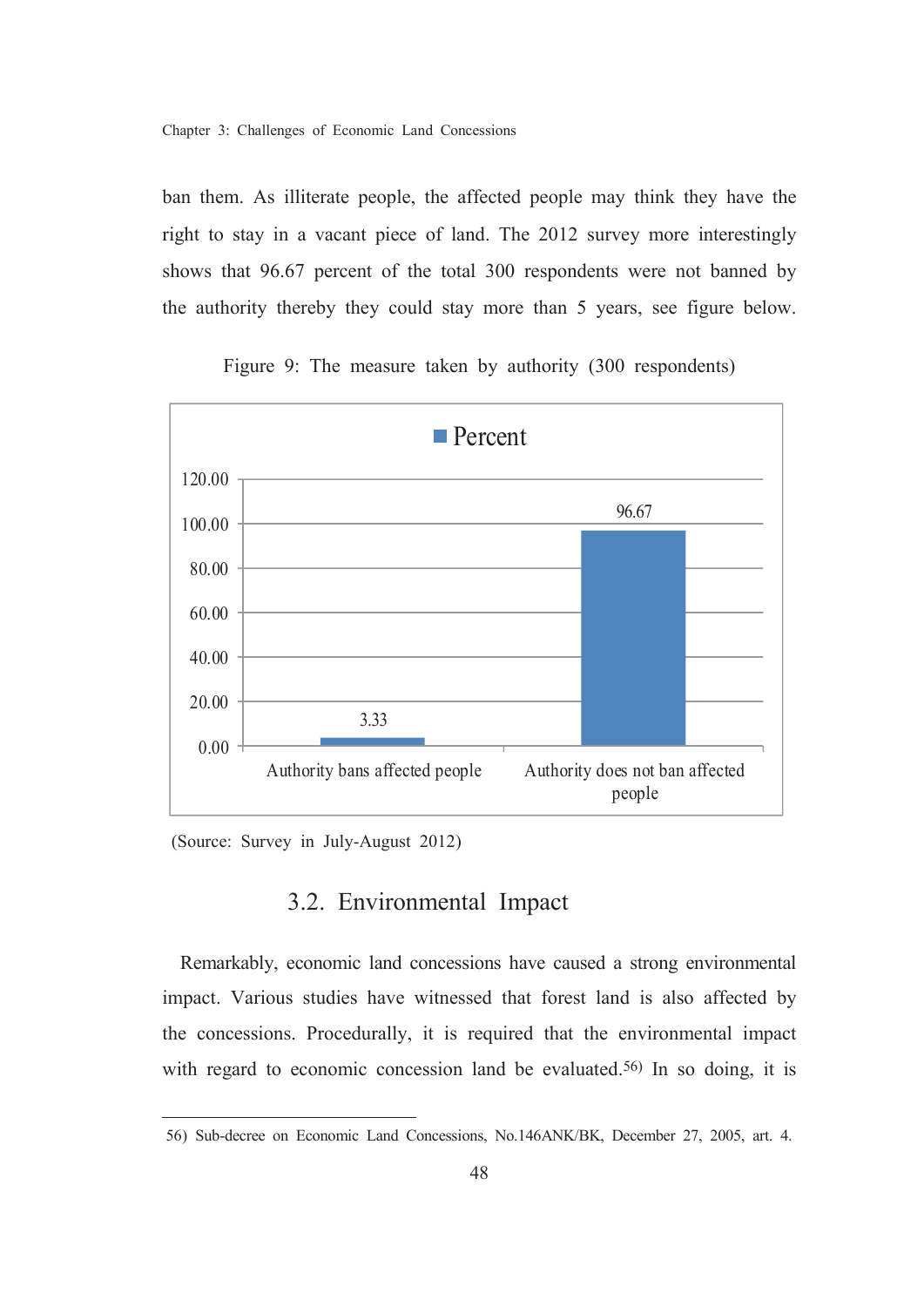expected that economic land concessions bring a sound investment and a sustainable development. Yet, experience has so far shown that economic land concessions have been frustrating. The concessions always cause deforestation, polluted rivers and underground water,<sup>57)</sup> toxic environmental waste.<sup>58)</sup> The use of pesticides and fertilizers in an inappropriate way is also a serious concern of environmental affect. Planting eucalyptus trees on a large scale economic concession land has caused severe ecological damages such as "the drying up of streams, lowering of underground water tables, soil acidification, reduction in local biological diversity and degradation of soil fertility."<sup>59</sup>) Although the law says that economic concession land belongs to state private land which does not cover forest land and protected areas, economic concession land sometimes overlaps the prohibited land.<sup>60</sup>) It is, therefore, necessary that the government consider avoiding violation of law when providing economic land concessions.

More noticeably, the conversion of forest concessions to economic land concessions has benefitted companies. Some companies have been looking for forestry, and then when they already cut trees they would convert the land to economic land concessions. This is the possible way to allow companies to invest in land. However, in the actual practice the companies that are looking for only forest may not intent to follow the contracts due to two reasons-

<sup>57)</sup> Special Representative of the Secretary-General for Human Rights in Cambodia, Economic Land Concessions in Cambodia: A Human Rights Perspective (Phnom Penh: United Nations, Cambodia Office of the High Commissioner for Human Rights, 2007), 14.

<sup>58)</sup> Special Representative of the Secretary-General for Human Rights in Cambodia, Economic Land Concessions in Cambodia: A Human Rights Perspective (Phnom Penh: United Nations, Cambodia Office of the High Commissioner for Human Rights, 2004), 32.

<sup>59)</sup> TERRA, "Eucalyptus Plantations Threaten Ecology of Cambodia's Great Lake," Watershed, vol. 8, July-October 2002, 6. See also Ibid, 32.

<sup>60)</sup> World Bank, Cambodia Halving Poverty by 2015?: Poverty Assessment 2006, Report No. 35213-KH, 75.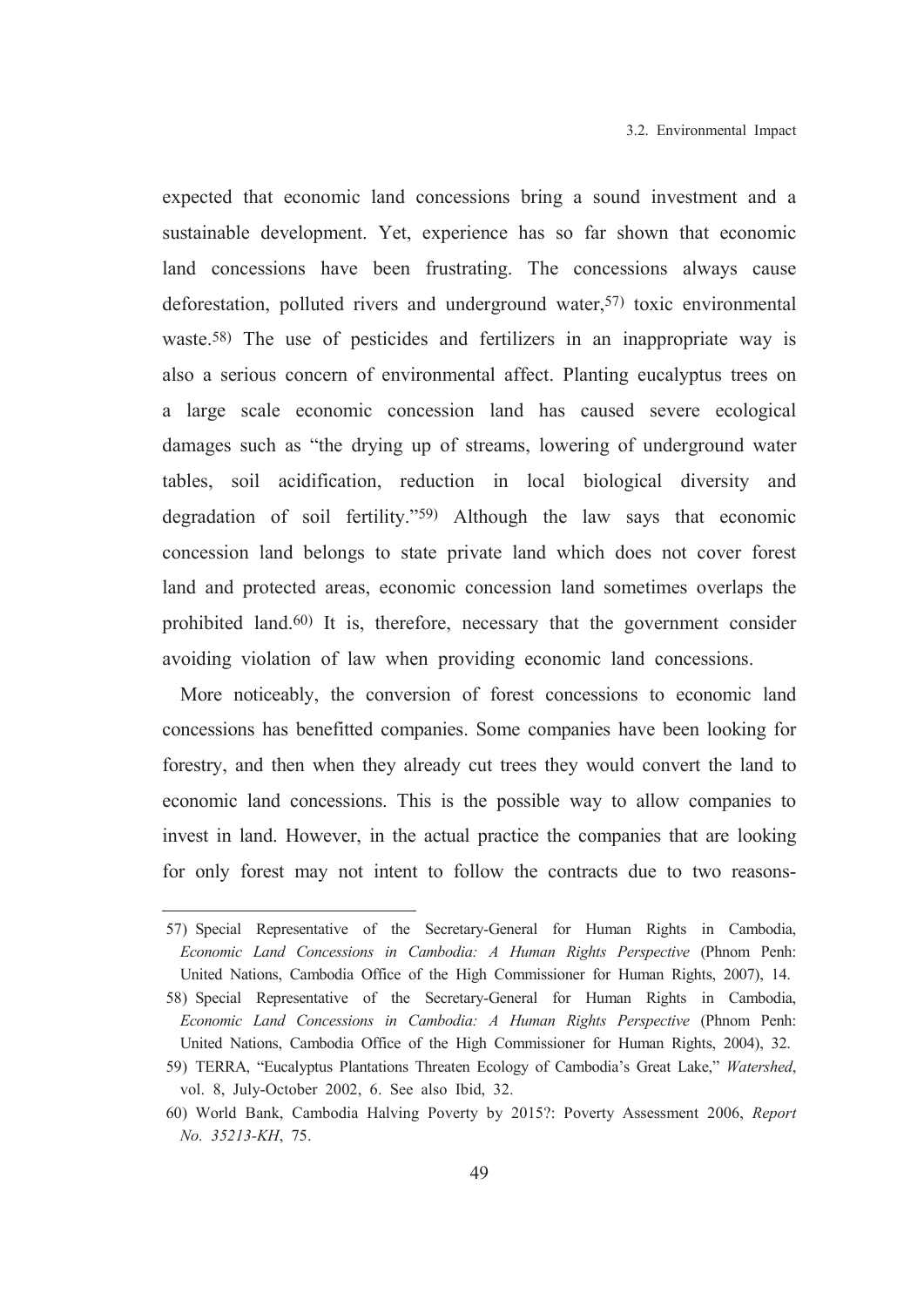failing to fulfill the master plan or lacking the budget.<sup>61</sup>) Although, it is well-known that economic land concessions cover only state private land, still forest land which belongs to state public land is allowed for economic land concessions. For example, the data of state tax income from clearing forest in economic land concession areas provided by forest administration have contributed to a great deal of thought, see also the table below.

Table 4: State tax income from clearing forest in economic land concession areas

| Year | State tax income from clearing forest (USD) |
|------|---------------------------------------------|
| 2010 | 3,552,634.39                                |
| 2011 | 4,541,171.38                                |

(Source: Ministry of Agriculture, Forestry and Fisheries, Questions and Answers with regard to Economic Land Concessions, [2012])

As stipulated in the 2001 Land Law, forest land is considered as state public land.<sup>62)</sup> In order to provide economic land concessions, it is necessary that the contracting authority make sure the land belongs to only state private land. However, if the land belongs to state public land, but it does not serve public interests anymore, the government can convert that land to state private land.<sup>63</sup>) Then the government can provide as economic land concessions. Yet, there are a lot of discussions concerning the public interests. It has been so far doubtful that the land still serves public interests, but the government just provides it for economic land concessions. The table above

<sup>61)</sup> Sakun Chay, Deputy Director, Department of Planning and Statistics, Ministry of Agriculture, Forestry, and Fisheries, personal interview, September 4, 2012.

<sup>62)</sup> The 2001 Land Law, art. 15.

<sup>63)</sup> UNDP, Cambodian Human Development Report 2007, 15.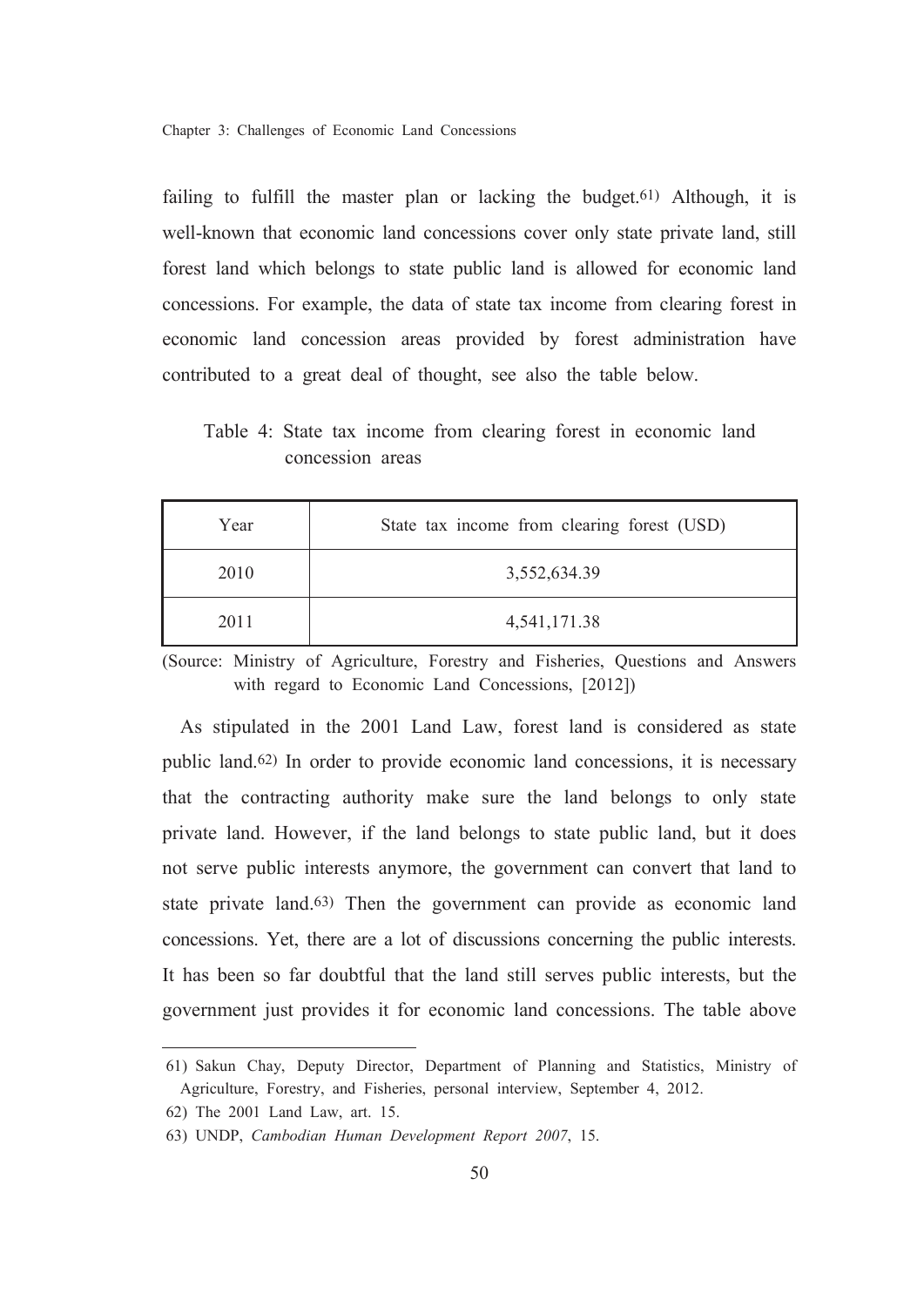shows that the government provides forest land for economic land concessions that is why the companies cut trees before starting the agricultural projects. It therefore seems that economic land concessions just firstly intend to get tree cut.

Economic land concessions cause more serious environmental impact if no effective measures are taken into account. The pollution of environment and the destruction of forest will cause way of life. As a result of deforestation, the figure below shows the estimated data of forest from 1963 to 2010. Although the data are not accurate, it is known that forest is destroyed by various means in which an economic land concession is one.



Figure 10: Percentage of existing forest from 1963 to 2010<sup>64)</sup>

It is necessary that the government ensure all economic land concessions do not cause serious problems. Economic land concessions according to

<sup>64)</sup> Bruce McKenney and Tola Prom, Natural Resources and Rural Livelihoods in Cambodia: A Baseline Assessment, Working Paper No. 23 (Phnom Penh: Cambodia Development Resource Institute, December 2002), 76; Kingdom of Cambodia, The National Report for Rio  $+$  20: The Cambodian Government's Achievements and Future Directions in Sustainable Development (2012), 80.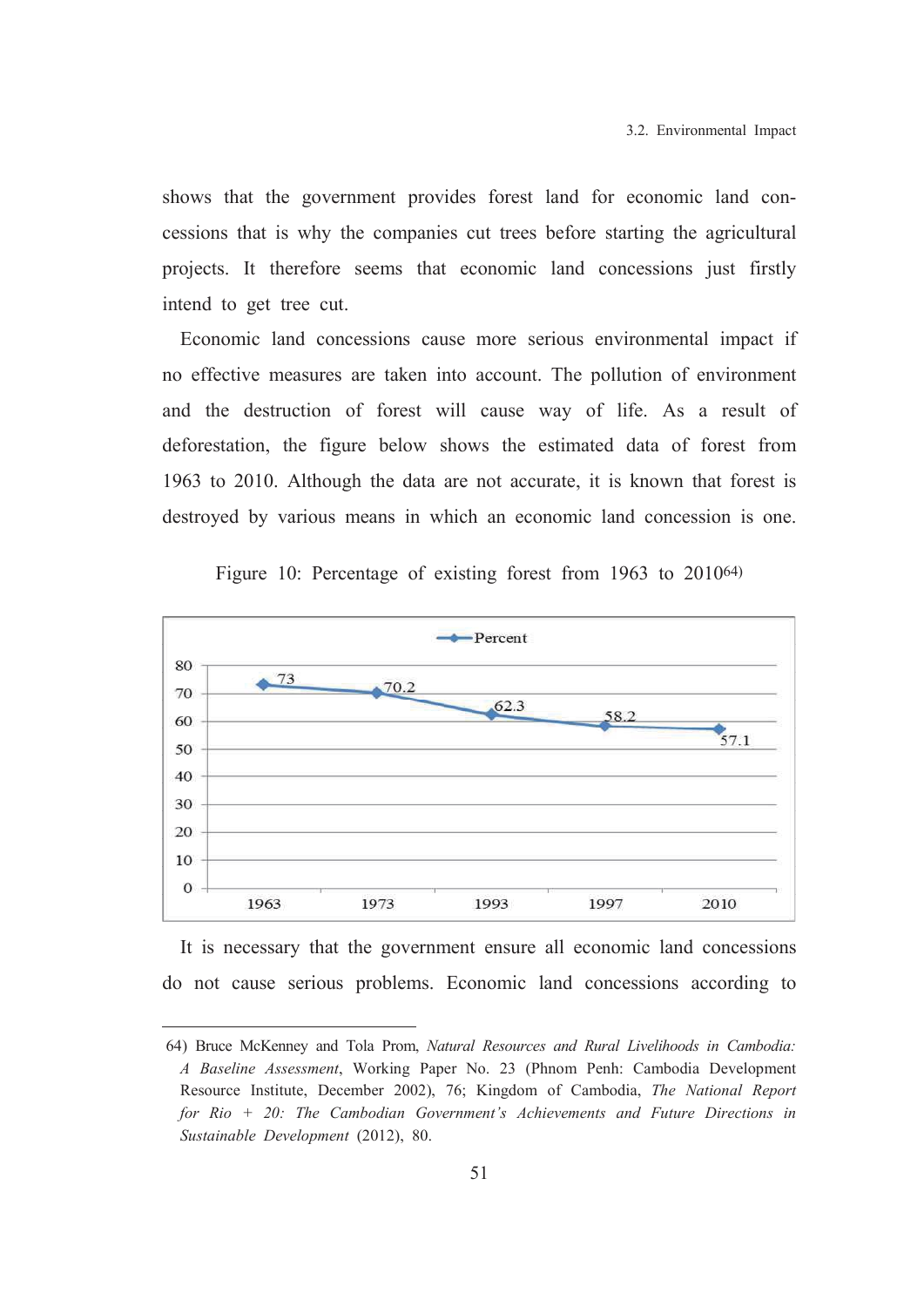UNDP "have caused deforestation, obstructed local communities' access to natural resources, polluted rivers and water tables, and uprooted the natural habitats of local and indigenous communities, they have not been efficient in generating incomes and employment."<sup>65)</sup> The generation of state income and employment is the main purpose that the concessions must fulfill otherwise it is not the right time to provide economic land concessions.

<sup>65)</sup> UNDP, "Land and Human Development in Cambodia" (Discussion Paper No. 5, UNDP, Phnom Penh, 2007), 14.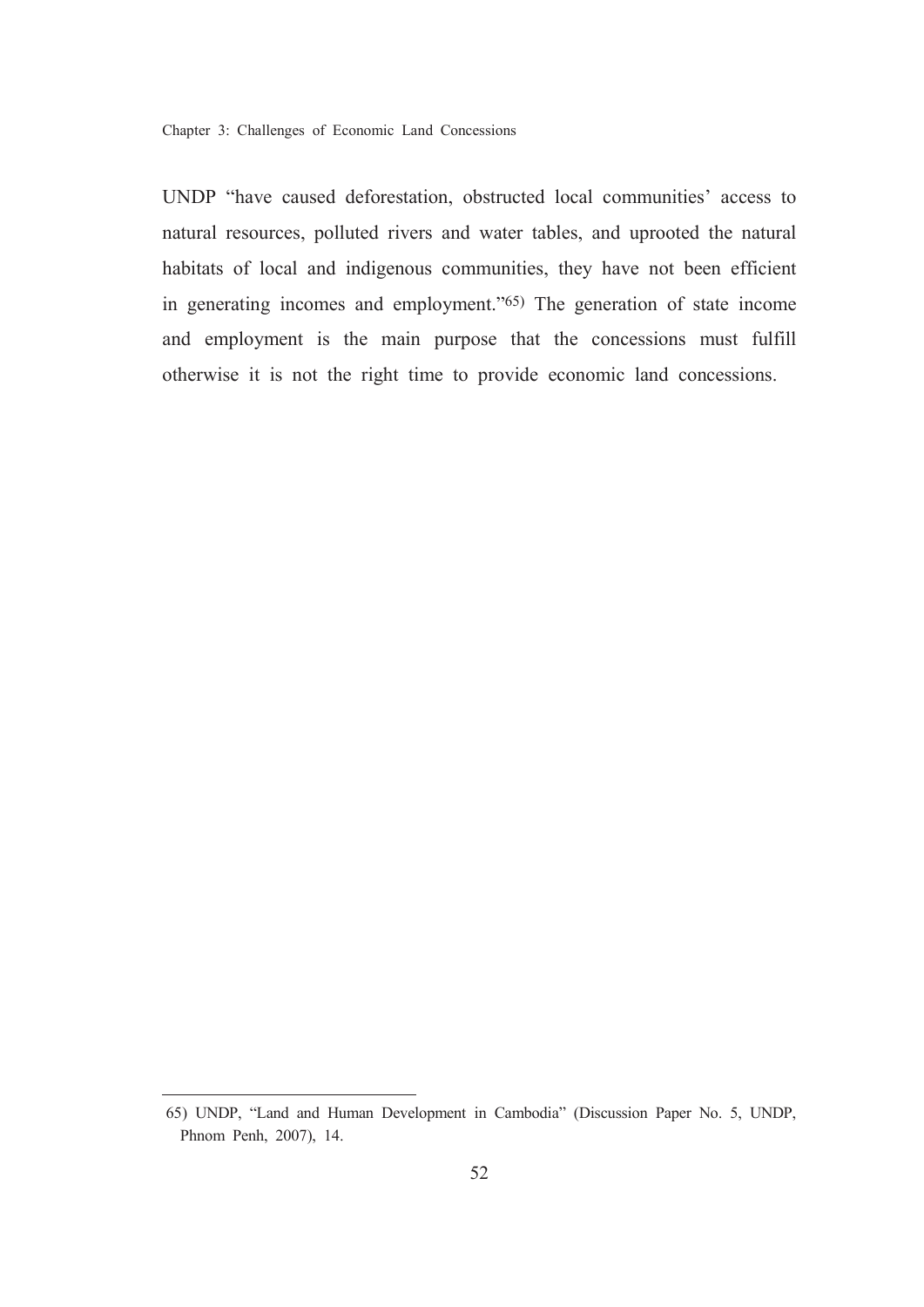## Chapter 4: Areas for Improvement

## 4.1. Law Enforcement

The failure to follow the 2001 Land Law and the Sub-decree on Economic Land Concessions has been a hindrance for country development. The contracting authority plays a very crucial role in fulfilling all legal requirements. Moreover, it is necessary that the concessionaires know legal requirements before starting to invest in economic land concessions in Cambodia. Concerning the implementation of economic land concessions, the law clearly states: 66)

Any land concession created for the purpose of industrial cultivation must be exploited within twelve months after issuance of the concession. If this is not complied with, the concession will be considered as cancelled.

Any failure to exploit lasting longer than 12 months, without proper justification, shall be grounds for cancellation of the concession.

All land concessions granted before this law has come into force that are not exploited within 12 months after this law comes into force shall be cancelled.

Any failure by a concessionaire to fulfill the conditions attached to the concession charges book shall be grounds to withdraw the concession

<sup>66)</sup> The 2001 Land Law, art. 62.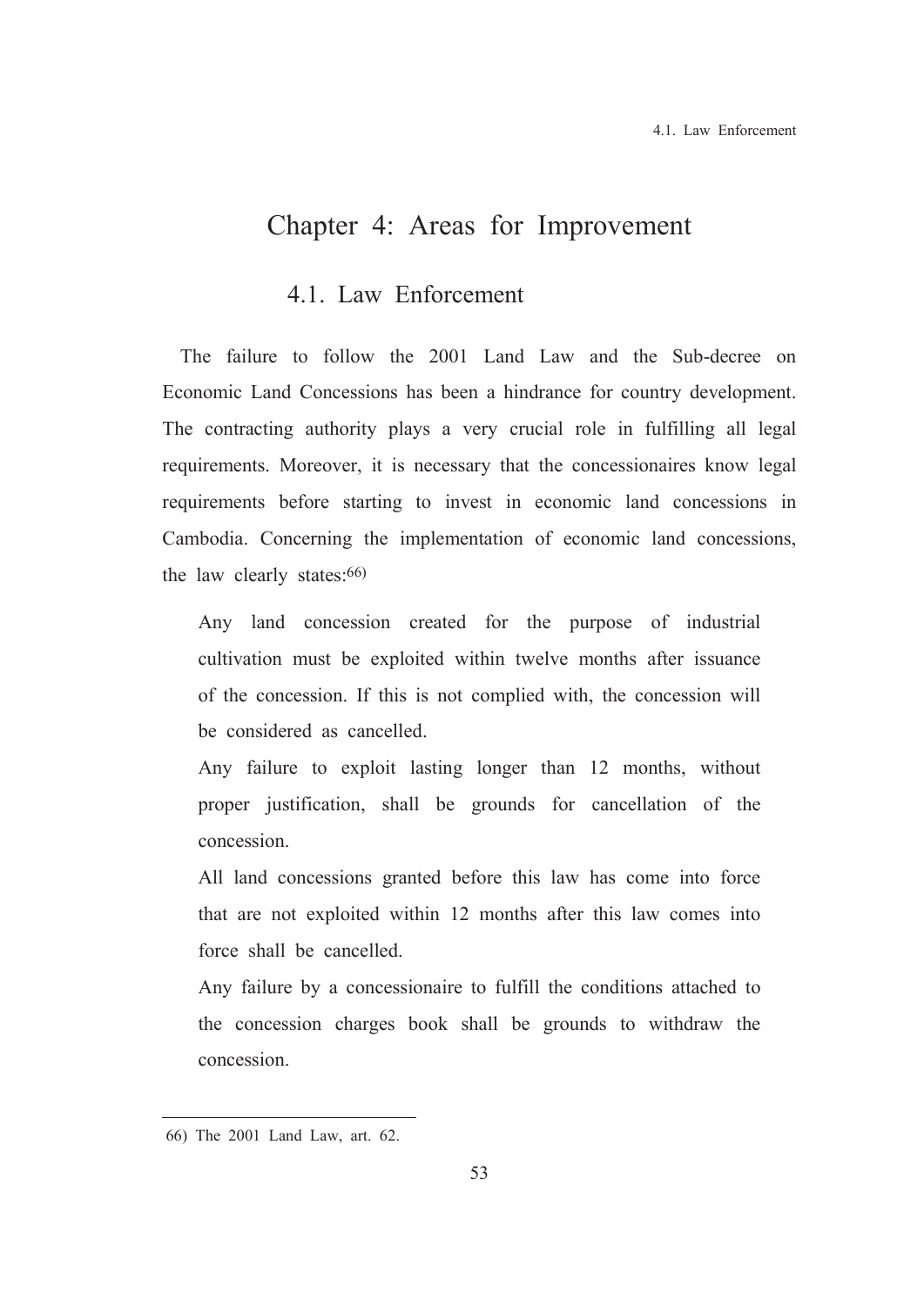In the case of withdrawal of a concession, for whatever reason, the concessionaire is not entitled to claim any compensation for any damage.

However, in actual practice the concessionaires do not usually well implement in accordance with legal requirements and the contracts. It is not clear that all economic concession land or just a part of it is required to be exploited with 12 months. In the report of the Ministry of Agriculture, Forestry and Fisheries in 2008, most of companies did not act as stipulated in the contracts. The Ministry only issued the warning letters to companies in order to force them to implement the contract. Yet, indulging this situation makes the public doubtful why the government still permits the companies to continue their contracts. It may be possible to get known that the companies have enough reasons to postpone the implementation or to work slowly, but the problem why the government always allows almost all of companies to be in such a situation. Therefore, it is necessary that the government carefully check the possibility of the companies clearly before deciding to provide economic land concessions.

It is also importantly noted that the economic land concessions should not be a part of public land. The forbidden part of public land is clearly stated in the law such as "roadways or transportation ways or sidewalks or their borders and the ground necessary for their maintenance, nor to waterways, pools, ponds, lakes and water reserves to be used by the people in their daily lives."<sup>67</sup>) However the economic land concessions sometimes violate the state public land. The poor accountability of contracting authority should be carefully controlled.

<sup>67)</sup> The 2001 Land Law, art. 58, para. 2.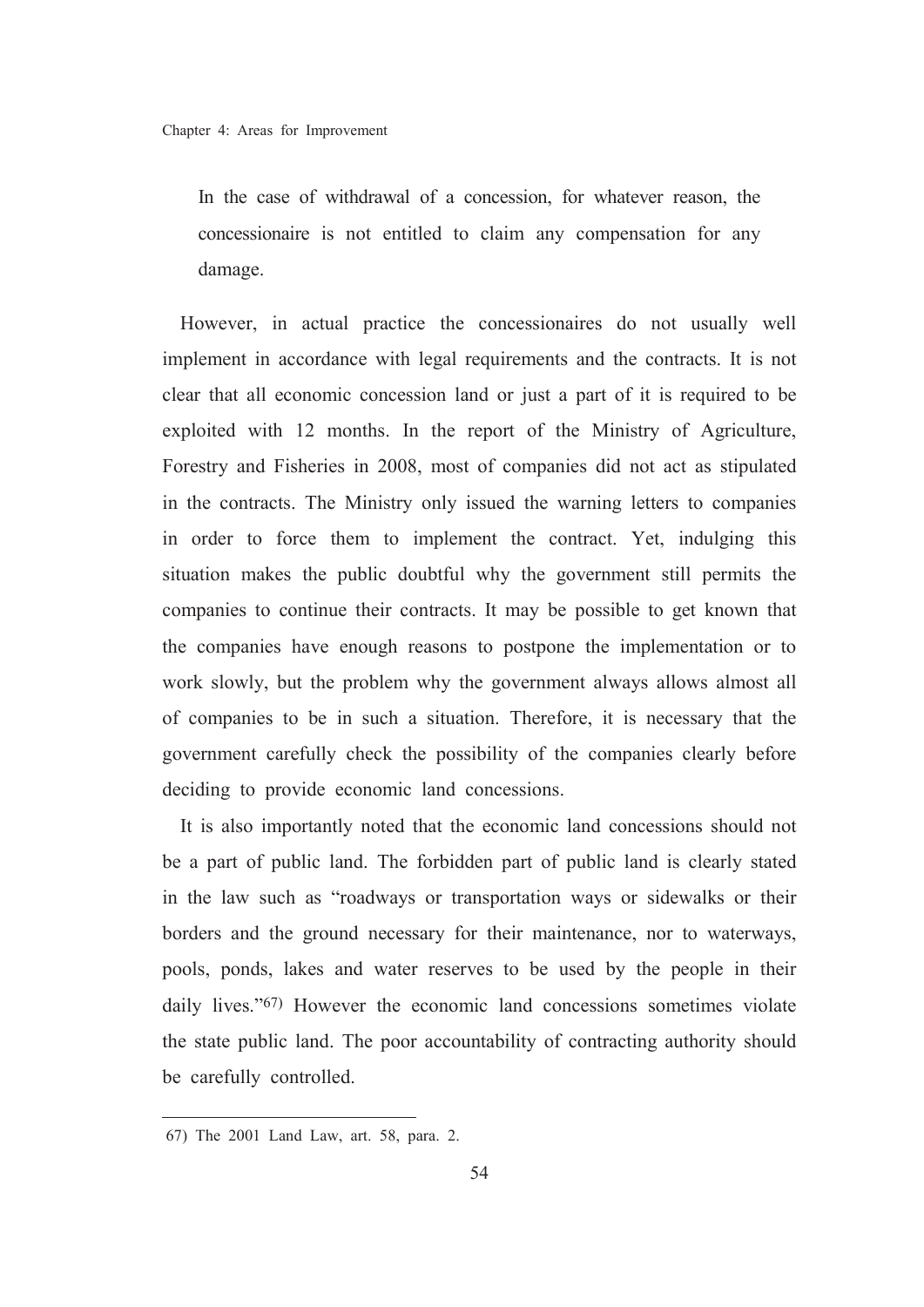The restriction of economic concession land size may have a bad impact on law. As already mentioned, the importance of providing the economic land concessions is to gain economic growth through attracting investments and generating work opportunity. The issue to be considered is how economic land concessions work not how much each investor can get. However, the law stipulates that "[t] he issuance of land concession certificates on several places relating to surface areas that are greater than those authorized by the first paragraph [10,000 hectares] in favor of one specific person or several legal entities controlled by the same natural persons is prohibited." But in reality, the government provided 105,852 hectares just a few months after the 2001 Land Law bans.<sup>68)</sup>

The law provides a crucial role for the contracting authority to make economic land concessions successful. The contracting authority can issue an administrative decision to cancel the economic land concessions if the companies violate the law. With this regard, the 2001 Land Law stipulates clearly that:

A land concession is revocable through administrative decision when its legal requirements are not complied with. In this case, the concessionaire is entitled to file a claim in court in compliance with the procedures provided by law

A court may cancel the concession if the concessionaire does not comply with specific clauses specified in the contract.<sup>69)</sup>

The court also plays a crucial role in economic land concessions. However, the fact shows that the court stays instill with the failure to implement the

<sup>68)</sup> The 2001 Land Law, art. 59.

<sup>69)</sup> The 2001 Land Law, art. 55.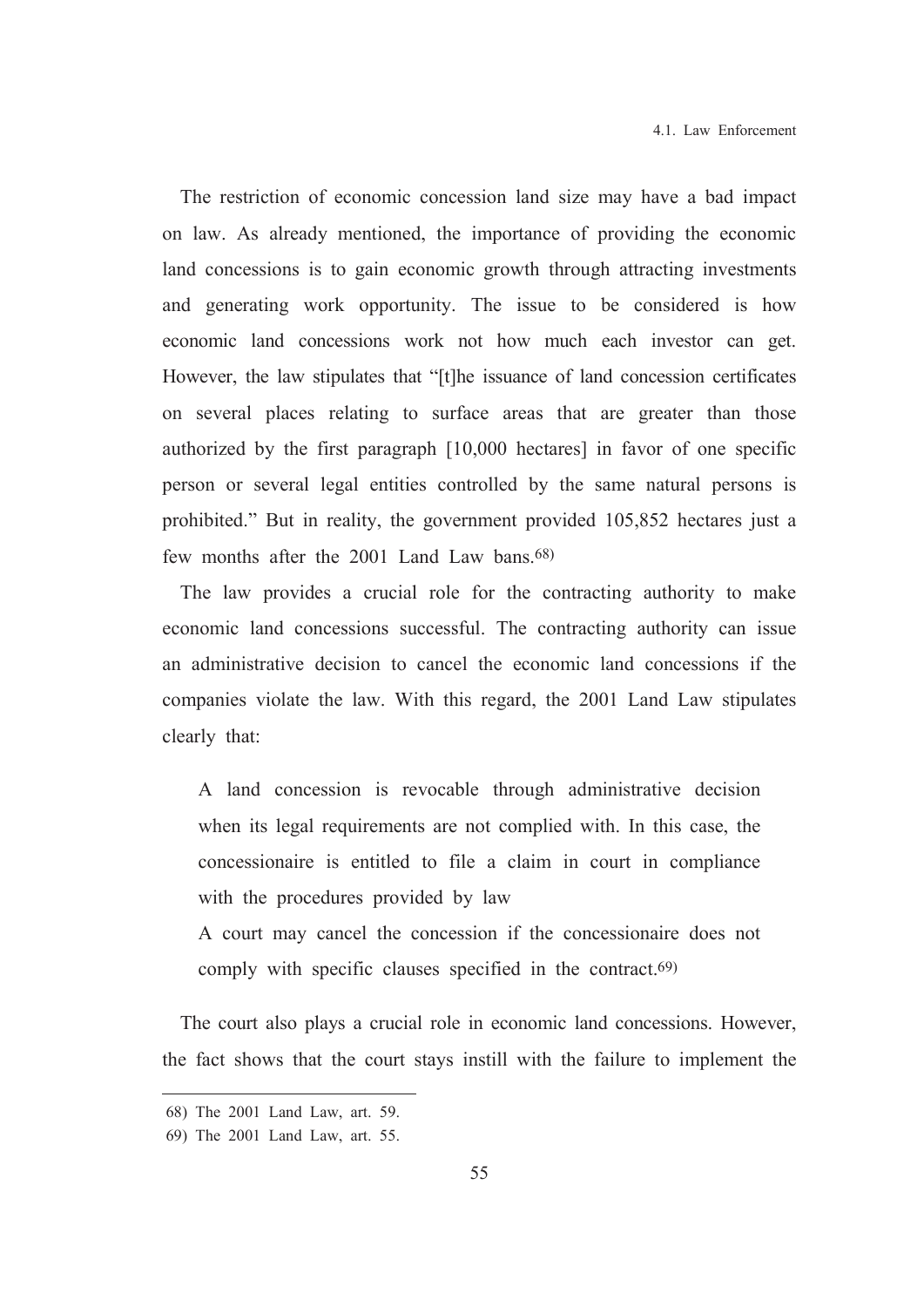concession contracts. Therefore, it is necessary that the court form a mechanism to control the implementation of economic land concession contracts. The continuance of companies that do not respect the law gives a very bad impact on the very potential companies that are willing to invest in Cambodia. Because they may think that without following the rule of law, their investment will be unsustainable.

### 4.2. Investment Incentives

Economic land concessions provide a good opportunity for investors to invest in state private land in Cambodia. With this regard, incentives are important to encourage investors to look for green growth investment. Interestingly, Cambodia also offers incentives for investors as below:70)

Incentives and privileges shall consist of the followings:

- 1. A corporate tax rate of 9 percent except tax rate on the exploration and exploitation of natural resources, timber, oil, mines, gold, and precious stones which shall be set in separate laws.
- 2. A corporate tax exemption of up to 8 years depending on the characteristics of the investment and the priority which shall be mentioned in a sub-decree. Corporate tax exemption shall take effect beginning from the year the project derives its first profit. A 5-year loss-carried forward shall be allowed. In the case that profits are reinvested in the country, such profits shall be exempted from all corporate tax.

<sup>70)</sup> Law on Investment of Cambodia, No. 03/NS/94, August 5, 1994, art. 14 (hereinafter called the 1994 Investment Law).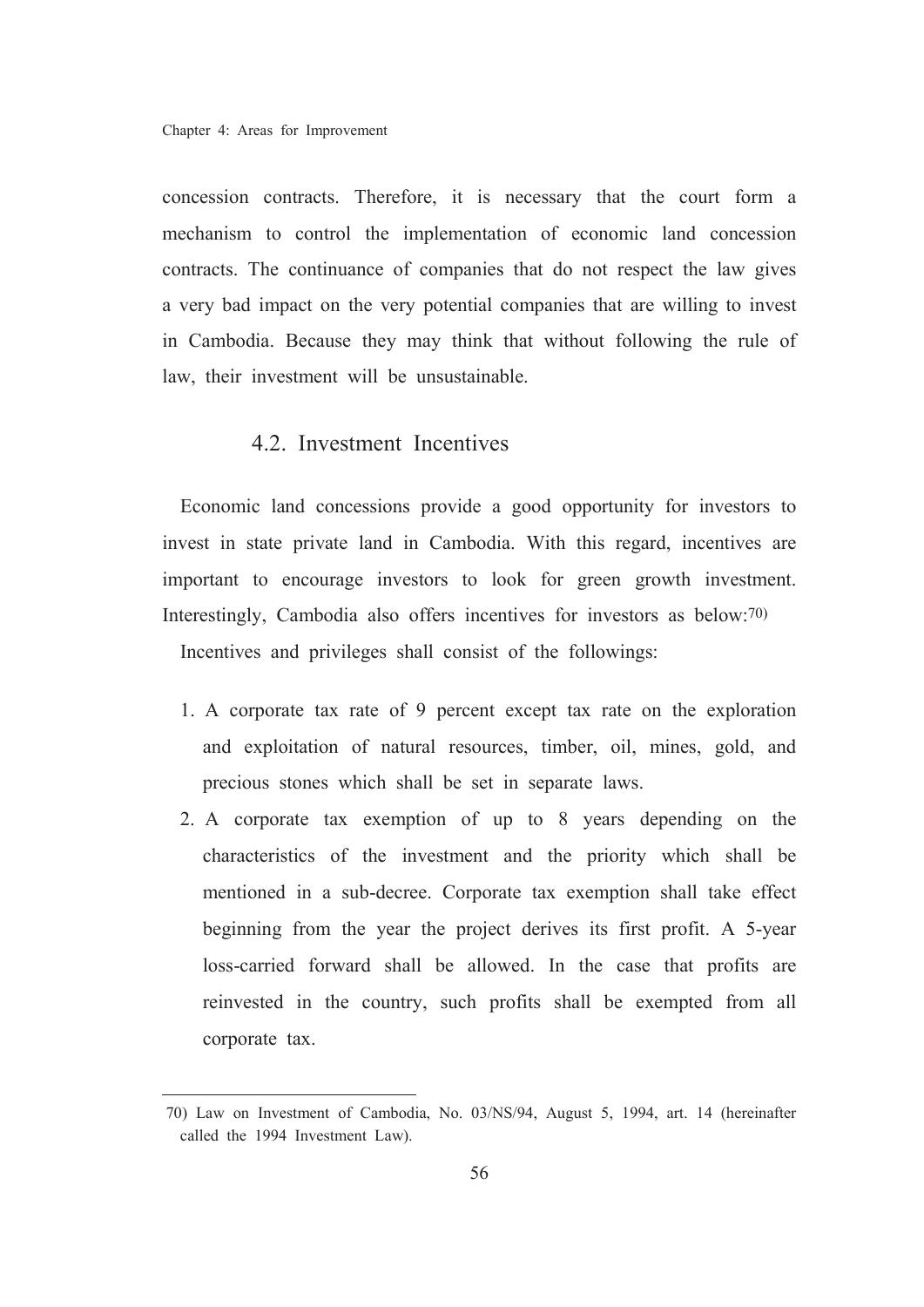- 3. Non-taxation on the distribution of dividends or profits or proceeds of investments, whether transferred abroad or distributed in the country.
- 4. 100 percent import duties exemption on construction materials, means of production, equipment, intermediate goods, raw materials and spare parts shall fit one of the following conditions:
	- a. An export-oriented project with a minimum of 80 percent of the production set apart for export,
	- b. Located in a designated Special Promotion Zone (SPZ) listed in a development priority list issued by the Council for the Development of Cambodia:
	- c. Tourism industry;
	- d. Labor-intensive industry, processing industry, agro-industry; and
	- e. Physical infrastructure and energy industry.

These 100 percent exemption of duties and taxes mentioned above shall be in effect according to the terms of the agreement or specification document of the investment projects which will produce goods for export in minimum of 80 percent of overall productivities as stipulated in the above point (4)a and for investment projects located in Special Promotion Zone (SPZ) as in (4)b.

Besides the kinds of investment projects in the above points (4) a and (4) b the 100 percent exemption of duties and taxes shall only be authorized for the period of constructing enterprises, factories, buildings and the production operation of the first year.

- 5. 100 percent exemption of tax of export products;
- 6. the permission to bring into the Kingdom of Cambodia foreign nationals who are: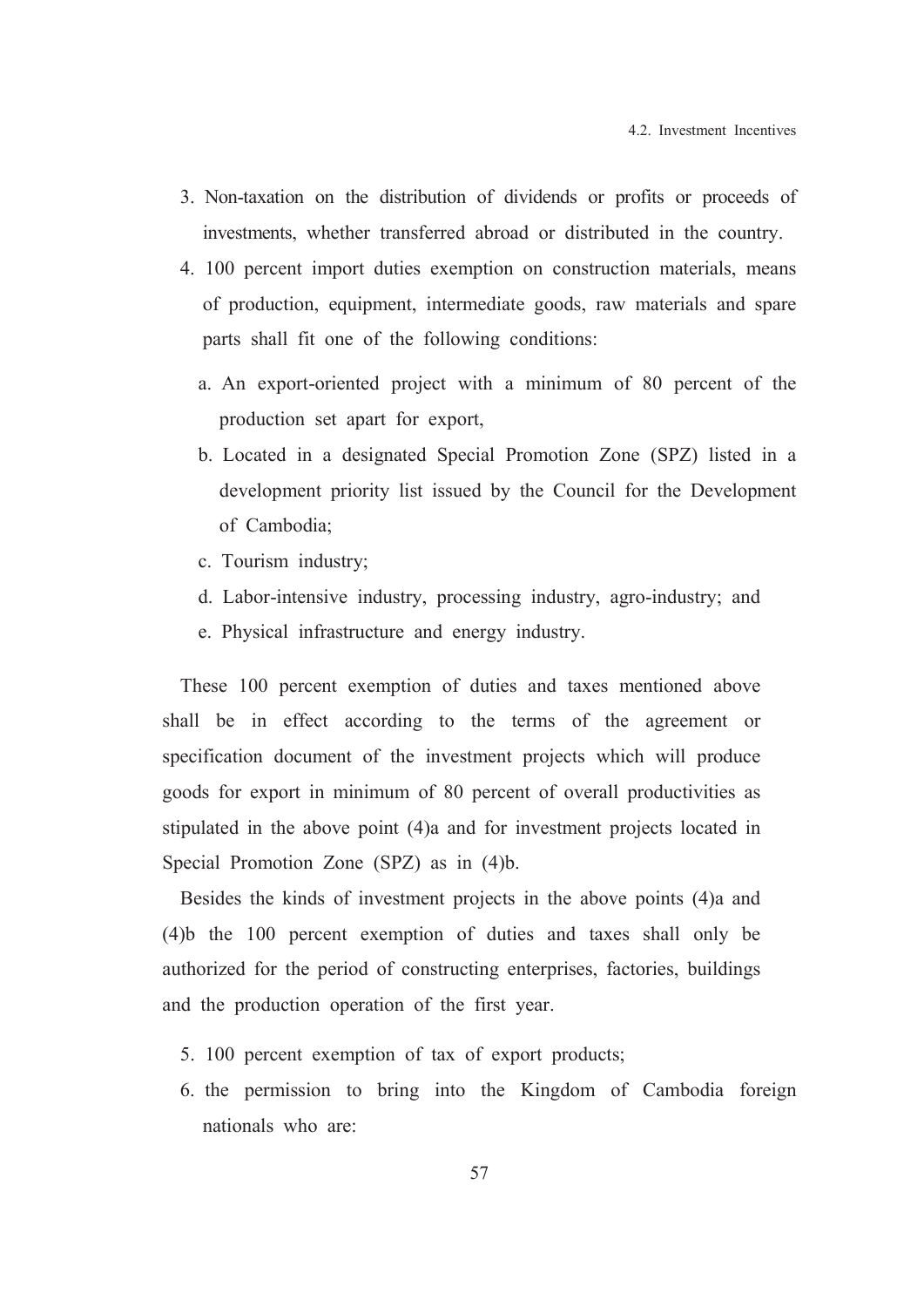- Management personnel and experts
- Technical personnel
- Skilled workers
- Spouses and dependents of the above persons as authorized by the  $\bullet$ Council for the Development of Cambodia and in compliance with the immigration and labor laws.

The above incentives are good strategies for the government to attract investors to invest in Cambodia. However, it should be noted that the incentives cannot be transferred to other third parties.<sup>71</sup> Yet, besides the incentives mentioned above, local investors who wish to invest in land of the same commune are necessary to provide extra incentives. The extra incentives should include the priority of investment permission and extension of tax exemption. By so doing, it will prevent migration from rural areas to urban areas or other countries since work opportunities are available in their homeland

<sup>71)</sup> The 1994 Investment Law, art. 15.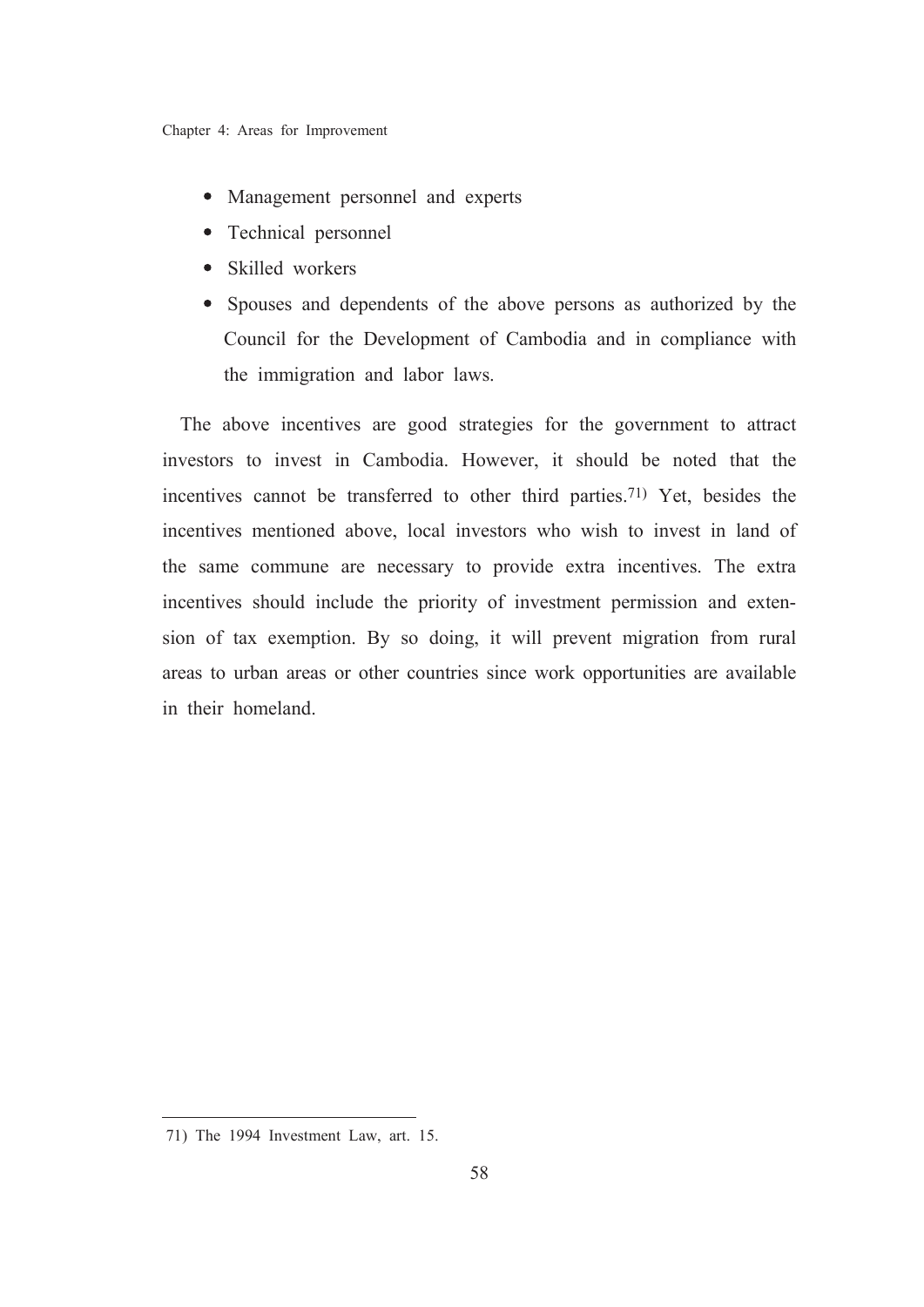# Chapter 5: Conclusion

Economic land concessions are a way to attract large investors to invest in land of Cambodia. The small amount of rental fee, five dollars per hectares, can be a focus for investors to start their business in agro-industry and intensified agriculture in Cambodia. More attractively, the extension of five years before charging five dollars a year per hectare allow the companies to start up their business well before contributing to the state. Also, a large amount of land size until 10,000 hectare is suitable for big companies to introduce a modern technology such as food processing factories or other types of factories. Moreover, the period of economic land concessions with the maximum of 99 years makes the investors as comfortable as the owners.

Labor force can be well absorbed by the well-implemented policy of economic land concessions. As already mentioned, the total amount of 1,216,560.5 hectares has been granted as economic land concessions may have a great deal of offering a lot of jobs. With this regard, a foreign experience has shown that the Malaysian palm oil with around 3,88 million hectares provides more than a half million workers<sup>72)</sup> meaning Cambodia can provide around 200,000 jobs for rural people through economic land concessions. However, there are no data of worker statistics available so far.

Failure to follow the legal process of economic land concessions deters large and potential companies from investing in Cambodia. It is apparent that granting more than 10,000 hectares of land after the 2001 Land Law came into effect is illegal although the government approved because if the

<sup>72)</sup> http://www.mpoc.org.pk/page/oil-palm-tree, last visited November 18, 2012.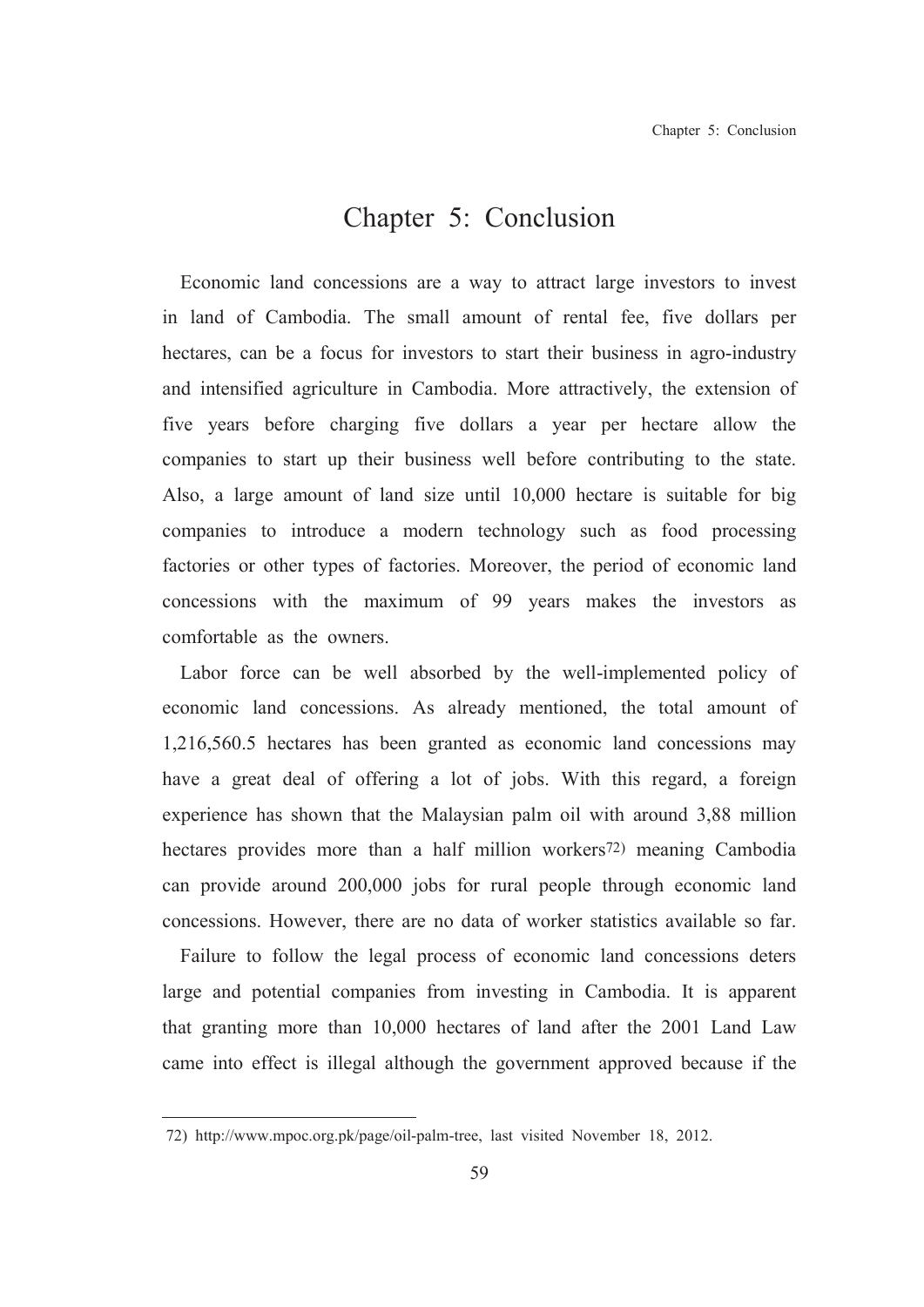court is active, the contract will be possibly cancelled. Then the companies will lose their interests which the government cannot protect. Therefore, the good companies will not try to put their investment in such a very hazardous situation. This is true that recently the government decided to withdraw the land already provided as economic land concessions for those who have already occupied.<sup>73</sup> It shows that the land provided as economic land concessions is not registered yet that is why the granting of the land violates local people's land.

Encouraging unsolicited proposals may exacerbate the human rights and livelihoods of local and indigenous people. It is understandable that the government faces difficulties in proceeding with solicited proposals since there is a lack of budget. That is why the government finds a possible way to grant economic land concessions via unsolicited proposals. The latter permits a company to look for a possibility of investing in land and then applies through the Council Development for Cambodia or the Ministry of Agriculture, Forestry and Fisheries. Then the budget of environmental assessment and other relevant requirements can be obtained from the investors making the assessment be done in hurry. Experience has witnessed that when doing things in a short period of time, the result cannot be satisfactory. For example, in Pursat Province where the social land concessions took place, building houses for social land concessionaires has very poor quality because of the work done in a short period of time.<sup>74)</sup> Also, a seemingly proper assessment of the economic land concession provided for

<sup>73)</sup> After the government issued the order on Measures to Strengthen and Enhance Efficiency of Economic Land Concession Management on May 7, 2012, the youth are voluntary to help cadastral officers to issue land certificates to those are mainly affected by economic land concessions.

<sup>74)</sup> RFA radio, July 1, 2012.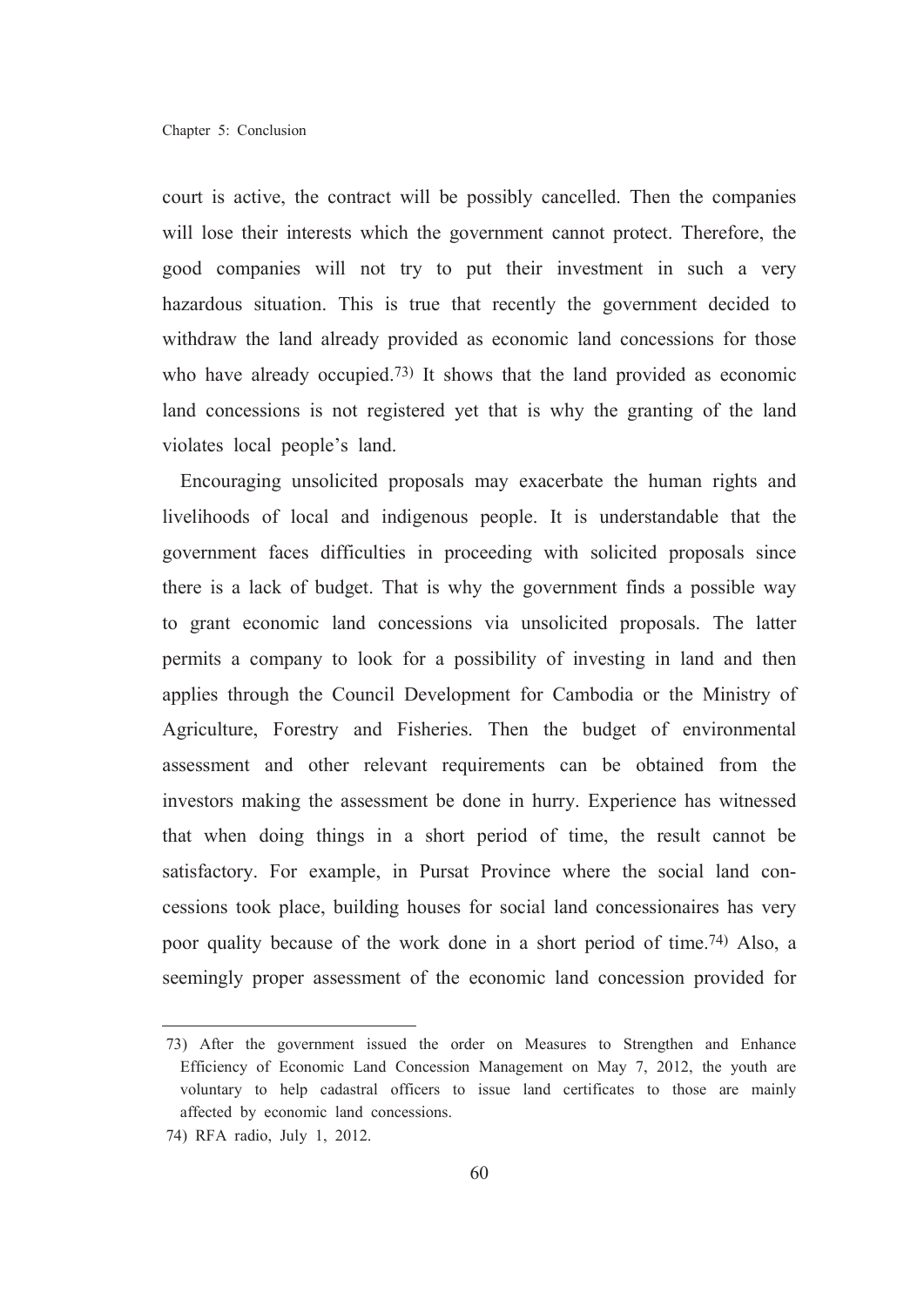Khaou Chuly Development Company in Mundul Kiri province still violate 319 hectares of surrounding people. This shows that under unsolicited proposals, the improper assessment available thereby affecting the way of life of local community.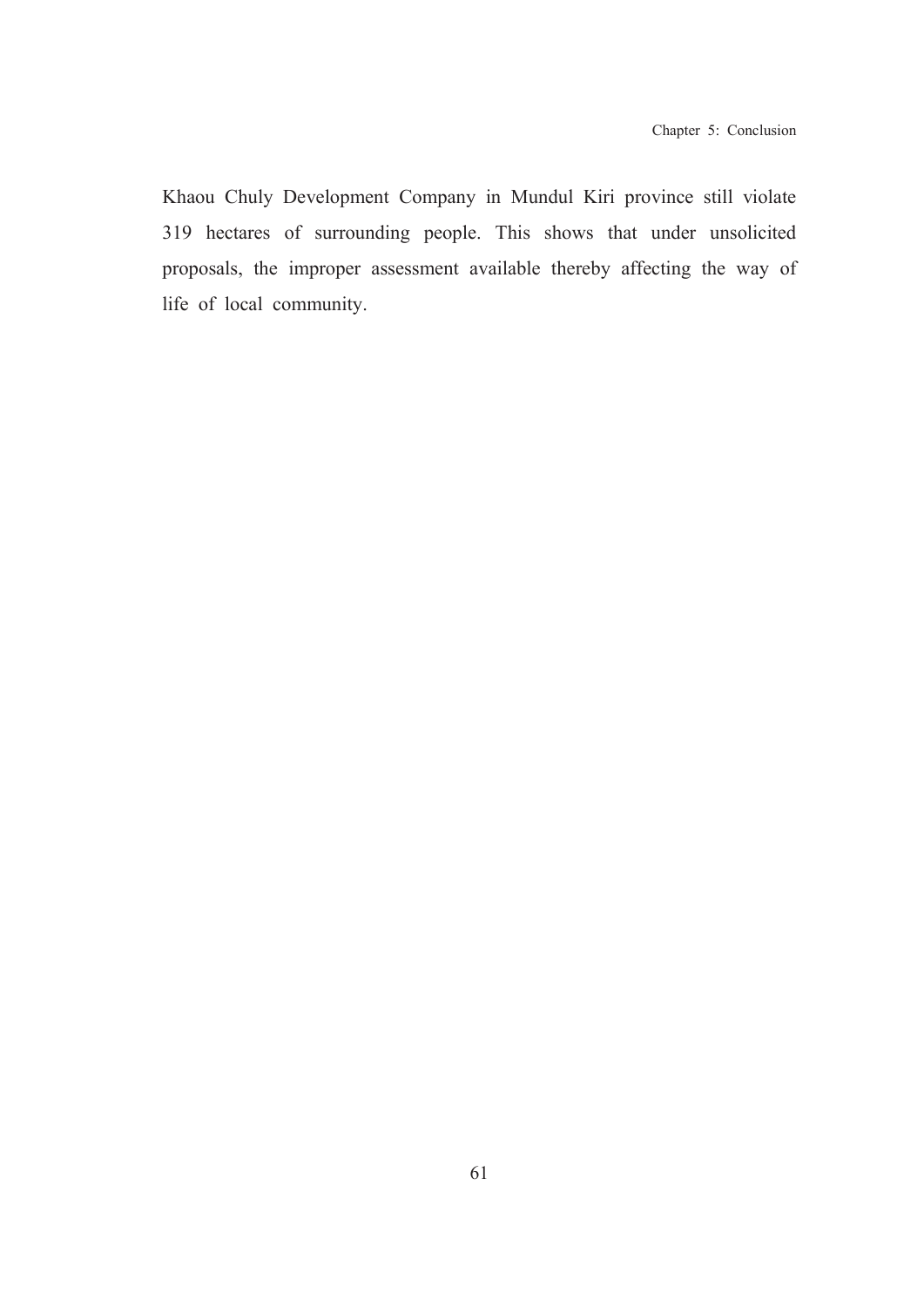## Economic Land Concessions as of June 8, 2012

| N <sub>0</sub> | Name of Company                                        | Province                       | Date of Contract<br>Signed | Hectares |
|----------------|--------------------------------------------------------|--------------------------------|----------------------------|----------|
| 1              | AGRO-STAR                                              | Kampong<br>Cham                | January 9, 1996            | 2400     |
| $\overline{2}$ | Mong Reththy Investment<br>Cambodia Oil Palm Co., Ltd. | Sihanoukville                  | January 9, 1996            | 7000     |
| 3              | The Green Rich Co., Ltd.                               | Koh Kong                       | November 25, 1998          | 10000    |
| 4              | Ratana Visal Development Co.,<br>Ltd.                  | Pursat                         | October 15, 1999           | 3000     |
| 5              | Cassava Starch Production Co.,<br>Ltd.                 | Stung Treng                    | November 13, 1999          | 7400     |
| 6              | C J Cambodia Corporation Co.,<br>Ltd.                  | Kampong<br>Speu                | November 15, 1999          | 3000     |
| $\overline{7}$ | Men Sarun Friendship & Rama<br>Khmer                   | Ratanak<br>Kiri                | December 21, 1999          | 6324     |
| 8              | Phea Pimex Co., Ltd.                                   | Pursat &<br>Kampong<br>Chhnang | January 8, 2000            | 315028   |
| 9              | Mong Reththy Investment<br>Cassava Cambodia            | Sihanoukvill<br>e              | March 18, 2000             | 1800     |
| 10             | T T Y                                                  | Kampong<br>Cham                | May 2, 2000                | 1070     |
| 11             | Uk Khun Industrial Plant<br>Development                | Kampong<br>Speu                | May 25, 2000               | 12506    |
| 6              | C J Cambodia Corporation Co.,<br>Ltd.                  | Kampong<br>Speu                | April 20, 2001             | 5000     |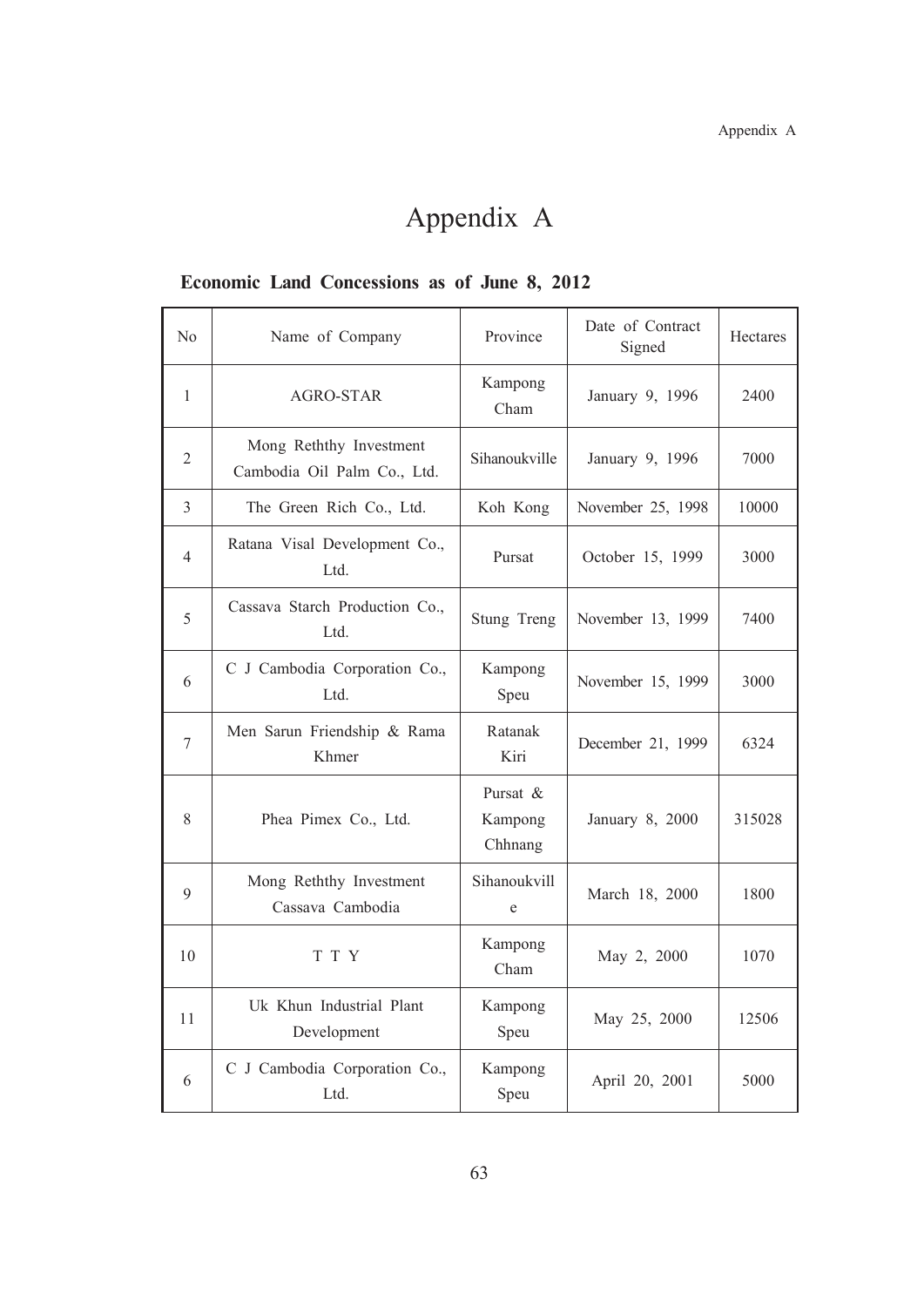| N <sub>0</sub> | Name of Company                                                                  | Province        | Date of Contract<br>Signed | Hectares |
|----------------|----------------------------------------------------------------------------------|-----------------|----------------------------|----------|
| 12             | Green Sea Industry Co., Ltd<br>changed name to Green Sea<br>Agriculutral Co. Ltd | Stung Treng     | October 23, 2001           | 100852   |
| 13             | Golden Land Development Co.,<br>Ltd                                              | Kampong<br>Speu | March 5, 2004              | 4900     |
| 14             | VANNMA IMPORT EXPORT<br>Co., LTD                                                 | Kampong<br>Cham | September 29, 2004         | 1200     |
| 15             | <b>FIRST BIO-TECH</b><br><b>AGRICULTURAL</b><br>(CAMBODIA) Co., Ltd              | Kampot          | April 21, 2005             | 10000    |
| 16             | <b>WORLD TRISTAR</b><br><b>ENTERTANMENT</b><br>(CAMBODIA) Co. Ltd                | Kampot          | April 21, 2005             | 9800     |
| 17             | An Mardi Group changed name<br>to Kol Veasna Investment Co.,<br>Ltd.             | Kampong<br>Thom | May 9, 2005                | 9863     |
| 18             | <b>G.G WORLD GROUP</b><br>(CAMBODIA) DEVELOPMENT,<br>Ltd                         | Stung Treng     | May 18, 2005               | 5000     |
| 19             | SOPHEAK NIKA<br><b>INVESTMENT</b><br>AGRO-INDUSTRIAL PLANTS<br>Co., Ltd          | Stung Treng     | August 8, 2005             | 10000    |
| 20             | SAL SOPHEA PEANICH Co.,<br>Ltd                                                   | Stung Treng     | August 8, 2005             | 9917     |
| 21             | Mieng Ly Heng Investment                                                         | Kampong<br>Cham | November 8, 2005           | 3000     |
| 22             | WUZHISHAN L.S GROUP Co.,<br>Ltd                                                  | Mondul Kiri     | December 30, 2005          | 10000    |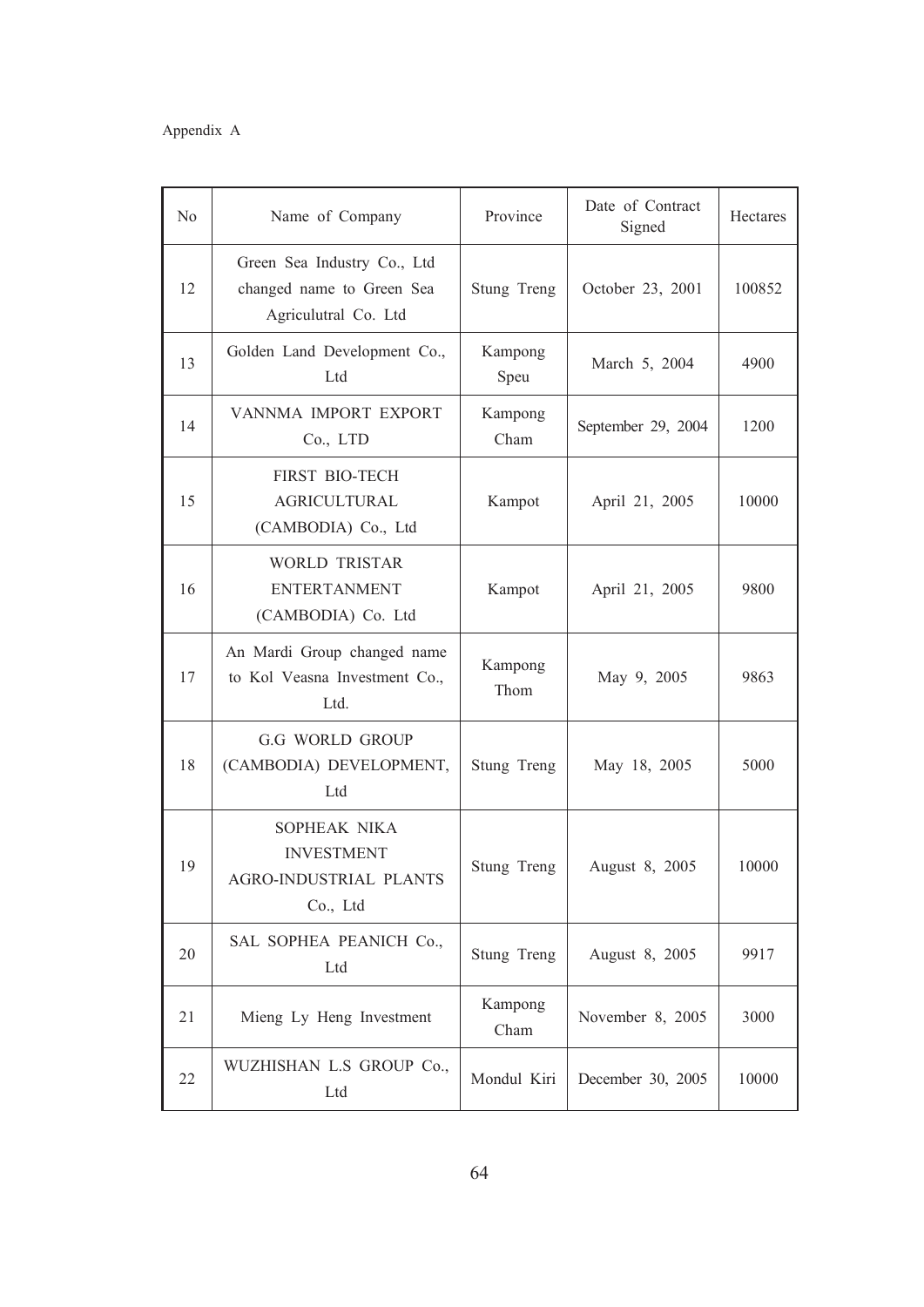| No | Name of Company                                                                     | Province        | Date of Contract<br>Signed | Hectares |
|----|-------------------------------------------------------------------------------------|-----------------|----------------------------|----------|
| 23 | <b>GRAND LAND AGRICULTURE</b><br>DEVELOPMENT (CAMBODIA)<br>CO., Ltd                 | Stung Treng     | January 23, 2006           | 9854     |
| 24 | Siv Guek Investment                                                                 | Stung Treng     | January 24, 2006           | 10000    |
| 25 | Phou Mady Investment Group                                                          | Stung Treng     | January 24, 2006           | 9854     |
| 26 | Sok Heng Company Limited                                                            | Stung Treng     | January 27, 2006           | 6552     |
| 27 | Men Sarun Import Export                                                             | Kampong<br>Cham | February 10, 2006          | 4400     |
| 28 | <b>ASIA WORLD</b><br><b>AGRICULTURAL</b><br>DEVELOPMENT (CAMBODIA)<br>Co., Ltd      | Kratie          | March 15, 2006             | 10000    |
| 29 | <b>GREEN ISLAND</b><br><b>AGRICULTURAL</b><br>DEVELOPMENT (CAMBODIA)<br>Co., Ltd    | Kratie          | March 15, 2006             | 9583     |
| 30 | Mean Rithy Co., Ltd. changed<br>name to Pheuk Va Kampong<br>Thom Rubber Development | Kampong<br>Thom | March 16, 2006             | 9784     |
| 31 | H.M.H Co., Ltd                                                                      | Kampong<br>Thom | March 17, 2006             | 5914     |
| 32 | Samrong Rubber Industries Pte.<br>Ltd.                                              | Siem Reap       | May 12, 2006               | 9658     |
| 33 | Koh Kong Plantation Company<br>Limited                                              | Koh Kong        | August 2, 2006             | 9700     |
| 34 | Koh Kong Sugar Industry<br>Company Ltd.                                             | Koh Kong        | August 2, 2006             | 9400     |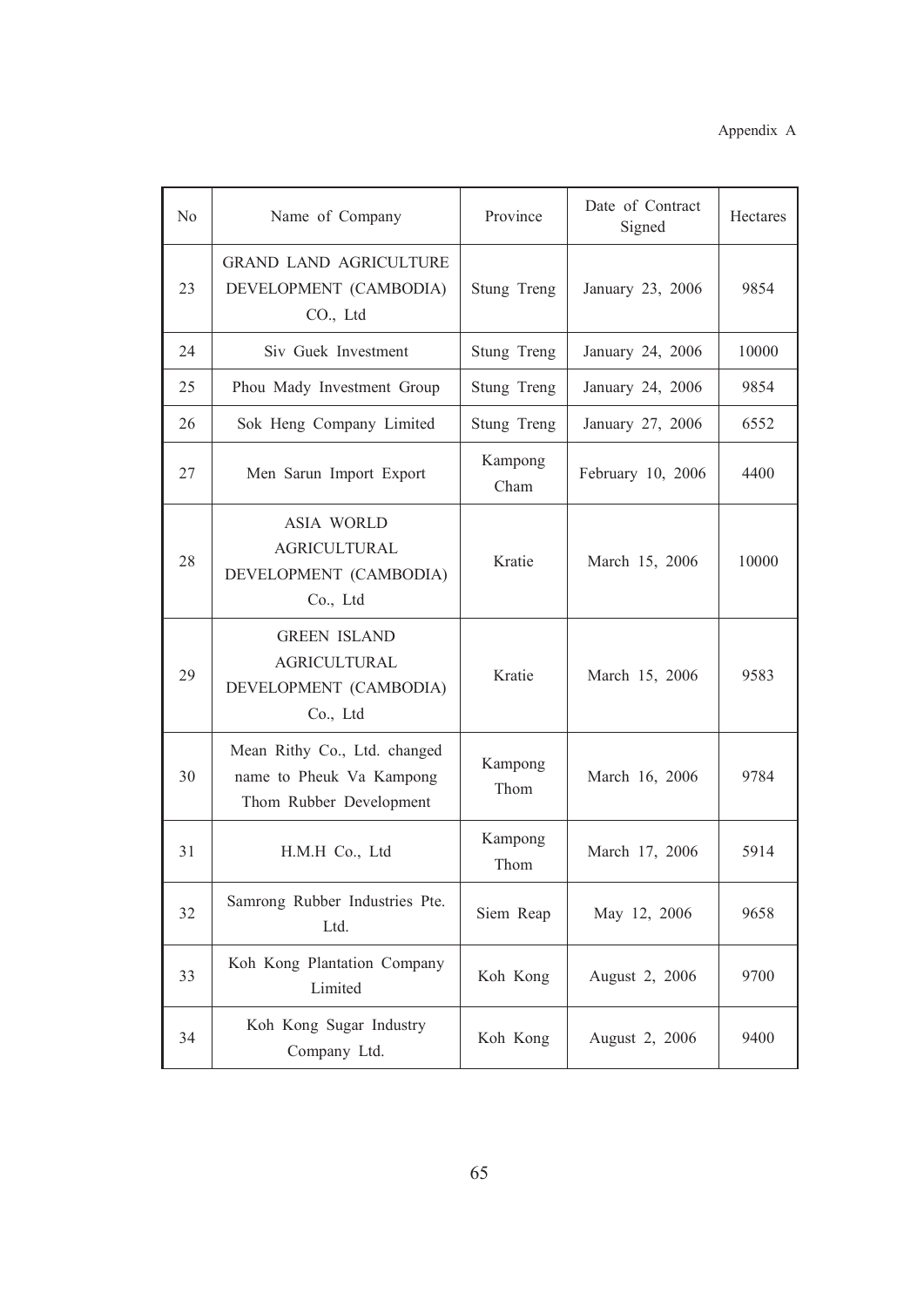| N <sub>0</sub> | Name of Company                                                                               | Province         | Date of Contract<br>Signed | Hectares |
|----------------|-----------------------------------------------------------------------------------------------|------------------|----------------------------|----------|
| 35             | <b>GREAT ASSET</b><br><b>AGRICULTURAL</b><br>DEVELOPMENT (Cambodia)<br><b>LIMITED</b>         | Kratie           | August 11, 2006            | 8985     |
| 36             | <b>GREAT WONDER</b><br><b>AGRICULTURAL</b><br>DEVELOPMENT (Cambodia)<br><b>LIMITED</b>        | Kratie           | August 11, 2006            | 9231     |
| 37             | Kain Limited                                                                                  | Siem Reap        | September 29, 2006         | 4535     |
| 38             | Sophorn Theary Peanich Co.,<br>Ltd.                                                           | Siem Reap        | September 29, 2006         | 5042     |
| 39             | CAMAGRA INVESTMENT Co.,<br>Ltd                                                                | Koh Kong         | January 17, 2007           | 5525     |
| 40             | Tan Bien Kampong Thom<br>Rubber Development                                                   | Kampong<br>Thom  | July 18, 2007              | 8100     |
| 41             | Do Toc Sai Gon -Binh Phuoc<br>(SBK)                                                           | Kratie           | July 18, 2007              | 6436     |
| 42             | Chea Chanrith Development                                                                     | Ratanak<br>Kiri  | November 12, 2007          | 5124     |
| 43             | Gold Foison (Cambodia) A/C<br>Import Export & Construction,<br>fully contracted March 1, 2011 | Kampong<br>Thom  | November 13, 2007          | 7000     |
| 44             | Kovyphama Co., Ltd.                                                                           | Mondul Kiri      | February 17, 2008          | 5345     |
| 45             | Angkor Sugar                                                                                  | Odor<br>Meanchey | February 24, 2008          | 6523     |
| 46             | River Suger Cane                                                                              | Odor<br>Meanchey | February 24, 2008          | 6618     |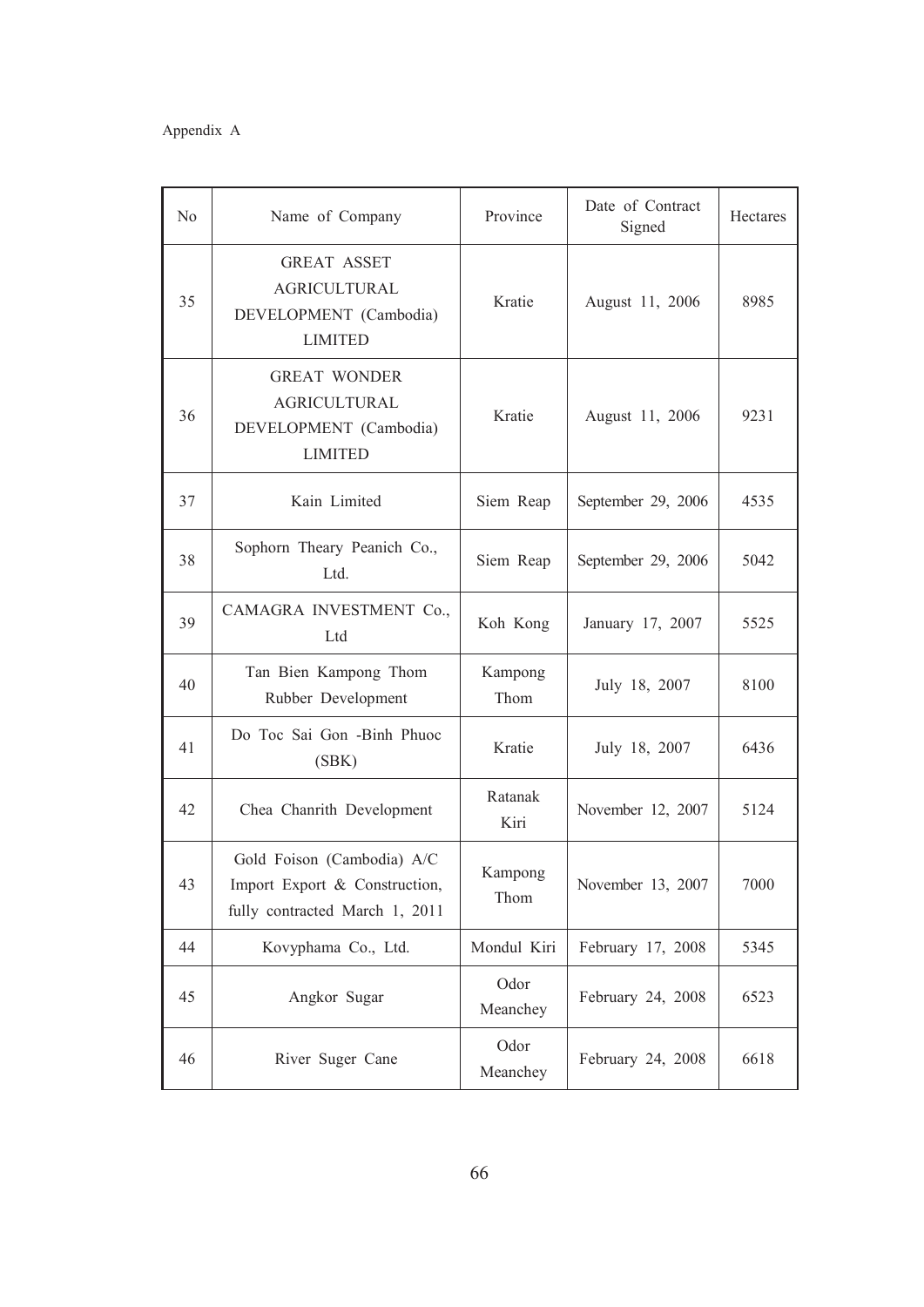| N <sub>0</sub> | Name of Company                                                         | Province         | Date of Contract<br>Signed | Hectares |
|----------------|-------------------------------------------------------------------------|------------------|----------------------------|----------|
| 47             | (Cambodia) Cane and Sugar<br>Velley                                     | Odor<br>Meanchey | February 24, 2008          | 6595     |
| 48             | Phu Rieng Kratie Rubber<br>Development                                  | Kratie           | July 4, 2008               | 6434     |
| 49             | Dong Nai Kratie Development                                             | Kratie           | July 4, 2008               | 2502     |
| 50             | Dong Phu Kratie Development                                             | Kratie           | July 4, 2008               | 2349     |
| 51             | Dalak Mondul Kiri Rubber<br>Development                                 | Mondul Kiri      | July 4, 2008               | 4162     |
| 52             | Growest Building Trading                                                | Kratie           | July 17, 2008              | 9996     |
| 53             | Khaou Chuly Development<br>(KCD) changed to Varanasy<br>(April 3, 2009) | Mondul Kiri      | October 8, 2008            | 2346     |
| 54             | (Cambodia) Tong Min Group<br>Engineering                                | Kratie           | December 8, 2008           | 7465     |
| 55             | Seang Long Green Land<br>Investment (Cambodia) Co., Ltd.                | Mondul Kiri      | December 8, 2008           | 7000     |
| 56             | Land and Developing<br>(Cambodia)                                       | Mondul Kiri      | December 8, 2008           | 7000     |
| 57             | Agri-Industry Crops<br>Development (Cambodia)                           | Kratie           | December 8, 2008           | 7000     |
| 58             | Crops & Land Development<br>(Cambodia)                                  | Kratie           | December 8, 2008           | 7200     |
| 59             | D.T.C (Group)                                                           | Mondul Kiri      | March 18, 2009             | 4000     |
| 60             | Unigreen Resource Co., Ltd.                                             | Mondul Kiri      | April 3, 2009              | 8000     |
| 61             | Rath Sambath                                                            | Battambang       | April 3, 2009              | 5200     |
| 62             | Mega Star Investment and<br>Forestry Development                        | Kratie           | July 31, 2009              | 8000     |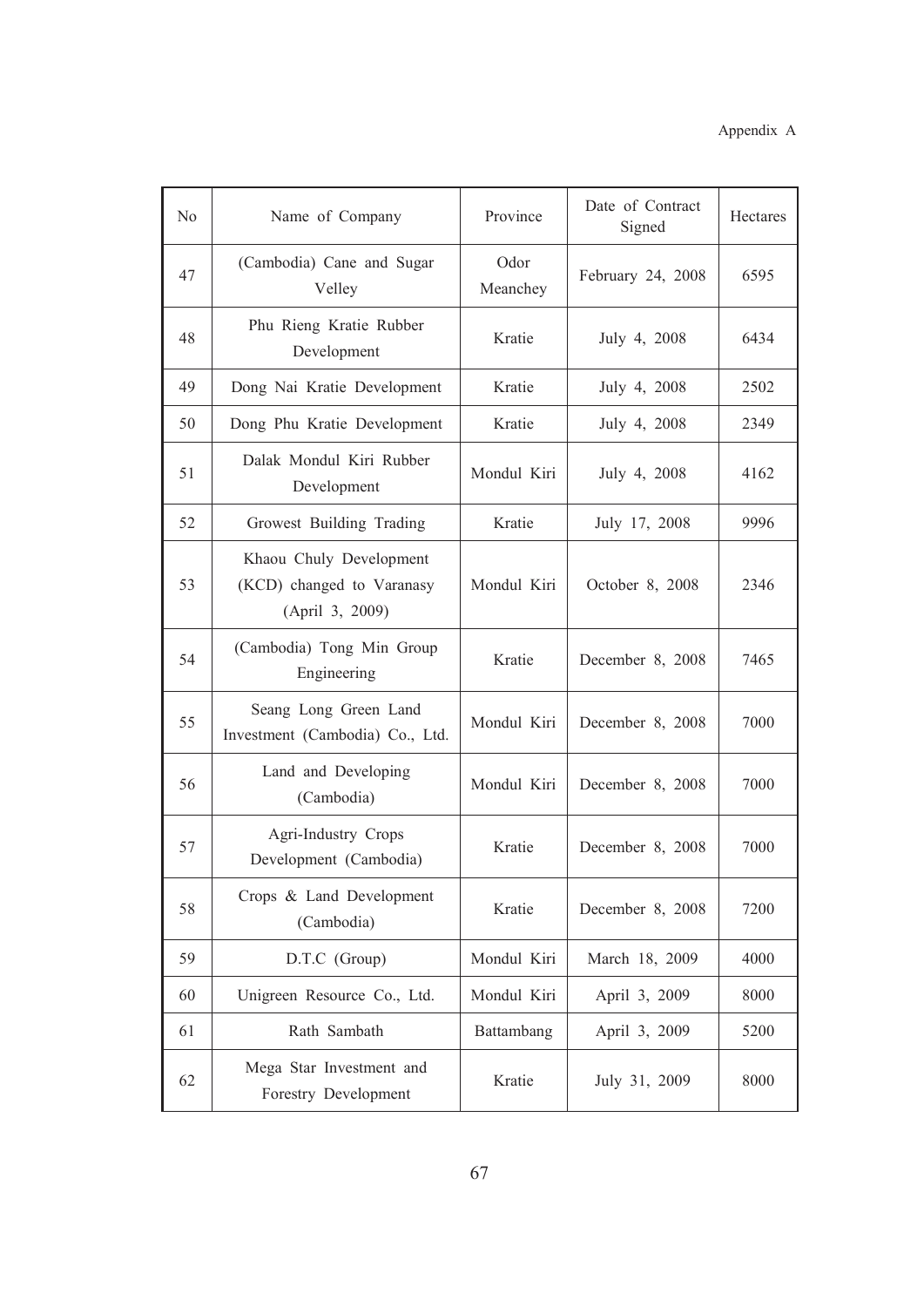| N <sub>0</sub> | Name of Company                                      | Province        | Date of Contract<br>Signed | Hectares |
|----------------|------------------------------------------------------|-----------------|----------------------------|----------|
| 63             | Mega Star Produce & Import<br>Export                 | Kratie          | July 31, 2009              | 8000     |
| 64             | Heng Brother                                         | Ratanak<br>Kiri | July 31, 2009              | 2361     |
| 65             | Kiri Development                                     | Ratanak<br>Kiri | July 31, 2009              | 807      |
| 66             | Thy Nga Development                                  | Preah Vihea     | September 25, 2009         | 6060     |
| 67             | Hong An Mang Yang K                                  | Ratanak<br>Kiri | September 25, 2009         | 6891     |
| 68             | BNA (Cam) Corp                                       | Kampong<br>Thom | September 25, 2009         | 7500     |
| 69             | Un-Inter Trading and<br>Development Group (Cambodia) | Stung Treng     | October 12, 2009           | 7000     |
| 70             | (Cambodia) Research Mining<br>and Development        | Stung Treng     | October 12, 2009           | 7200     |
| 71             | Fortuna Plantation (Cambodia)<br>Limited             | Kampong<br>Speu | October 12, 2009           | 7955     |
| 72             | PDA (Cambodia) Co., Ltd.                             | Kratie          | October 22, 2009           | 5256     |
| 73             | Carmadeno Venture (Cambodia)<br>Limited              | Kratie          | November 13, 2009          | 7635     |
| 74             | Grandis Timber Ltd.                                  | Kampong<br>Speu | December 31, 2009          | 9820     |
| 75             | N K Venture (Cambodia)<br>Limited                    | Svay Rieng      | January 27, 2010           | 1200     |
| 49             | Dong Nai Kratie Development                          | Kratie          | January 29, 2010           | 4588     |
| 50             | Dong Phu Kratie Development                          | Kratie          | January 29, 2010           | 4563     |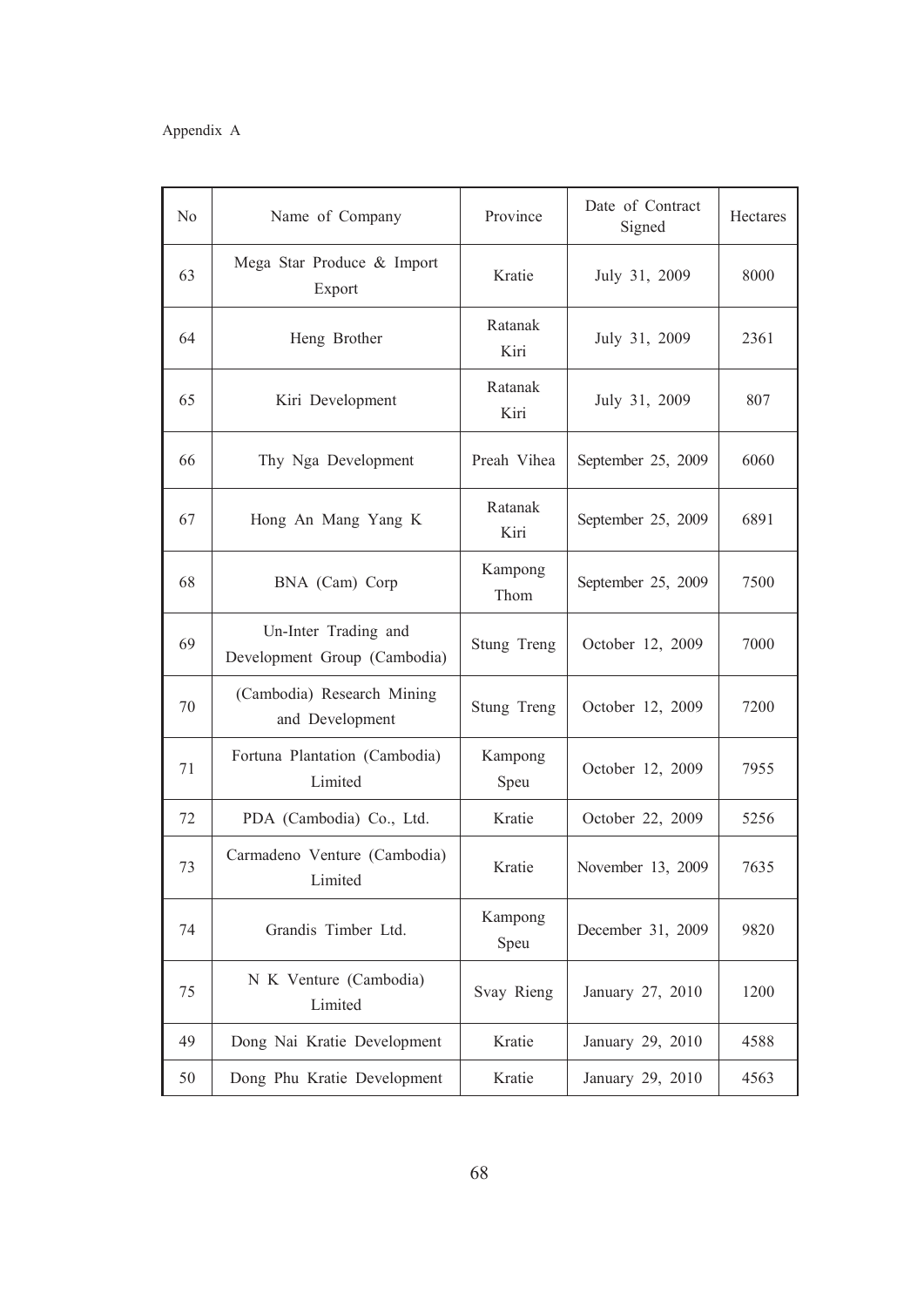| N <sub>0</sub> | Name of Company                                                             | Province        | Date of Contract<br>Signed | Hectares |
|----------------|-----------------------------------------------------------------------------|-----------------|----------------------------|----------|
| 76             | Chhun Hong Rubber Better                                                    | Kratie          | January 29, 2010           | 8202     |
| 77             | C X P B Development                                                         | Kratie          | January 29, 2010           | 8202     |
| 78             | C & V Group                                                                 | Kratie          | January 29, 2010           | 7000     |
| 79             | China Investment                                                            | Kratie          | January 29, 2010           | 6600     |
| 80             | Mo Hy Pa Sasu OrnKampuchea<br>Co., Ltd.                                     | Mondul Kiri     | January 29, 2010           | 7800     |
| 81             | Dai Dong Yoeurn Commercial<br>Yorn Stock Co., Ltd.                          | Ratanak<br>Kiri | January 29, 2010           | 4889     |
| 82             | Krong Pok Ratanak Kiri Rubber<br>Development                                | Ratanak<br>Kiri | April 9, 2010              | 6695     |
| 83             | P N T Co., Ltd.                                                             | Preah Vihea     | May 5, 2010                | 7900     |
| 84             | C R C K Rubber Development                                                  | Kampong<br>Thom | May 5, 2010                | 6155     |
| 85             | Cam Try Cooperaton                                                          | Kampot          | May 5, 2010                | 2409     |
| 86             | Huor Ling (Cambodia)<br>International Insurance                             | Mondul Kiri     | May 5, 2010                | 8400     |
| 87             | C C V                                                                       | Kampong<br>Thom | May 5, 2010                | 5730     |
| 88             | I P D Einstein Pro Trading                                                  | Kratie          | May 5, 2010                | 987      |
| 89             | N K Agri (Cambodia) Limited                                                 | Kratie          | November 11,<br>2010       | 8892     |
| 90             | Gov Tieng -Kratie Rubber<br>Development Company Limited<br>(Dakrarokho)     | Kratie          | March 1, 2011              | 6592     |
| 91             | Gov Tieng (Cambodia) Rubber<br>Development Company Limited<br>(Kakhemrokho) | Kratie          | March 1, 2011              | 7972     |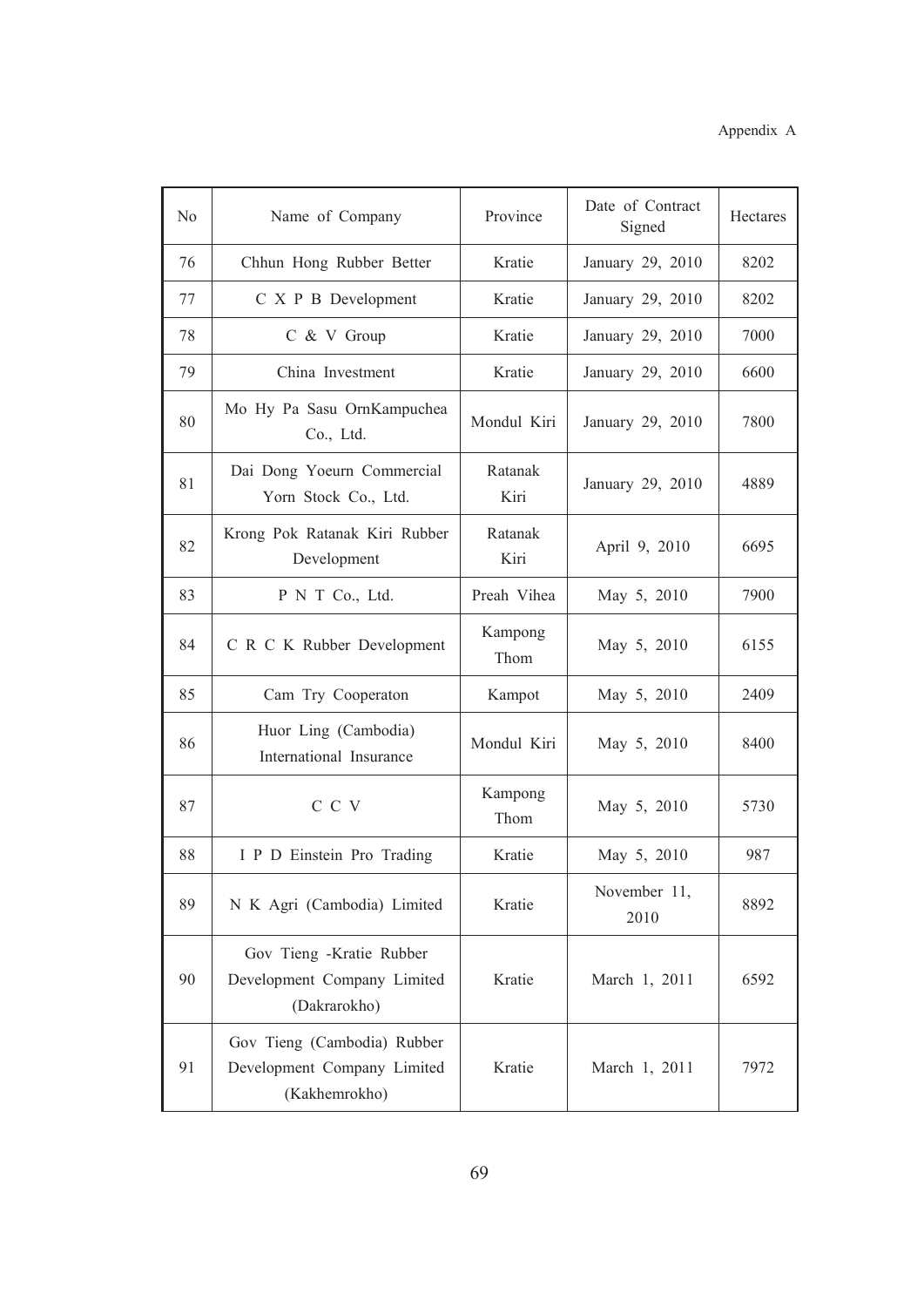| N <sub>0</sub> | Name of Company                               | Province        | Date of Contract<br>Signed | Hectares |
|----------------|-----------------------------------------------|-----------------|----------------------------|----------|
| 92             | Chan Sophea Development                       | Kratie          | March 1, 2011              | 5088     |
| 93             | Seila Damex Co., Ltd.                         | Preah Vihea     | March 1, 2011              | 9000     |
| 94             | Boy Pheouk Kratie Rubber 2<br>Company Limited | Kratie          | March 1, 2011              | 10000    |
| 50             | Dong Phu Kratie Development                   | Kratie          | March 7, 2011              | 2282     |
| 95             | C R D                                         | Ratanak<br>Kiri | March 25, 2011             | 7591     |
| 96             | Veasna Investment                             | Ratanak<br>Kiri | March 25, 2011             | 5080     |
| 97             | New Line CAM Pty Ltd.                         | Kratie          | March 29, 2011             | 8977     |
| 98             | Cheng Ly (Investment) Co., Ltd.               | Ratanak<br>Kiri | March 29, 2011             | 1900     |
| 99             | Banya Group                                   | Siem Reap       | April 25, 2011             | 7000     |
| 100            | Holy Inco-Industrial (Cambodia)               | Ratanak<br>Kiri | August 17, 2011            | 7497     |
| 101            | Pacific Lotus Joint-Stock<br>Company Limited  | Mondul Kiri     | September 9, 2011          | 9014     |
| 102            | Pacific Paul Joint-Stock<br>Company Limited   | Mondul Kiri     | September 9, 2011          | 9614     |
| 103            | Pacific Grand Joint-Stock<br>Company Limited  | Mondul Kiri     | September 9, 2011          | 9656     |
| 104            | Pacific Bright Joint-Stock<br>Company Limited | Mondul Kiri     | September 9, 2011          | 9773     |
| 105            | Horng An Oyada Co., Ltd.                      | Ratanak<br>Kiri | September 22, 2011         | 9000     |
| 106            | Rubber Elev B M Joint-Stock                   | Ratanak<br>Kiri | October 5, 2011            | 8400     |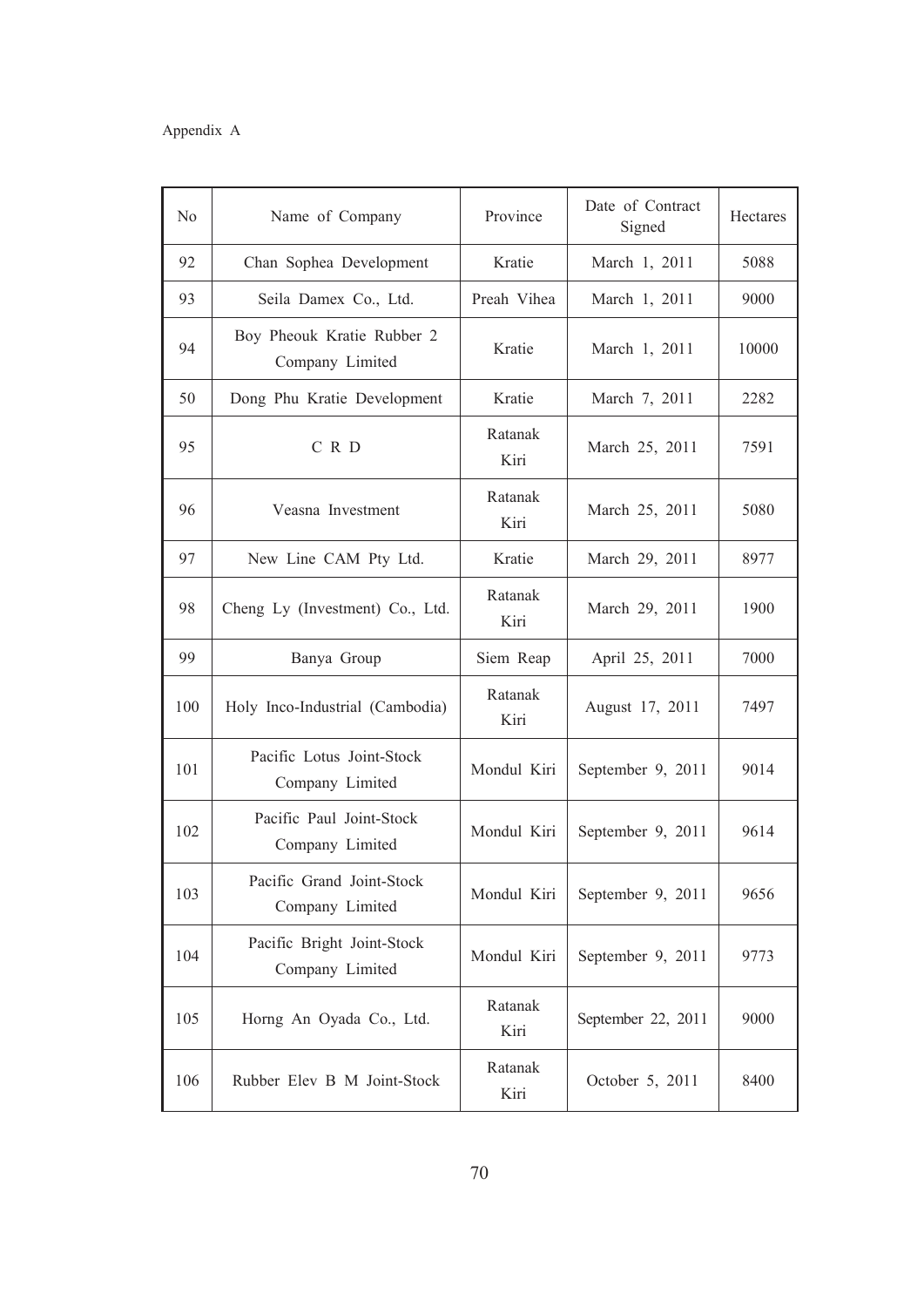| N <sub>o</sub> | Name of Company                                       | Province        | Date of Contract<br>Signed | Hectares      |
|----------------|-------------------------------------------------------|-----------------|----------------------------|---------------|
| 107            | Boy Pheouk Kratie Rubber 21<br>Company Limited        | Mondul Kiri     | October 24, 2011           | 8926          |
| 108            | Intern Rubber (Cambodia)                              | Kratie          | October 24, 2011           | 10000         |
| 109            | Heng Nong (Cambodia)<br>International Company Limited | Preah Vihea     | November 8, 2011           | 6488          |
| 110            | Heng You (Cambodia)<br>International Company Limited  | Preah Vihea     | November 8, 2011           | 8959          |
| 111            | Heng Roy (Cambodia)<br>International Company Limited  | Preah Vihea     | November 8, 2011           | 9119          |
| 112            | Lan Pheng (Cambodia)<br>International Company Limited | Preah Vihea     | November 8, 2011           | 9015          |
| 113            | Roy Pheng (Cambodia)<br>International Company Limited | Preah Vihea     | November 8, 2011           | 8841          |
| 114            | Rithimony Samnang Leap Co.,<br>Ltd.                   | Kampong<br>Thom | January 16, 2012           | 1678.5        |
| 115            | D M Group                                             | Ratanak<br>Kiri | January 26, 2012           | 749           |
| 116            | F P Malaysia (Cambodia)<br>Plantation Co., Ltd.       | Preah<br>Vihear | April 30, 2012             | 8200          |
| 117            | China Great Cause                                     | Preah<br>Vihear | June 6, 2012               | 5980          |
| Total          |                                                       |                 |                            | 1216560<br>.5 |

Source: Ministry of Agriculture, Forestry and Fisheries, http://www.elc.maff.gov.kh/en/, visited June 27, 2012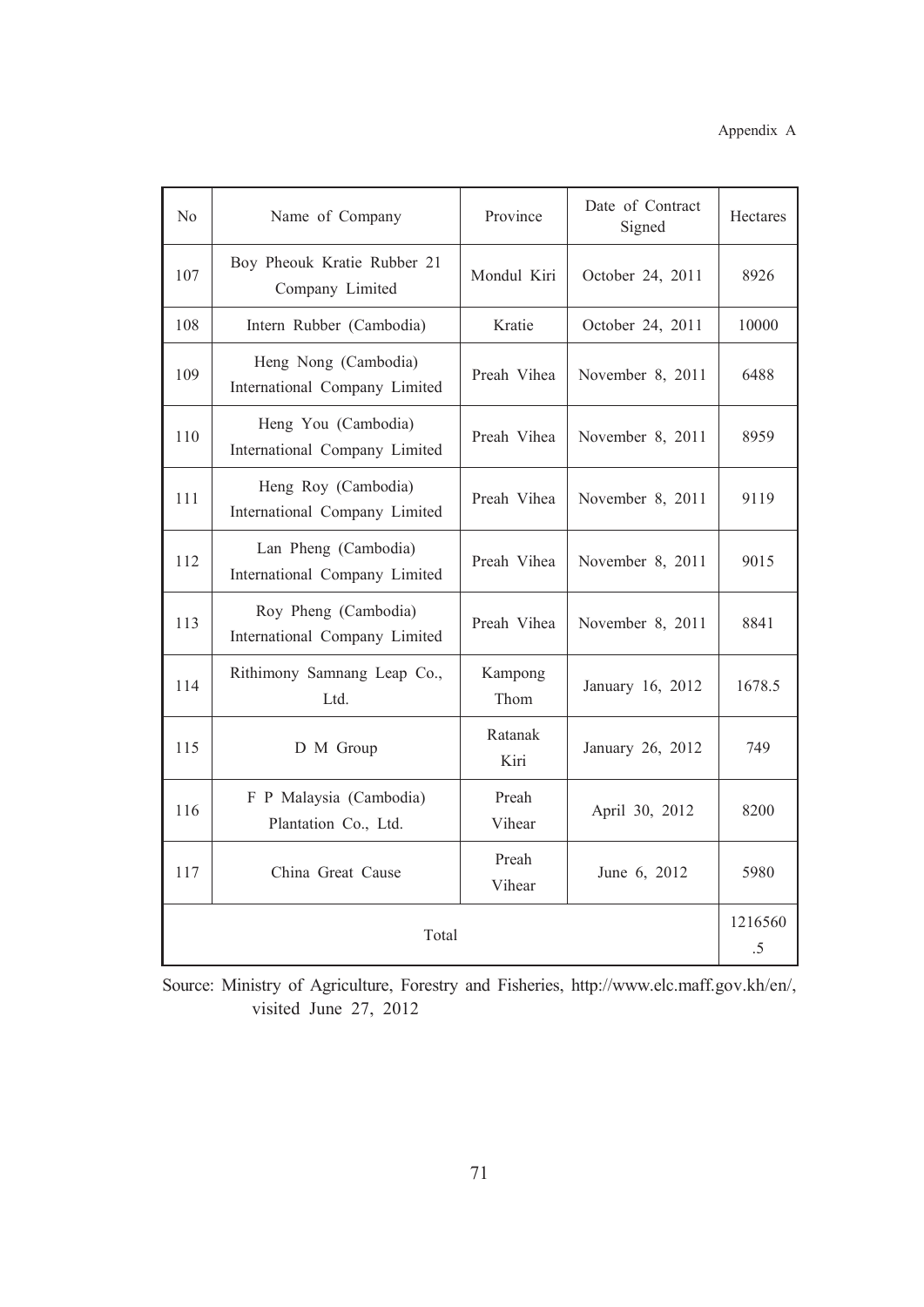# Appendix B

Date of Signature Delegation from the Ministry of Land Management, Urban Planning, and Construction to Provincial Offices to Issues Land **Certificates** 

| N <sub>0</sub> | Provinces/Capital | Date of Receiving Signature Delegation |
|----------------|-------------------|----------------------------------------|
| $\mathbf{1}$   | Kandal            | July 18, 2000                          |
| $\overline{2}$ | Phnom Penh        | July 18, 2000                          |
| 3              | Sihanoukville     | August 12, 2002                        |
| $\overline{4}$ | Kampot            | August 12, 2002                        |
| 5              | Kampong Thom      | August 12, 2002                        |
| 6              | Takeo             | August 12, 2002                        |
| $\overline{7}$ | Prey Veng         | December 23, 2003                      |
| 8              | Kampong Cham      | December 23, 2003                      |
| 9              | Battambang        | April 25, 2005                         |
| 10             | Siem Reap         | October 13, 2005                       |
| 11             | Kampong Speu      | October 13, 2005                       |
| 12             | Svay Rieng        | August 13, 2007                        |
| 13             | Kep               | August 13, 2007                        |
| 14             | Kratie            | September 5, 2007                      |
| 15             | Oddar Meanchey    | September 5, 2007                      |
| 16             | Banteay Meanchey  | September 5, 2007                      |
| 17             | Pursat            | September 5, 2007                      |
| 18             | Kampong Chhnang   | September 5, 2007                      |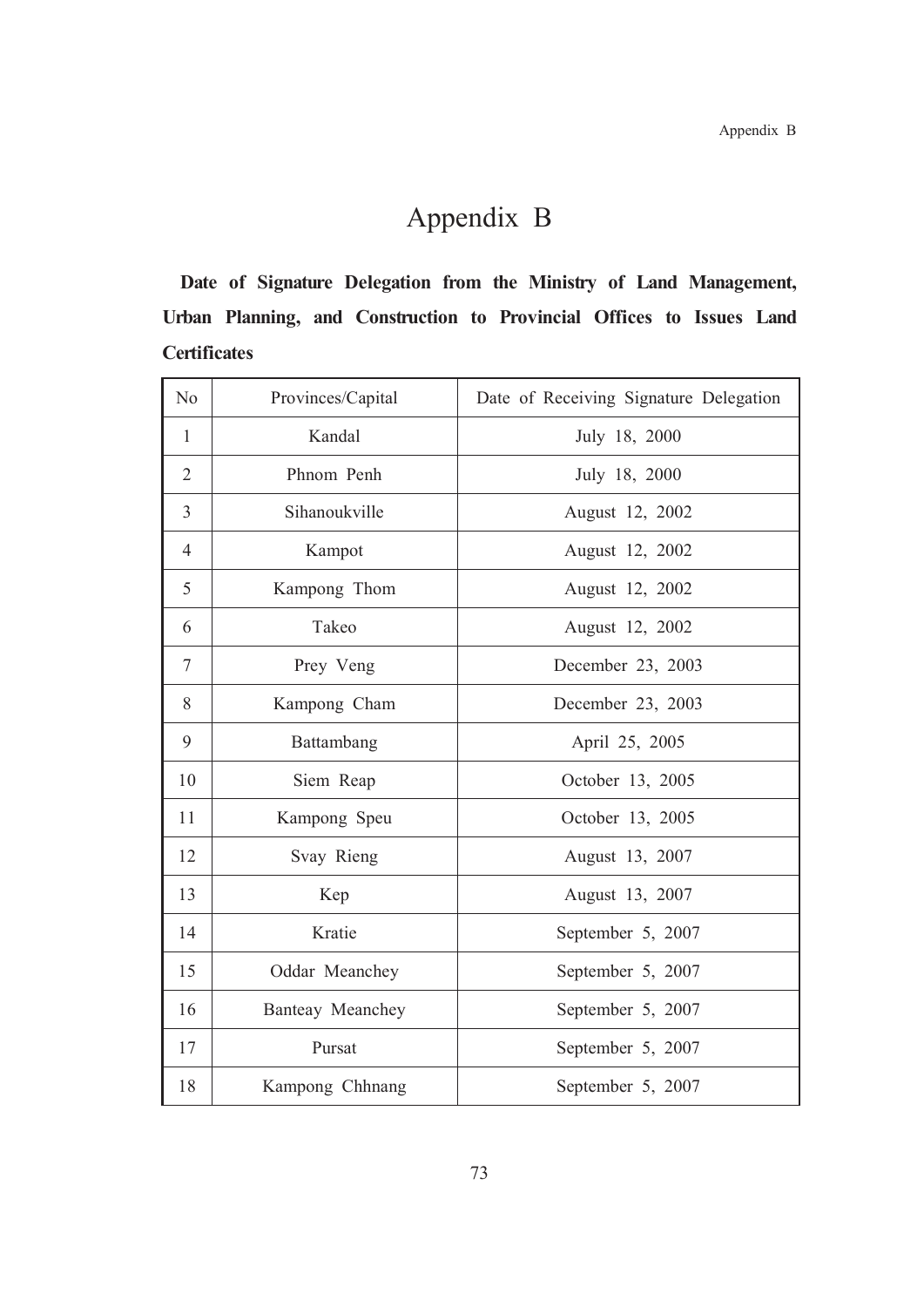# Appendix B

| No | Provinces/Capital | Date of Receiving Signature Delegation |
|----|-------------------|----------------------------------------|
| 19 | Koh Kong          | October 1, 2009                        |
| 20 | Preah Vihear      | October 1, 2009                        |
| 21 | Stung Treng       | October 1, 2009                        |
| 22 | Ratanak Kiri      | October 1, 2009                        |
| 23 | Mundul Kiri       | July 1, 2010                           |
| 24 | Pailin            | July 1, 2010                           |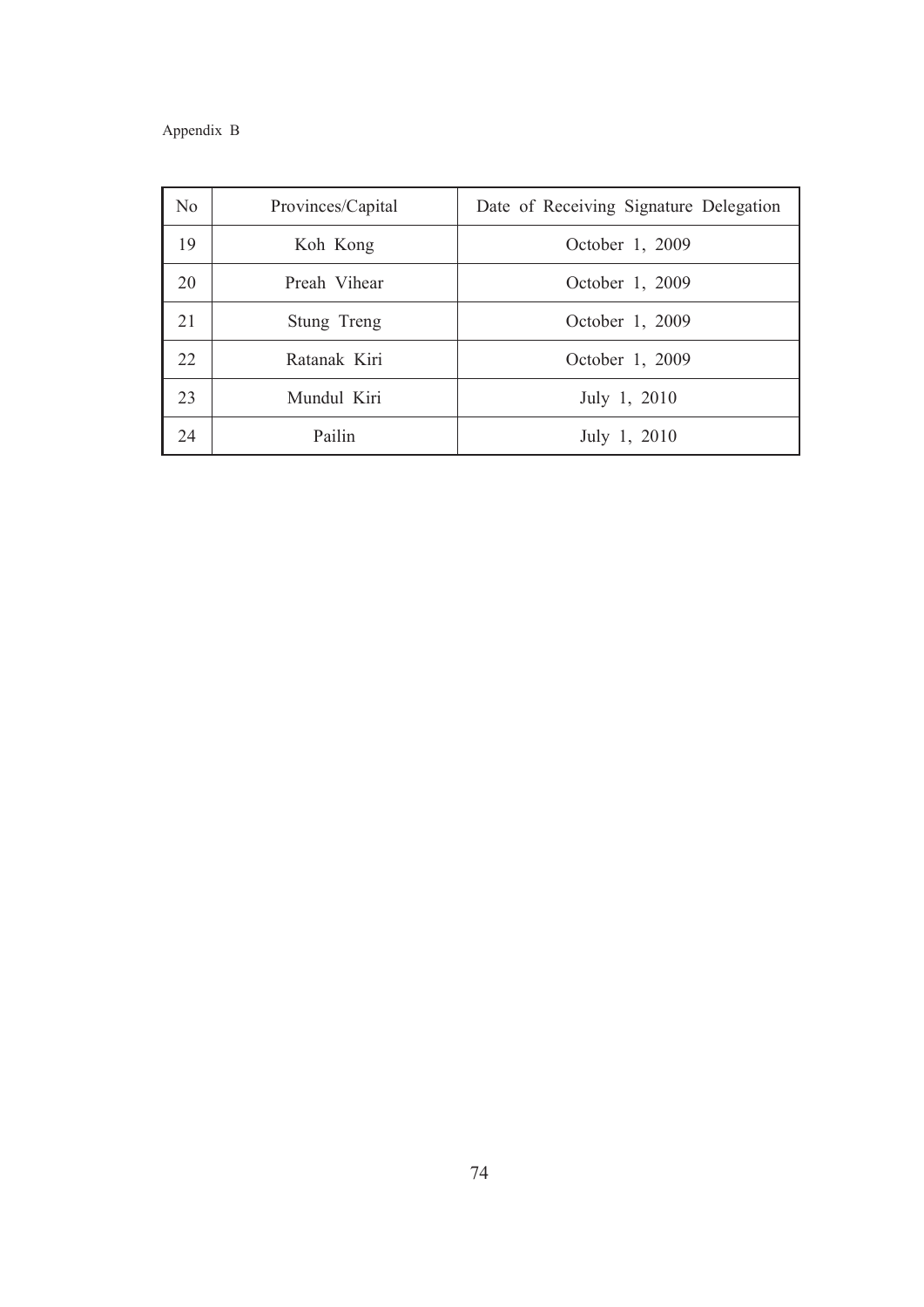# References

- ADHOC, The Report of Land and Housing Rights 2011 (Phnom Penh: ADHOC, March 2012).
- Bruce McKenney and Tola Prom, Natural Resources and Rural Livelihoods in Cambodia: A Baseline Assessment, Working Paper No. 23 (Phnom Penh: Cambodia Development Resource Institute, December 2002).
- Franz-Volker Müller and Daniela Harris, "Case Study Cambodia: Land Registration and Its Effects on the Rural Population" (3rd European Forum on Rural Development, Palencia, Spain, March 29-April 1, 2011).
- Kingdom of Cambodia, The National Report for Rio  $+20$ : The Cambodian Government's Achievements and Future Directions in Sustainable Development (2012).
- LICADHO, Land Grabbing and Poverty in Cambodia: The Myth of Development, A LICADHO Report (Phnom Penh: LICADHO, May 2009).
- Ministry of Agriculture, Forestry and Fisheries, Situation of Investment Companies with Economic Concession Land more than 1,000 hectares (Phnom Penh, December 1, 2008).
- Sarada Sang, "Economic Land Concessions" http://www.rfa.org/khmer/event/ land concession-0526201000 1304.html, last visited May 26, 2010.
- Sarin Rath, Report on Result Implementation for the First 9 months and Future Work, No. DNS/ARB/RB (Phnom Penh: Ministry of Land